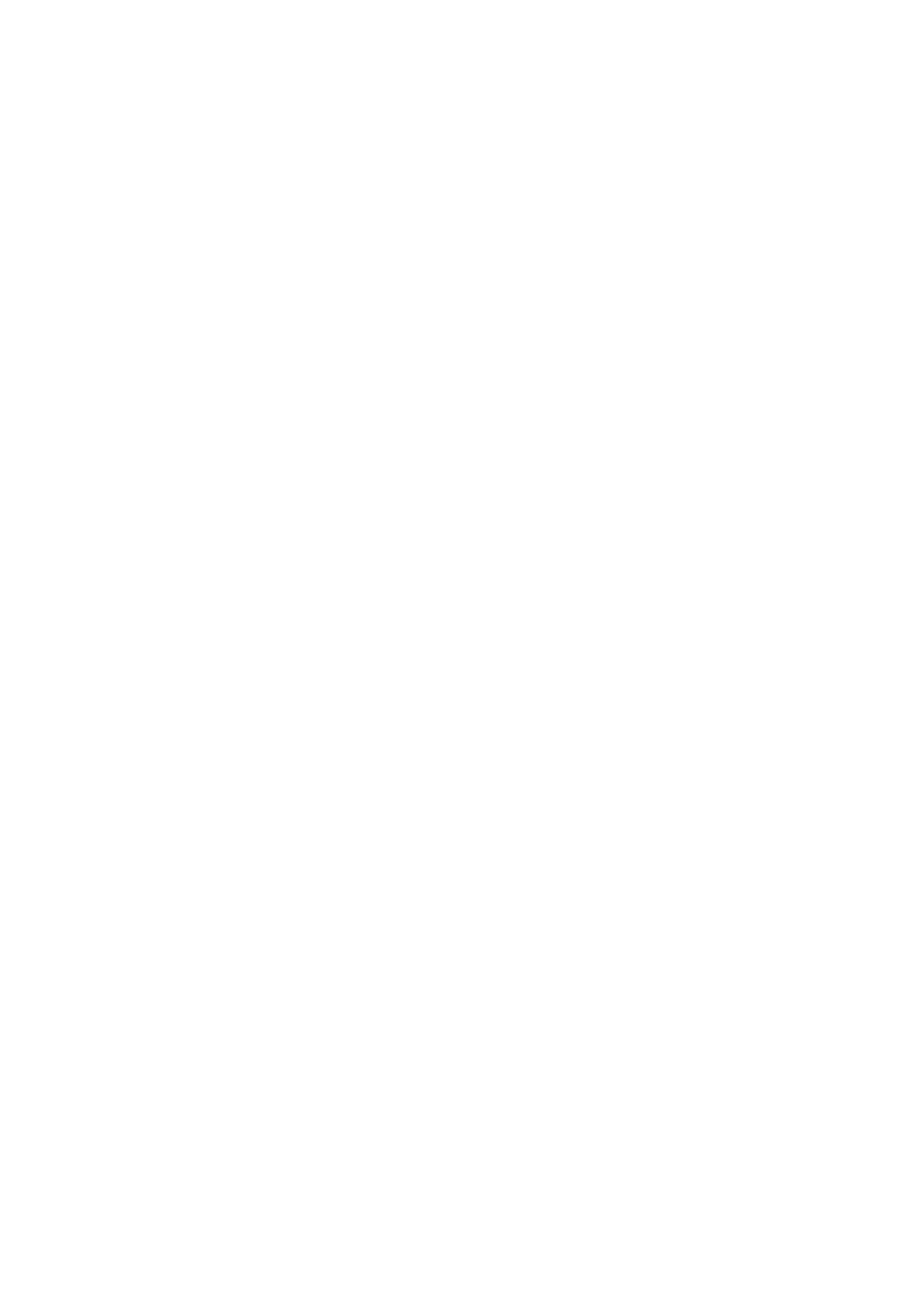| <b>Contents</b>                                                                                                                                                                                                                                                                                                                                                                                                                                                                                                                                                                                                                                                                                                                                                                                                                                                                                                     | Page           |
|---------------------------------------------------------------------------------------------------------------------------------------------------------------------------------------------------------------------------------------------------------------------------------------------------------------------------------------------------------------------------------------------------------------------------------------------------------------------------------------------------------------------------------------------------------------------------------------------------------------------------------------------------------------------------------------------------------------------------------------------------------------------------------------------------------------------------------------------------------------------------------------------------------------------|----------------|
| <b>List of Abbreviations</b>                                                                                                                                                                                                                                                                                                                                                                                                                                                                                                                                                                                                                                                                                                                                                                                                                                                                                        | 1              |
| Introduction                                                                                                                                                                                                                                                                                                                                                                                                                                                                                                                                                                                                                                                                                                                                                                                                                                                                                                        | 2              |
| <b>Matter 8A</b>                                                                                                                                                                                                                                                                                                                                                                                                                                                                                                                                                                                                                                                                                                                                                                                                                                                                                                    | $\mathbf{2}$   |
| Are the housing trajectories realistic; will they deliver the number of new<br>homes expected, within the Plan period?                                                                                                                                                                                                                                                                                                                                                                                                                                                                                                                                                                                                                                                                                                                                                                                              | 2              |
| i. Are the expectations for existing permissions and new allocations<br>reasonable? Is there too much reliance on new settlements and will this<br>prejudice the delivery of new housing in the plan period.                                                                                                                                                                                                                                                                                                                                                                                                                                                                                                                                                                                                                                                                                                        | $\overline{2}$ |
| ii. Is there sufficient flexibility to deal with changing circumstances and/or<br>uncertainty over when allocations will come forward for development?                                                                                                                                                                                                                                                                                                                                                                                                                                                                                                                                                                                                                                                                                                                                                              | 13             |
| <b>Matter 8B</b>                                                                                                                                                                                                                                                                                                                                                                                                                                                                                                                                                                                                                                                                                                                                                                                                                                                                                                    | 20             |
| Will the Plans ensure a rolling five year supply of specific deliverable sites<br>in accordance with paragraph 47 of the Framework?                                                                                                                                                                                                                                                                                                                                                                                                                                                                                                                                                                                                                                                                                                                                                                                 | 20             |
| iii. Does the Memorandum of Understanding (RD/Strat/350) reflect an<br>acceptance that, individually, the two plans will not provide a rolling five<br>year supply across the plan period? If so, will the planned MMs (Appendix<br>3 of the Councils' statement to Matter 1), which would rely on a combined<br>housing trajectory for Greater Cambridge, ensure compliance with<br>paragraph 47 of the Framework? Bearing in mind the Inspector's rejection<br>of this approach in the Waterbeach appeals, are the Councils able to<br>draw my attention to any cases where such an approach has been<br>supported (other than where joint plans have been prepared)? Would it<br>be a better approach, if supported by the evidence, to have a 'stepped<br>approach' (see, for example, West Lancashire Local Plan) to identifying<br>the five year housing land supply for each Council on an individual basis? | 25             |
| iv. Does the evidence on past delivery, (which I have taken to be<br>paragraphs 3.18 -3.19 of RD/Top/070 for CCC and Table 3 of<br>RD/Top/050 for SCDC) justify the use of a 5%, rather than 20% buffer?                                                                                                                                                                                                                                                                                                                                                                                                                                                                                                                                                                                                                                                                                                            | 28             |
| v. Is there compelling evidence with reference to historic delivery rates<br>and expected future trends, as required by paragraph 48 of the<br>Framework, that windfalls will contribute to the five year supply? For<br>South Cambs Local Plan, are paragraphs 2.65 and 2.66 consistent with<br>part 2 of Policy S/12?                                                                                                                                                                                                                                                                                                                                                                                                                                                                                                                                                                                             | 31             |
| vi. For each Council what, if any, is the shortfall in delivery from the early<br>years of the Plan period which needs to be accounted for and can this be<br>made up in the first five years, which is the preferred method in Planning<br>Practice Guidance? If not, what are the local circumstances which justify<br>using a longer period (i.e not the economic recession).                                                                                                                                                                                                                                                                                                                                                                                                                                                                                                                                    | 35             |
| vii. How will the extra 1,000 new homes on rural exception sites to be<br>delivered as part of the City Deal be reflected in the housing<br>trajectory/five year housing land supply?                                                                                                                                                                                                                                                                                                                                                                                                                                                                                                                                                                                                                                                                                                                               | 36             |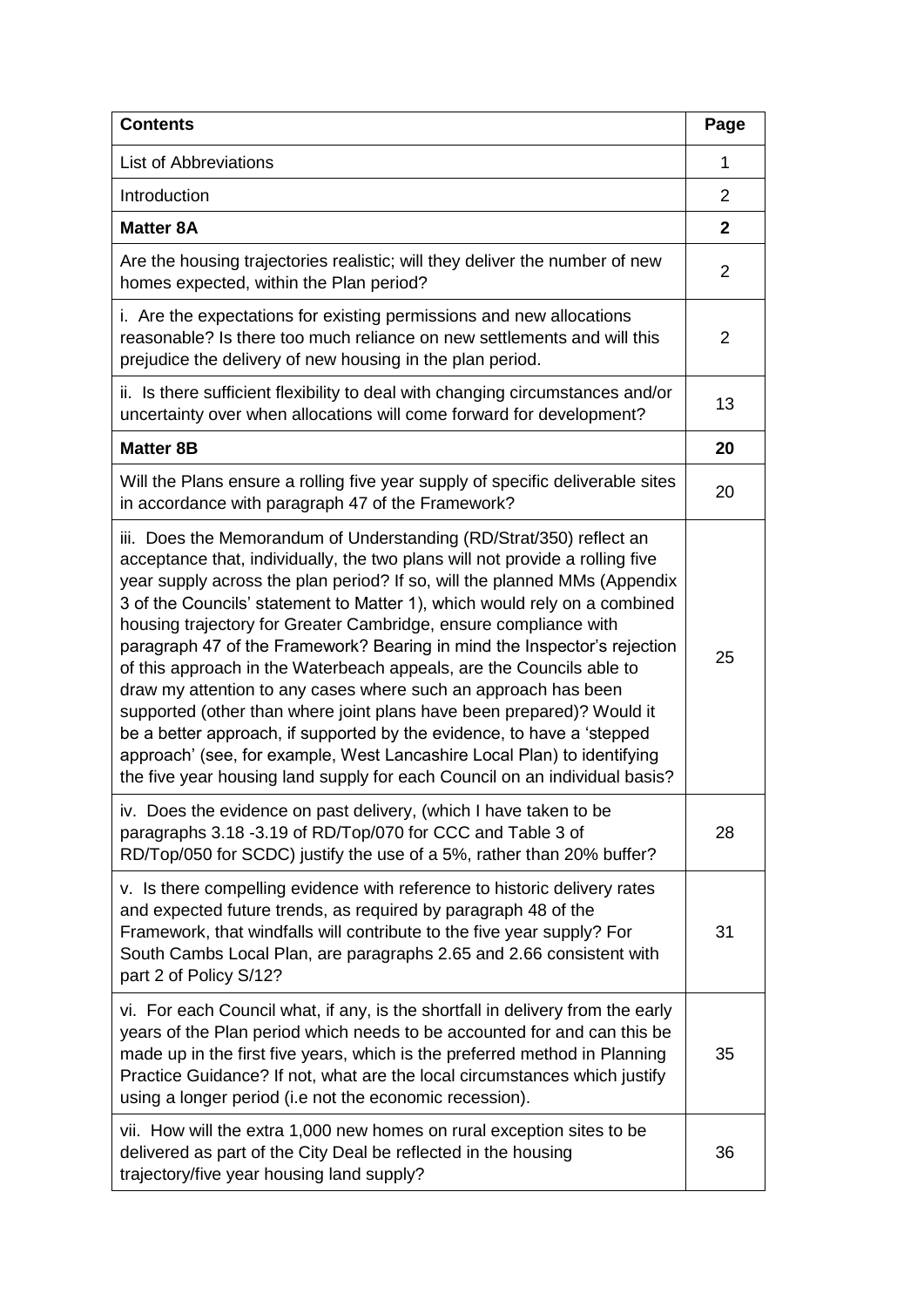| <b>Matter 8C</b>                                                                                                                                                                       | 38  |
|----------------------------------------------------------------------------------------------------------------------------------------------------------------------------------------|-----|
| Should the more sustainable villages make an increased contribution to<br>housing supply? Would this offer a more reliable contribution to land<br>supply and delivery of new housing. | -38 |

| <b>Tables</b>                                                                            |    |
|------------------------------------------------------------------------------------------|----|
| Table 1: Analysis of the Cambridge housing trajectory                                    | 4  |
| Table 2: Analysis of the South Cambridgeshire housing trajectory                         | 7  |
| Table 3: Completions in South Cambridgeshire on sites of over 100<br>dwellings           | 9  |
| Table 4: Joint Strategic Sites                                                           | 23 |
| Table 5: Past Trends in Windfalls in Cambridge                                           | 32 |
| Table 6: Delivery within five-year period from windfall sites in South<br>Cambridgeshire | 33 |

| <b>Appendices</b>                                                                                           |     |  |
|-------------------------------------------------------------------------------------------------------------|-----|--|
| Appendix 1: List of Reference Documents                                                                     | 43  |  |
| Appendix 2: Joint Housing Trajectory for the Greater Cambridge area                                         |     |  |
| Appendix 3: Annual Monitoring Report: Housing Trajectory Letters and<br>Questionnaires for both Councils    |     |  |
| Appendix 4: Cambridge Housing Trajectory Verification Process                                               | 83  |  |
| Appendix 5: South Cambridgeshire Housing Trajectory Verification<br>Process                                 | 87  |  |
| Appendix 6: Approach to the development of the Cambridge SHLAA and<br><b>Technical Background Documents</b> | 91  |  |
| Appendix 7: Proposed Modifications to the Cambridge Local Plan 2014:<br><b>Proposed Submission</b>          | 95  |  |
| Appendix 8: Cambridgeshire County Council Quarterly Housing Report                                          | 97  |  |
| Appendix 9: Assessment of allocations in the Cambridge Local Plan 2014                                      | 99  |  |
| Appendix 10: Progress of the Urban Extensions                                                               | 169 |  |
| Appendix 11: Member and Officer Arrangements relating to the Urban<br><b>Extensions</b>                     | 177 |  |
| Appendix 12: Approach to the development of the South Cambridgeshire<br><b>SHLAA</b>                        | 181 |  |
| Appendix 13: Member and Officer Arrangements relating to Northstowe                                         | 185 |  |
| Appendix 14: Assessment of Existing and Proposed Allocations in South<br>Cambridgeshire                     | 187 |  |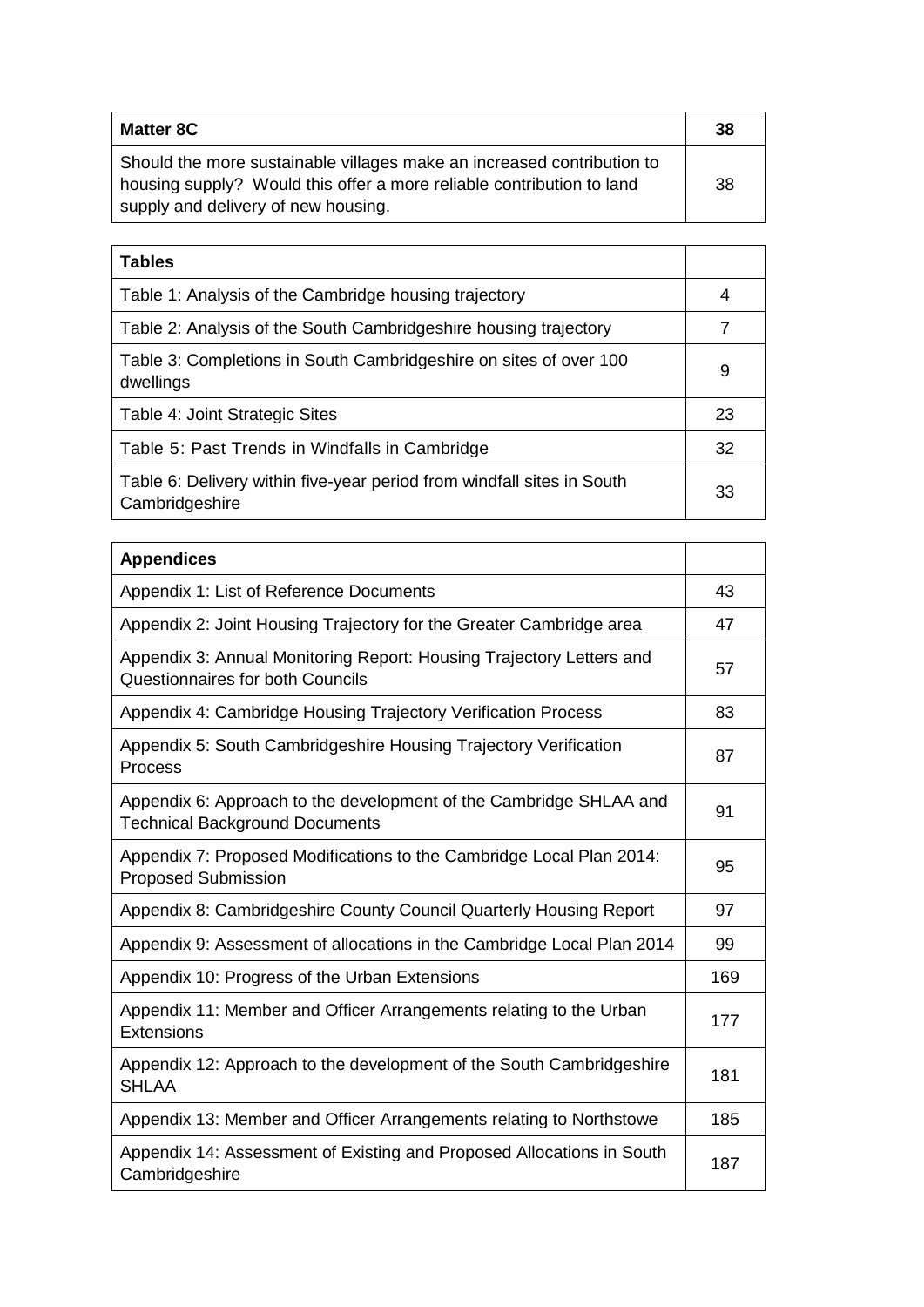| Appendix 15: Extract from the Councils' Statement to Matter 1: Legal<br>Process and Requirements (Matter 1g) - Memorandum of Understanding                                                                                               | 247 |
|------------------------------------------------------------------------------------------------------------------------------------------------------------------------------------------------------------------------------------------|-----|
| Appendix 16: Greater Cambridge Housing Trajectory: Proposed Main<br>Modifications to the Cambridge Local Plan 2014: Proposed Submission<br>(RD/Sub/C/010) and the Proposed Submission South Cambridgeshire<br>Local Plan (RD/Sub/SC/010) | 253 |
| Appendix 17: Rolling five-year supply                                                                                                                                                                                                    | 257 |
| Appendix 18: Completions against adopted plan targets 1999-2014                                                                                                                                                                          | 259 |
| Appendix 19: Analysis of Historic Windfall Completions in South<br>Cambridgeshire 2006-2014                                                                                                                                              | 261 |
| Appendix 20: Cumulative Actual and Predicted Completions compared to<br>the Cumulative Annualised Requirement                                                                                                                            | 263 |
| Appendix 21: Extracts from 1995 Structure Plan and 2004 South<br>Cambridgeshire Local Plan                                                                                                                                               | 265 |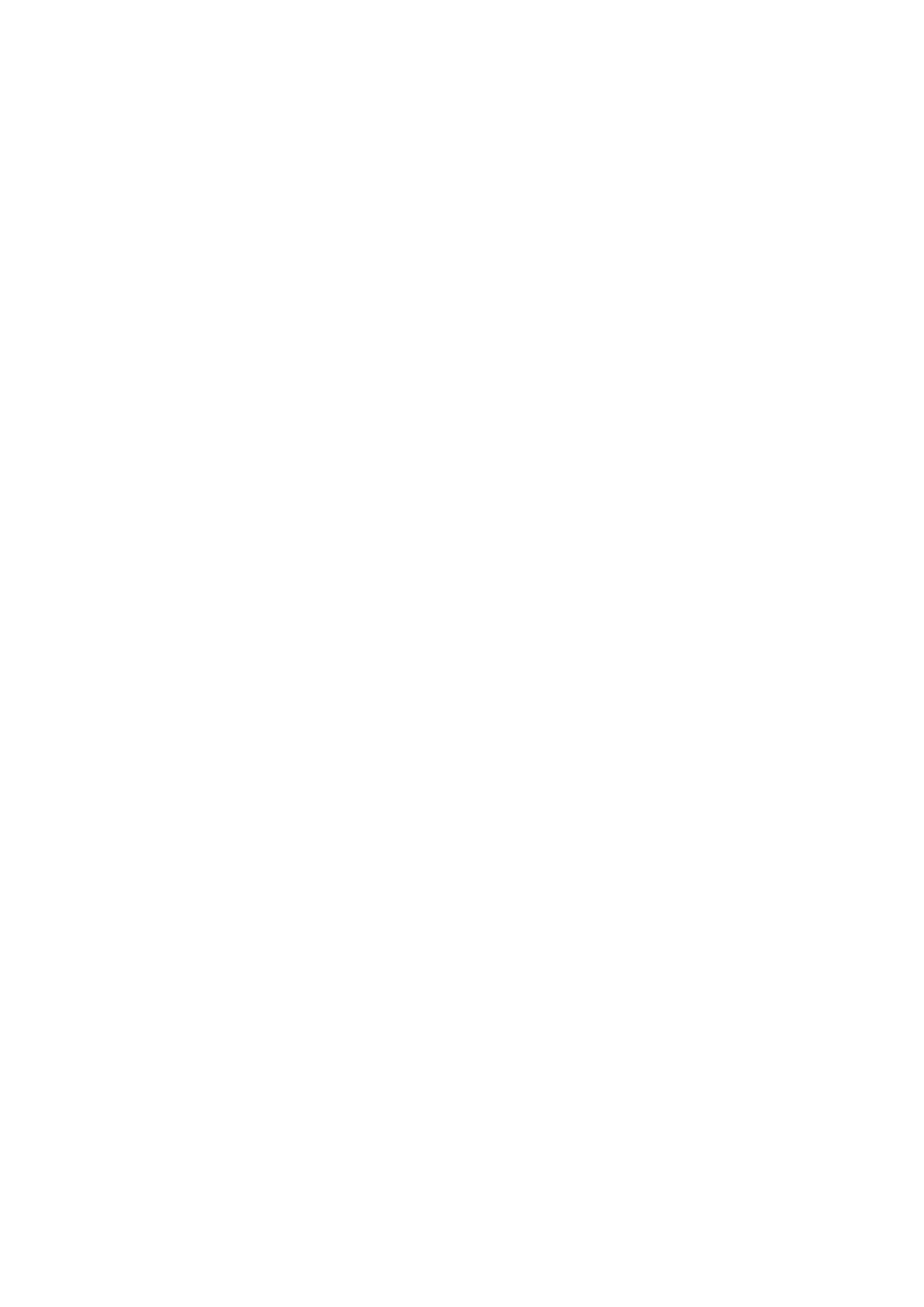#### **Abbreviations**

| <b>AMR</b>   | <b>Annual Monitoring Report</b>                       |
|--------------|-------------------------------------------------------|
| <b>DPD</b>   | Development Plan Document                             |
| <b>HCA</b>   | Homes and Communities Agency                          |
| MoU          | Memorandum of Understanding                           |
| <b>NPPF</b>  | <b>National Planning Policy Framework</b>             |
| <b>NPPG</b>  | <b>National Planning Policy Guidance</b>              |
| <b>RPG</b>   | <b>Regional Planning Guidance</b>                     |
| <b>SA</b>    | <b>Sustainability Appraisal</b>                       |
| <b>SHLAA</b> | <b>Strategic Housing Land Availability Assessment</b> |
| <b>SHMA</b>  | <b>Strategic Housing Market Assessment</b>            |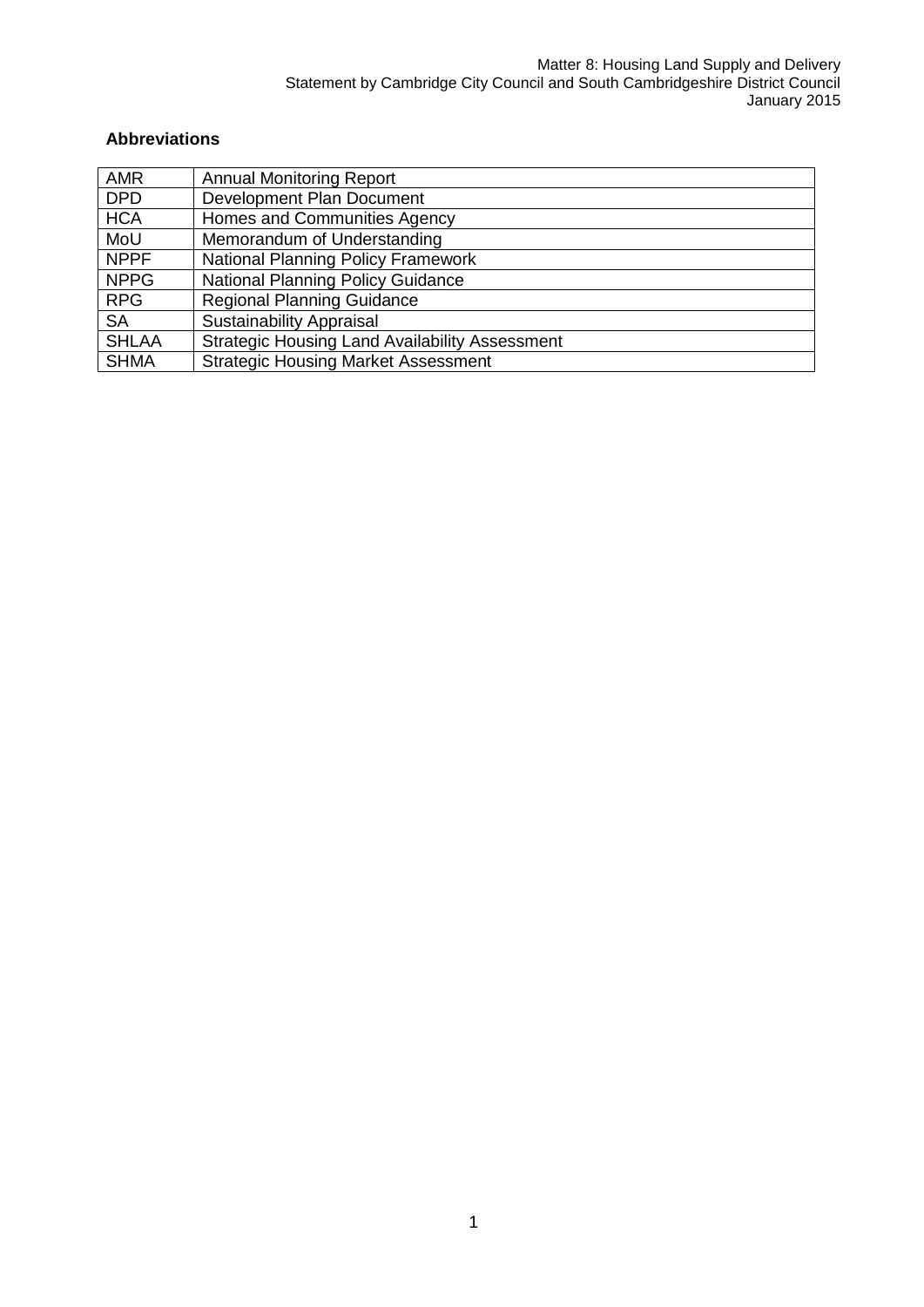#### **Introduction**

- 1. This statement sets out both Councils' response in relation to the Inspector's Matter 8 regarding housing delivery.
- 2. All the documents referred to in this statement are listed in Appendix 1; and examination document reference numbers are used throughout for convenience.

#### **Matter 8A**

**Are the housing trajectories realistic; will they deliver the number of new homes expected, within the Plan period?**

- **i. Are the expectations for existing permissions and new allocations reasonable? Is there too much reliance on new settlements and will this prejudice the delivery of new housing in the plan period**
- 3. Cambridge City Council and South Cambridgeshire District Council aim to ensure that their housing trajectories, that together form the Joint Housing Trajectory for the Greater Cambridge area, are as robust and realistic as possible. The current trajectory is attached as Appendix 2 for convenience.
- 4. Each Council produces a housing trajectory as part of their respective Annual Monitoring Report (AMR) to set out the latest predictions of housing delivery. For Cambridge, the housing trajectory published as Table 2.3 and Figure 2.2 in the Cambridge Local Plan<sup>1</sup> has been superseded by information published in the Cambridge AMR 2014<sup>2</sup>. For South Cambridgeshire, the housing trajectory published as Figure 3 in the South Cambridgeshire Local Plan<sup>3</sup> has been superseded by the housing trajectory published in the South Cambridgeshire AMR November 2014<sup>4</sup>. For both Councils, the Joint Housing Trajectory for the Greater Cambridge area can be found in the Councils' AMRs<sup>5</sup>. In recognition of the regular updating of housing trajectories in the AMRs, the Major Modifications proposed to give effect to the Memorandum of Understanding (MoU) would see the removal of the trajectories from both Local Plans (see Matter 8B iii and Appendix 16).
- 5. The housing trajectories for both Councils are produced in consultation with the agents, developers and landowners responsible for the sites identified within them.
- 6. Both Councils send letters and questionnaires to agents, developers or landowners of sites asking them to provide details on whether their site is deliverable, available and achievable (as set out in the NPP $F<sup>6</sup>$ ), and their expected delivery timetable, based on the latest

<sup>-</sup>1 Pages 25 and 27 of RD/Sub/C/010.

<sup>&</sup>lt;sup>2</sup> Cambridge City Council Annual Monitoring Report 2014 (RD/AD/360)

<sup>&</sup>lt;sup>3</sup> Page 39 in RD/Sub/SC/010.

<sup>4</sup> South Cambridgeshire Annual Monitoring Report (Part 1) November 2014 covering the period 1 April 2013 to 31 March 2014 (RD/AD/370).

<sup>5</sup> At paragraphs 5.18 – 5.21, pages 18 -19, and Appendix D, pages 114 -115 (RD/AD/360) and at paragraphs 4.10 – 4.14, pages 33 -34 and Figure 4.10, pages 39 -41 (RD/AD/370).<br><sup>6</sup> Beregraph 47, NPPE (BD/NR/010).

Paragraph 47, NPPF (RD/NP/010)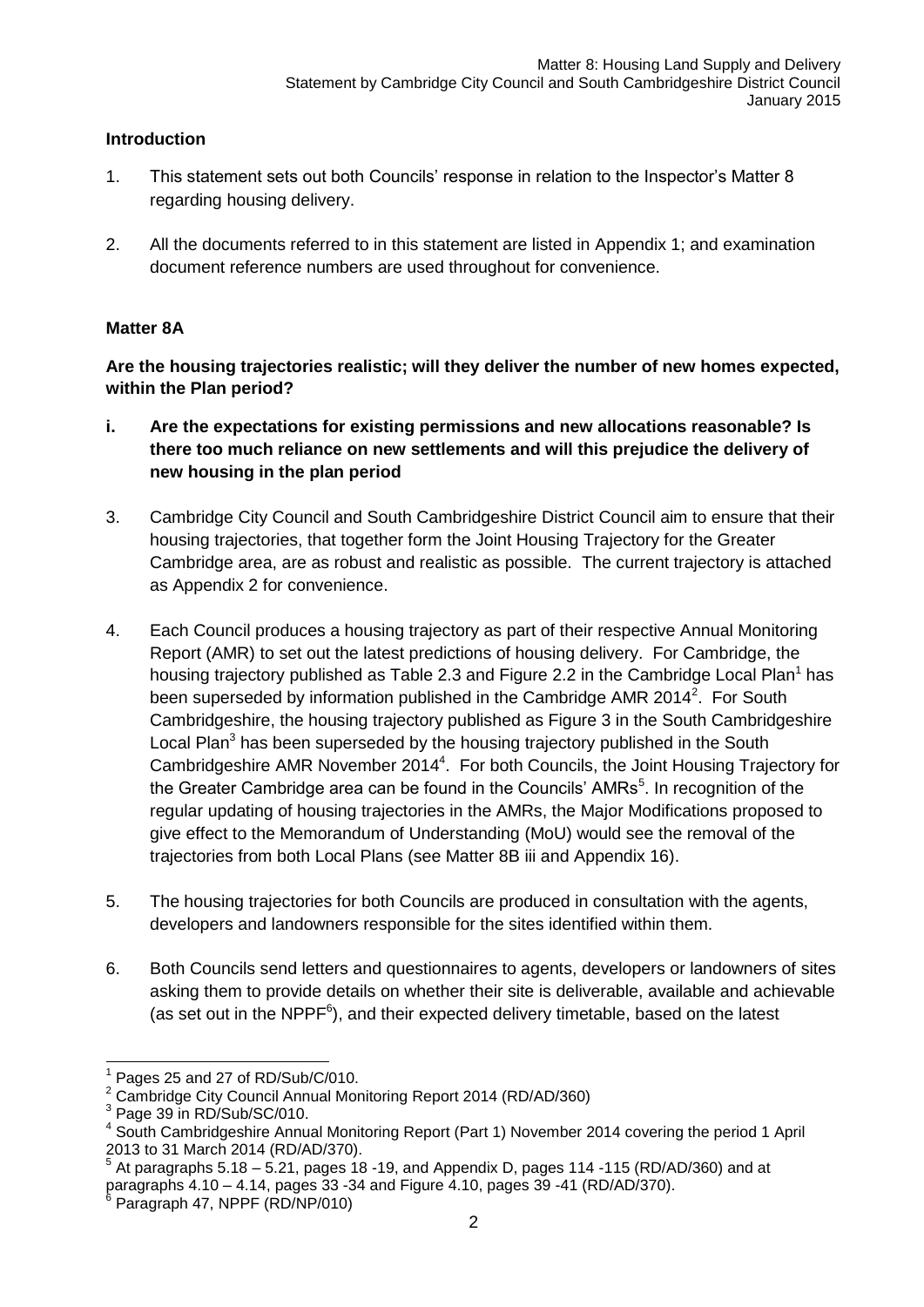understanding of any constraints, including market conditions.<sup>7</sup> A joint questionnaire is sent by the Councils to developers of joint sites on the edge of Cambridge.

- 7. Blank copies of the latest letter and questionnaire sent out by each Council are included as Appendix 3.
- 8. For the small number of sites where the Councils do not receive a completed questionnaire, annual completions are estimated based on survey data collected by Cambridgeshire County Council's Research and Monitoring Team; information included with the planning application or representations on the relevant Local Plan; or information known by the case officer. Where questionnaires are returned, but they are considered unrealistic and unreliable, both Councils take a cautious approach. Appendices 4 and 5 set out the Councils' approach in these circumstances, which has proved to be historically reliable and is intended to be continued into the plan period.

#### **Cambridge**

- 9. In order to develop the Cambridge Local Plan and the Council's latest housing trajectory within the AMR, considerable emphasis has been placed on production of robust evidence base documents. In accordance with the requirements of the NPPF<sup>8</sup> and the NPPG<sup>9</sup>, the Council has prepared a comprehensive SHLAA<sup>10</sup>, which has assessed around 900 sites. A summary of the SHLAA's development can be found in Appendix 6. Furthermore, the Council undertook viability work on the sites assessed in the SHLAA.<sup>11</sup> The SHLAA involved two calls for sites and three stages of public consultation, including engagement with landowners, developers and agents.
- 10. Alongside the SHLAA, the Council also produced three technical documents which assessed the deliverability and developability of sites in the Green Belt and in the urban area at Issues and Options 2: Parts 1 and 2 stages and after Issues and Options 2 consultation.<sup>12</sup> These technical documents included a detailed pro forma for each site, which incorporated Sustainability Appraisal (SA). Further detail on this approach is summarised in Appendix 6.
- 11. The development of the SHLAA and the aforementioned technical assessments has directly informed the development of the residential allocations within the Cambridge Local

 7 For Cambridge, the housing trajectory questionnaires are sent out for sites falling within a range of categories. These categories and the methodology for the housing trajectory can be found in Appendix D, Pages 90-91, RD/AD/360. For South Cambridgeshire, this same matter is explained at paragraphs 4.3 – 4.9, pages 32-33, RD/AD/370.

 $8$  Paragraphs 47 – 48, NPPF, RD/NP/010.

<sup>&</sup>lt;sup>9</sup> Section 3 Housing and economic land availability assessment, NPPG, RD/NP/020.

<sup>10</sup> SHLAA 2012 (RD/Strat/130) and SHLAA (RD/Strat/140).

<sup>&</sup>lt;sup>11</sup>Cambridge Strategic Housing Land Availability Assessment (SHLAA) and Potential Site Allocations High Level Viability Assessment 2013 (RD/Strat/150).

<sup>12</sup> Cambridge Local Plan Towards 2031, South Cambridgeshire Local Plan – Issues and Options 2: Part 1 – Joint Consultation on Development Strategy & Site Options on the Edge of Cambridge – Technical Background Document Part 1 (RD/LP/170); Cambridge Local Plan – Towards 2031 Technical Background Document – Part 2 (RD/LP/260); and Technical Background Document – Part 2 Supplement 2013, Cambridge City Council (RD/LP/310).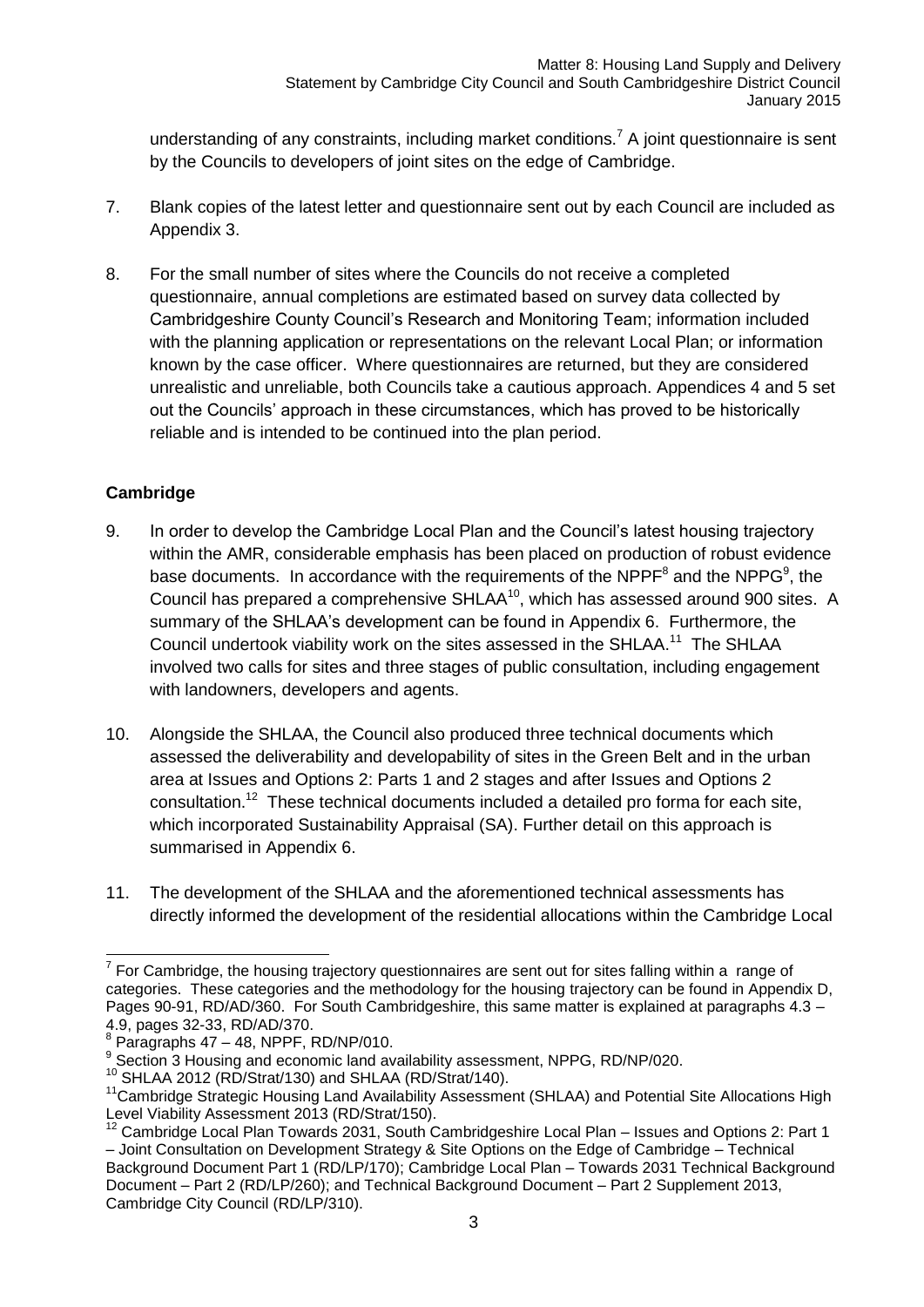Plan. Having gone through a thorough and robust process, which has involved engagement with key landowners, developers and agents, the Council believes that its expectations about the capacity, phasing and deliverability of new allocations are reasonable.

12. The joint housing trajectory provides an annual update on the deliverability and developability of the allocations in Cambridge. The latest housing trajectory in the AMR<sup>13</sup> shows that Cambridge has a housing supply of 14,102 residential units through the plan period to 2031. The housing trajectory is a realistic assumption of housing delivery in Cambridge. 7,367 residential units have planning permission as of 31 March 2014 and 2,132 units have already been completed. In 2013/14, net housing completions in Cambridge comprised 1,299 units, both in the urban area and within the urban extensions. This serves to demonstrate that the spatial strategy for the Greater Cambridge area is delivering. Table 1 below provides analysis of sites in the housing trajectory in Cambridge, showing completions, existing commitments and windfall figures. Proposed modifications to Table 2.3 of the Cambridge Local Plan which provides detail on housing completions, commitments and windfall numbers are provided in Appendix 7.

| Dwelling provision 2011 to 2031                 | <b>Number of dwellings</b> |
|-------------------------------------------------|----------------------------|
| <b>Completions</b>                              |                            |
| Completions 2011/12 to 2013/14                  | 2,132                      |
|                                                 |                            |
| <b>Commitments</b>                              |                            |
| Allocations with planning permission            | $6,801*$                   |
| Allocations without planning permission         | 2,753                      |
| Deliverable sites with planning permission (not | 566                        |
| allocated)                                      |                            |
|                                                 |                            |
| Windfall                                        | 1,850                      |
|                                                 |                            |
| <b>Total</b>                                    | 14,102                     |
| <b>Surplus</b>                                  | 102                        |

#### **Table 1 – Analysis of the Cambridge housing trajectory**

\*Of these 6,801 units, 1,850 are to be provided at North West Cambridge. This site is dealt with through the North West Cambridge Area Action Plan (RD/AD/290).

13. In terms of existing larger permissions, Cambridgeshire County Council's Quarterly Housing Report provides information on progress of sites of over 100 units (Appendix 8). This appendix notes that, as of September 2014, a significant amount of housing completions have already been recorded. In Cambridge, 441 units have already been completed and a further 421 units are under construction, indicating that the 2014/15 target will be met and mostly likely exceeded.

<sup>-</sup><sup>13</sup> See Appendix D, page 90 onwards, RD/AD/360.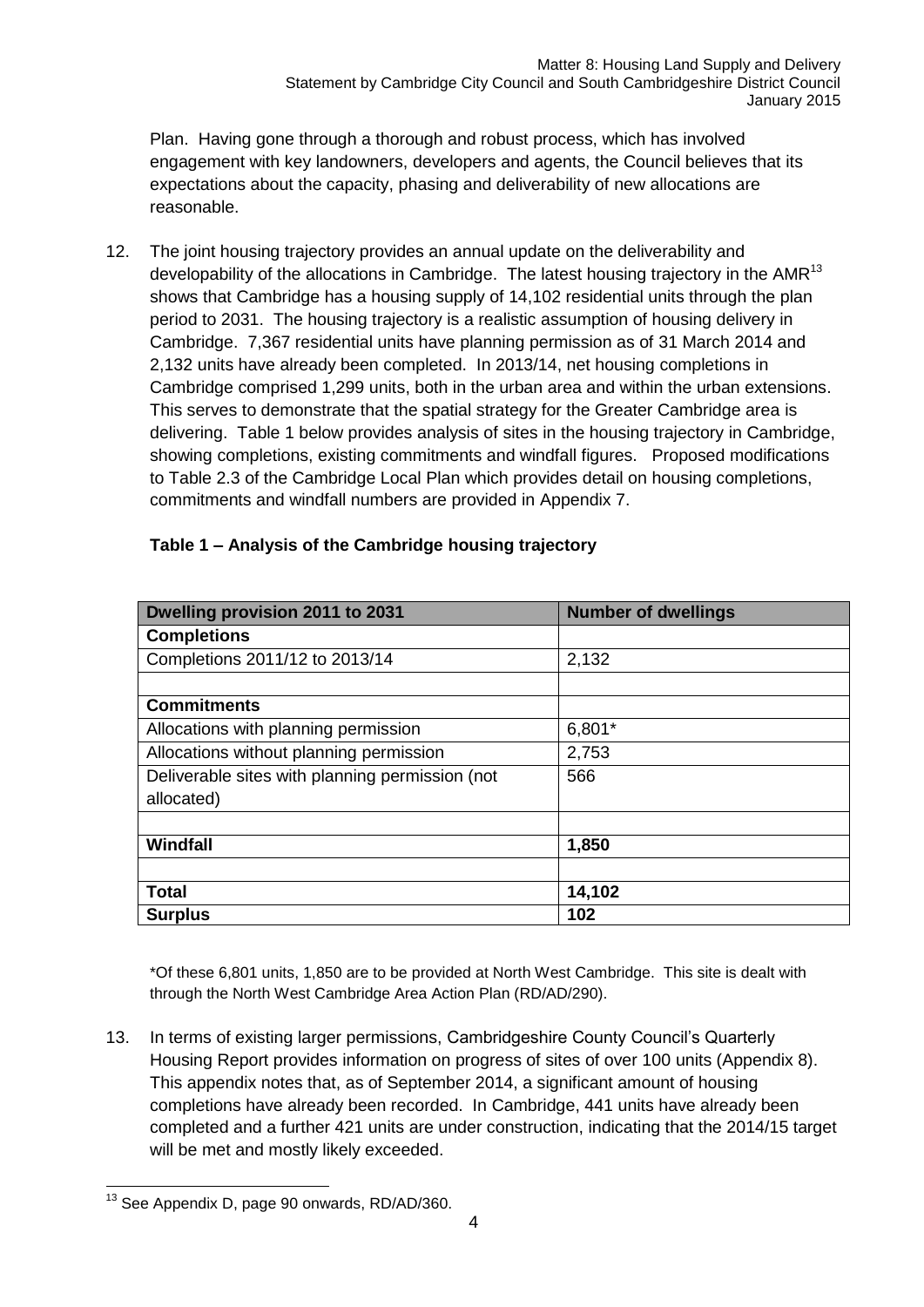- 14. Of the new allocations, site M3 Michael Young Centre, Purbeck Road recently received planning permission (13/1250/OUT) for 95 residential units. This allocation was originally noted in the Cambridge Local Plan  $2014<sup>14</sup>$  as having a potential to contain 50 units.
- 15. The total number of new allocations<sup>15</sup> amount to 3,778 units, demonstrating that there is not an overreliance on new allocations. Of these sites, interest has been shown<sup>16</sup> for delivery of housing on GB1 and GB2 early in the plan period, starting within the five-year supply period.
- 16. A number of the allocations in the Cambridge Local Plan have been criticised in relation to their developability and deliverability. The pro formas attached in Appendix 9 set out information on developability and deliverability of each allocation. These pro formas set out a brief description of the allocation, the anticipated timescale for development and the latest information from the 2013/2014 housing trajectory returns that informed the AMR. These have been compiled by the Council to show that deliverability has been a key consideration throughout the allocation process. For example, a number of sites in the urban area have a range of issues requiring resolution. This is not unusual on previously developed land. As a result, these sites have been phased later in the plan period in order to allow time to resolve complex issues, e.g. Site R10 Mill Road Depot requires relocation of waste and other services to a suitable site, and as a result the allocation has been phased later in the plan period. This is unsurprising, given the complex nature of the urban area and the type of available sites with development potential.
- 17. With regard to the contribution of urban extensions, the trajectory shows that they are now being delivered on the ground<sup>17</sup>. For example, 538 of the 1,299 completions in 2013/2014 were within the urban extensions. Cambridge City Council, South Cambridgeshire District Council and Cambridgeshire County Council have worked together to set up appropriate officer and member working arrangements to ensure effective delivery of the urban extensions, including a Joint Development Control Committee for the fringe sites. The Councils work with developers and key institutions to resolve issues as swiftly as possible and a significant educational commercial and residential growth agenda is being delivered in Greater Cambridge. Appendix 10 of this statement provides further information on the timescales for development of urban extensions. Appendix 11 addresses officer and member working arrangements for the urban extensions. The arrangements reflect member and public concerns that the new urban extensions to Cambridge should be a success and deliver a high quality of life and place. In recognition of this, both Councils have endorsed a 'Quality Charter for Growth<sup>18</sup>' and have specialist support for growth related activities, use masterplans, design briefs, design codes and have independent design panels giving independent advice to the process. The quality of the urban extensions is already being recognised with a number of national housing design awards being secured.

<sup>-</sup>See Appendix B, page 248, RD/Sub/C/010.

<sup>&</sup>lt;sup>15</sup> Those not currently included in the Cambridge Local Plan 2006 (RD/AD/300)

<sup>&</sup>lt;sup>16</sup> Through the submission of housing trajectory returns

<sup>17</sup> See AMR 2014, Appendix D, page 90 onwards, RD/AD/360.

<sup>&</sup>lt;sup>18</sup> Cambridgeshire Quality Charter for Growth, RD/HQ/030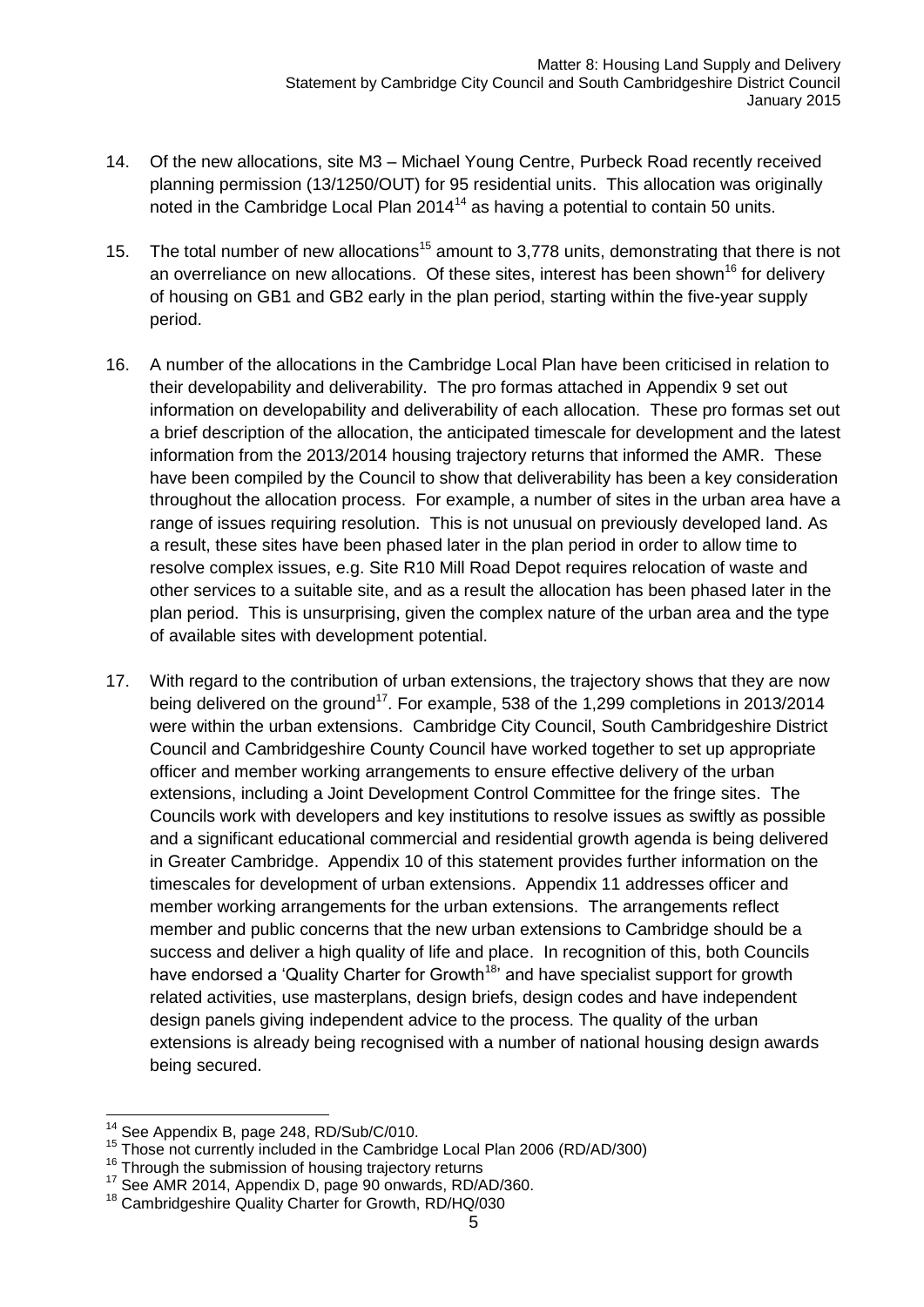18. The Council therefore considers that they have a robust, realistic and, in some instances, cautious expectation of delivery for existing outstanding planning permissions and allocations and also for the new proposed allocations.

#### **South Cambridgeshire**

- 19. In order to develop the South Cambridgeshire Local Plan and the Council's latest housing trajectory within the AMR, considerable emphasis has been placed on production of robust evidence base documents. The SHLAA, associated SA and representations made during the Issues and Options consultations have directly informed the selection of the mixed use and residential allocations within the South Cambridgeshire Local Plan. In accordance with the requirements of the NPPF<sup>19</sup> and the NPPG<sup>20</sup>, the Council has prepared a comprehensive SHLAA $^{21}$ , which has assessed over 300 sites. A detailed methodology is set out in Chapter 3 of the SHLAA<sup>22</sup>, however in summary, the SHLAA considered the suitability, availability, achievability (including an assessment of viability), capacity and deliverability of each site. All the sites assessed in the SHLAA were subject to  $SA^{23}$ . Further detail on this approach is summarised in Appendix 12.
- 20. As an evidence base document, the SHLAA itself was not subject to separate public consultation, however all sites that were assessed as having development potential or limited development potential were subject to public consultation through the Issues and Options consultations<sup>24</sup>. Representations were also accepted and considered relating to sites that were assessed as having no development potential (i.e. rejected) and additional sites put forward through the Issues and Options consultations were also assessed on a similar basis.
- 21. The development of the SHLAA and SA and the results of the two rounds of Issues and Options consultation directly informed the preferred residential allocations in the South Cambridgeshire Local Plan. Following publication of the Proposed Submission Local Plan in July 2013, discussions were undertaken with a number of the landowners, developers and agents of the larger proposed new allocations included in the draft plan to test the assumptions before agreeing the Local Plan for submission. Having gone through a thorough and robust process, the District Council believes that its expectations about the capacity, phasing and deliverability of its new allocations are reasonable.
- 22. An annual update of the deliverability and developability of all existing and proposed allocations and outstanding planning permissions is provided in the  $AMR<sup>25</sup>$ . Alongside the housing trajectory, the AMR includes a summary of the information collected for each site<sup>26</sup>.

 $\overline{a}$  $19$  Paragraphs 47 – 48, NPPF, RD/NP/010.

<sup>&</sup>lt;sup>20</sup> Section 3 Housing and economic land availability assessment, NPPG, RD/NP/020.

<sup>&</sup>lt;sup>21</sup> South Cambridgeshire SHLAA (RD/Strat/120)

<sup>&</sup>lt;sup>22</sup> South Cambridgeshire SHLAA (RD/Strat/120), pages 5-16

<sup>&</sup>lt;sup>23</sup> South Cambridgeshire Draft Final Sustainability Appraisal Report (RD/Sub/SC/060)

<sup>&</sup>lt;sup>24</sup> South Cambridgeshire Issues & Options Report (RD/LP/030) and South Cambridgeshire Issues & Options 2 Report: Part 2 (RD/LP/050)

<sup>25</sup> South Cambridgeshire Annual Monitoring Report (Part 1) 2013-2014 (published in November 2014) (RD/AD/370) – pages 32-41 and pages 67-81

<sup>26</sup> South Cambridgeshire Annual Monitoring Report (Part 1) 2013-2014 (published in November 2014) (RD/AD/370) – Appendix 1, pages 67-81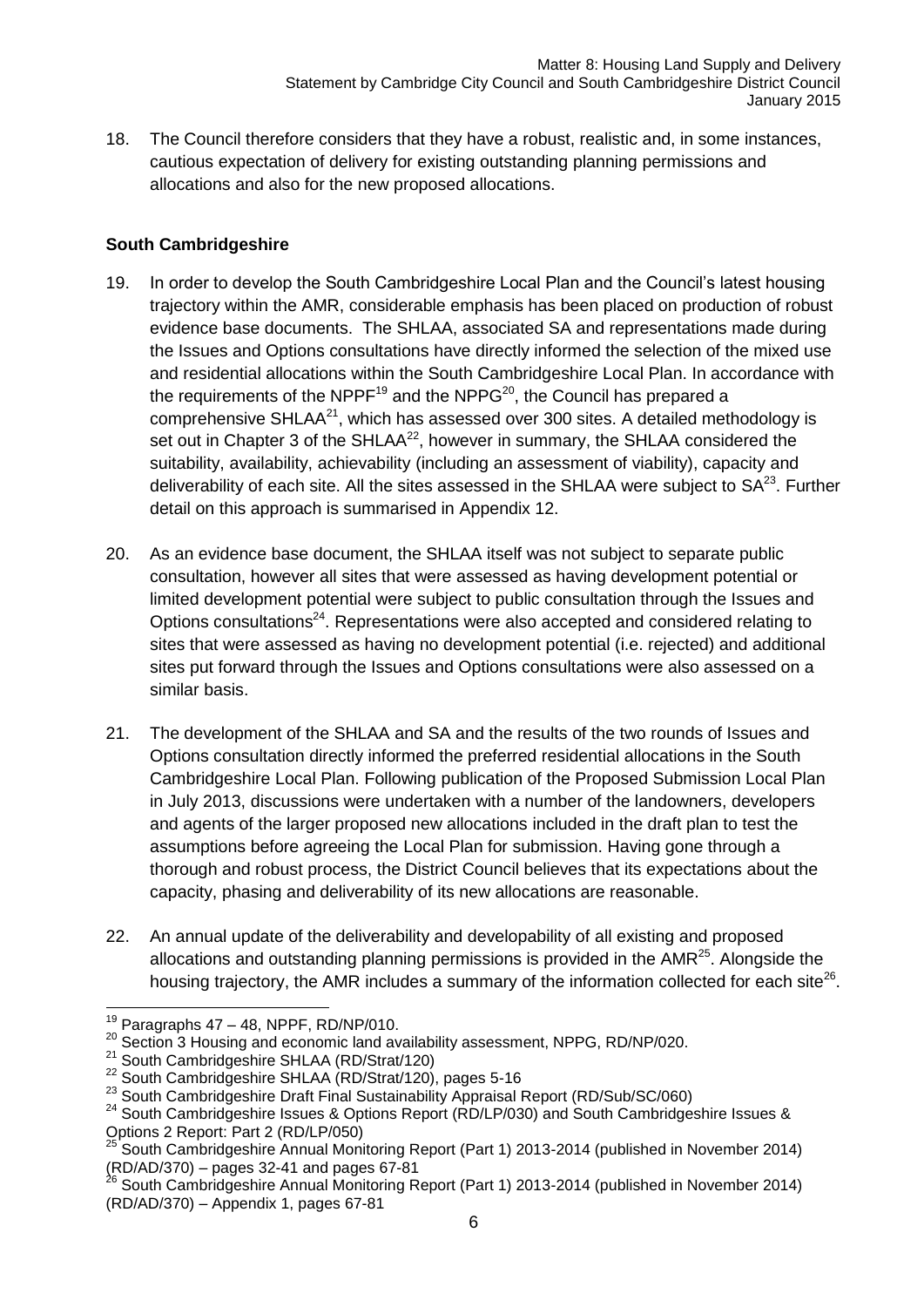The District Council accepts the information provided by the agents, developers and landowners for the majority of sites, as from past experience information provided by those directly involved in the development of a proposal has proven to be robust and reliable (see Appendix 5).

- 23. For small windfall sites of less than 9 dwellings, it is not practical to explore the delivery of each site by sending out a housing trajectory questionnaire, and therefore the Council has made realistic assumptions on their delivery based on past experience<sup>27</sup>:
	- Where the site is under construction, it is considered reasonable to anticipate that these  $\blacksquare$ dwellings will be completed within two years.
	- For those sites where development has yet to start, it is considered necessary to make an allowance that a proportion of the sites may not come forward and therefore a 10% discount is applied for non-delivery. This approach has been followed in South Cambridgeshire since the Local Plan 2004 and was most recently confirmed as a sound approach by the Inspectors considering the Site Specific Policies DPD $^{28}$ .
- 24. For sites being developed by Registered Providers, a questionnaire is not completed. Information on these sites is provided by the Council's Housing Strategy Team and reflects the close working relationship and regular discussions with the Registered Providers on expected start and completion dates.
- 25. The latest joint housing trajectory shows that South Cambridgeshire has a housing supply of 22,287 dwellings that are anticipated to be delivered within the plan period (2011-2031) The housing trajectory is a realistic assumption of housing delivery in South Cambridgeshire. 7,546 dwellings have already been completed, have planning permission or a resolution to grant planning permission. Table 2 provides the components of the housing trajectory for South Cambridgeshire, showing completions, commitments and windfalls.

| Dwelling provision 2011 to 2031      | <b>Number of dwellings</b> |
|--------------------------------------|----------------------------|
| <b>Completions</b>                   |                            |
| Completions 2011-2014                | 1,873                      |
|                                      |                            |
| <b>Commitments</b>                   |                            |
| <b>Cambridge Urban Area</b>          |                            |
| Allocations with planning permission | 140                        |
| Allocations without planning         | 120                        |
| permission                           |                            |
|                                      |                            |
| <b>Edge of Cambridge</b>             |                            |
| Allocations with planning permission | $1,744*$                   |
| Allocations without planning         | 2,410                      |
| permission                           |                            |

### **Table 2 – Analysis of the South Cambridgeshire housing trajectory**

 $\overline{a}$  $^{27}$  South Cambridgeshire AMR, Appendix 1, paragraphs A.51-A.52, page 75 (RD/AD/370)

<sup>28</sup> Report of the Examination Into The South Cambridgeshire Site Specific Policies Development Plan Document (2009), paragraph 4.15 (RD/AD/210)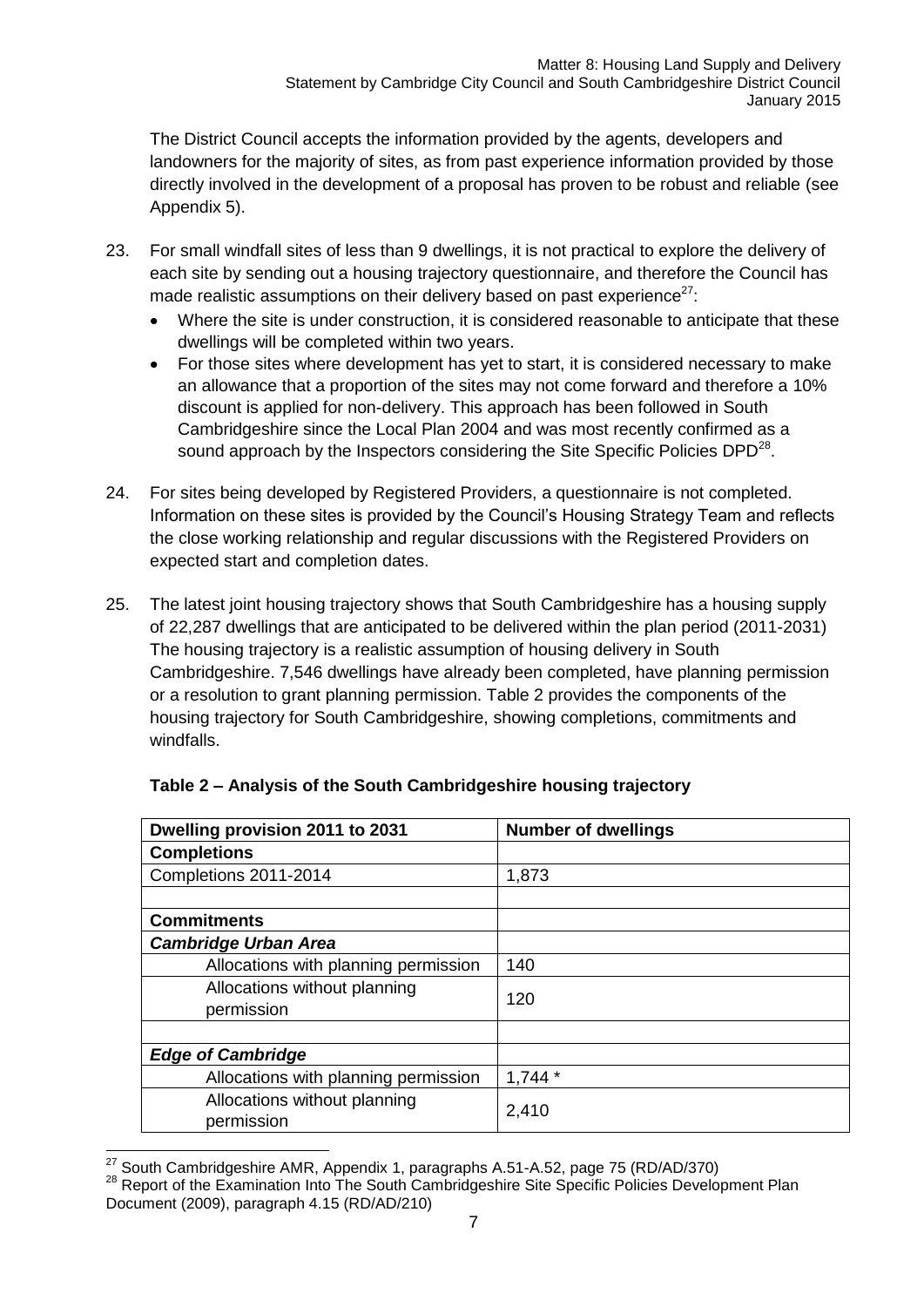#### Matter 8: Housing Land Supply and Delivery Statement by Cambridge City Council and South Cambridgeshire District Council January 2015

| <b>New Settlements</b>                                                                             |                    |
|----------------------------------------------------------------------------------------------------|--------------------|
| Allocations with planning permission                                                               | 1,500 <sub>0</sub> |
| Allocations without planning<br>permission                                                         | 7,195              |
| <b>Rural Area including village sites</b>                                                          |                    |
| Allocations with planning permission                                                               | 1,195              |
| Allocations without planning<br>permission                                                         | 2,416              |
| 'Identified' Windfall Sites (sites that<br>are not allocated but that have<br>planning permission) | 1,094              |
|                                                                                                    |                    |
| <b>Windfall allowance</b>                                                                          | 2,600              |
|                                                                                                    |                    |
| <b>Total</b>                                                                                       | 22,287             |
|                                                                                                    |                    |
| <b>Surplus</b>                                                                                     | 3,287              |

\*This includes: 1,155 dwellings at North West Cambridge, which was allocated in the North West Cambridge Area Action Plan<sup>29</sup> and 589 dwellings at Trumpington Meadows, which was allocated in the Cambridge Southern Fringe Area Action Plan $^{30}$ .

^ This comprises 1,500 dwellings as a first phase of development at Northstowe, which was allocated in the Northstowe Area Action Plan $31$ .

Note: As part of the Greater Cambridge City Deal, the partners have committed to delivering 1,000 additional new homes on rural exception sites by 2-31. These additional dwellings have not been included in the housing trajectory.

- 26. With regard to the contribution of urban extensions, the joint trajectory (Appendix 2) shows that they are now being delivered on the ground, but starting in Cambridge and not yet building in South Cambridgeshire. As set out in paragraph 15, Cambridge City Council, South Cambridgeshire District Council and Cambridgeshire County Council have worked together to set up appropriate officer and member working arrangements to ensure effective delivery of the urban extensions. Appendix 10 of this statement provides further information on the timescales for development of urban extensions. Appendix 11 addresses officer and member working arrangements for the urban extensions.
- 27. Joint arrangements have also been set up for Northstowe between South Cambridgeshire District Council and Cambridgeshire County Council involving officer and member working arrangements to ensure effective delivery of the new town. Appendix 13 of this statement provides further information on the timescales for development of Northstowe and the officer and members working arrangements.

 $\overline{a}$ <sup>29</sup> North West Cambridge Area Action Plan (RD/AD/290)

<sup>30</sup> Cambridge Southern Fringe Area Action Plan (RD/AD/140)

<sup>31</sup> Northstowe Area Action Plan (RD/AD/130)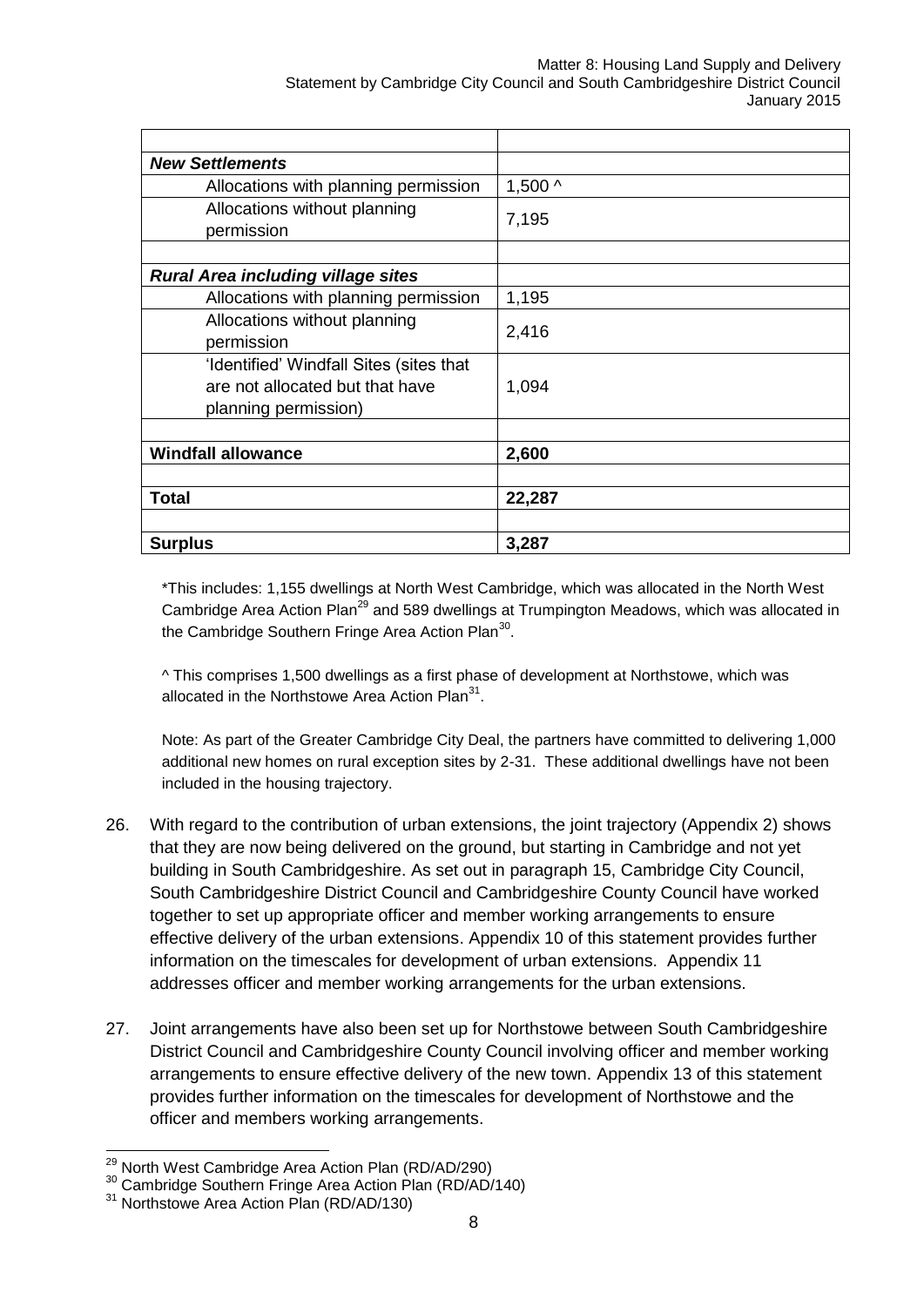- 28. The arrangements reflect member and public concerns that the new urban extensions to Cambridge should be a success and deliver a high quality of life and place. In recognition of this, both Councils have endorsed a 'Quality Charter for Growth<sup>32</sup>' and have specialist support for growth related activities, use masterplans, design briefs, design codes and have independent design panels giving independent advice to the process. The quality of the urban extensions is already being recognised with a number of national housing design awards being secured.
- 29. South Cambridgeshire's housing trajectories have proved to be reliable predictions of the trend of overall actual completions, even if there has been some variation across individual sites<sup>33</sup>. Cambridgeshire County Council's Research and Monitoring Team survey sites of over 100 dwellings on a quarterly basis. The data for April – September 2014 shows that by the end of the first six months of 2014-2015, more than half the dwellings predicted to be completed on the sites of over 100 dwellings have actually been completed.

|                                      | <b>Predicted</b><br><b>Completions</b><br>2014-2015 | <b>Completed</b><br>April -<br><b>September</b><br>2014 | <b>Under</b><br><b>Construction</b><br>at September<br>2014 | % of predicted<br>annual<br>completions<br>after 6 months |
|--------------------------------------|-----------------------------------------------------|---------------------------------------------------------|-------------------------------------------------------------|-----------------------------------------------------------|
| Trumpington<br><b>Meadows</b>        | 29                                                  | 29                                                      | $\mathbf 0$                                                 | 100%                                                      |
| <b>Orchard Park</b>                  | 65                                                  | 6                                                       | 82                                                          | 9%                                                        |
| Cambourne                            | 175                                                 | 118                                                     | 68                                                          | 67%                                                       |
| Windmill Estate,<br><b>Fulbourn</b>  | 21                                                  | 21                                                      | 0                                                           | 100%                                                      |
| Summersfield,<br>Papworth<br>Everard | 80                                                  | 68                                                      | 24                                                          | 85%                                                       |
| <b>Total</b>                         | 370                                                 | 242                                                     | 174                                                         | 65%                                                       |

#### **Table 3: Completions in South Cambridgeshire on sites of over 100 dwellings**

- 30. The proposed new allocations in villages and Parish Council proposals are anticipated to be delivered early in the plan period. Work is already underway to deliver some of these new allocations. A planning application has already been considered and approved by the Council's Planning Committee in December 2014 for part of the proposed allocation at Melbourn (Policy H/1e). Pre-application discussions have also taken place with the promoters of the proposed allocations at Gamlingay (Policy H/1f) and Comberton (Policy H/1h).
- 31. Pro formas have been compiled by the Council to show that developability and deliverability have been key considerations throughout the allocation process and are attached in Appendix 14. These proformas set out a brief description of the allocation, the anticipated

 $\overline{1}$  $32$  Cambridgeshire Quality Charter for Growth, RD/HQ/030

<sup>33</sup> South Cambridgeshire Annual Monitoring Report (Part 1) 2013-2014 (published in November 2014) (RD/AD/370) – figure 4.7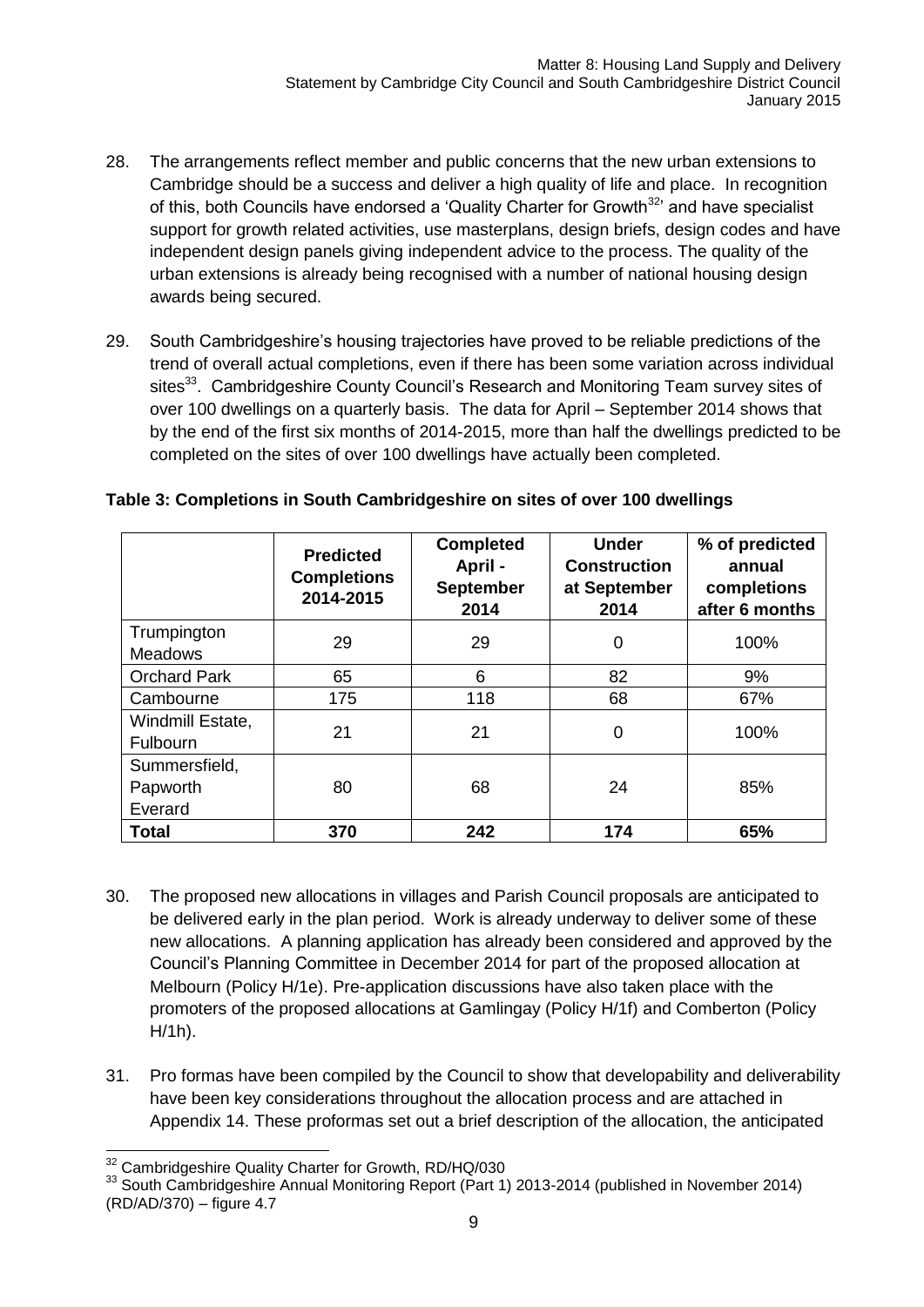timescale for development and the latest information from the 2013/2014 housing trajectory returns that informed the AMR. The exceptions to this are that for some allocations, new information that was not known at the time of the publication of the AMR and housing trajectory is now available and has been included in the pro formas. They also address criticisms made of individual sites in representations. In most instances the new information shows progress on delivering the allocations, however at the Fulbourn and Ida Darwin Hospitals site allocation, this new information is likely to result in changes to delivery during the five year supply period, with minor implications for overall supply.

- 32. There has been a change in circumstances at the Fulbourn and Ida Darwin Hospitals site since the AMR was published. The Council's Planning Committee in June 2014 endorsed a development brief for the redevelopment of the site as a material consideration for all subsequent planning applications; however Planning Committee refused the accompanying outline planning application against the officer recommendation due to the absence of any appropriate community facilities. The Cambridge and Peterborough NHS Foundation has now appointed a new planning agent to take forward the development and therefore the scheme and timetable for delivery is being reconsidered.
- 33. Initial discussions indicate that this development will not provide 180 dwellings within the five year supply period (2014-2019) as included in the published housing trajectory included in the AMR; however the redevelopment is still deliverable in the plan period. It is at present unclear how many (if any) dwellings will be provided within the five year supply period. Any further update will be provided at the hearing.
- 34. To understand the potential implications of this change in circumstances on five-year supply, assuming a worst case scenario that no dwellings are delivered by end of March 2019, there would only be minor changes to the Greater Cambridge and to the South Cambridgeshire five-year supply calculations. For the Greater Cambridge area the revised calculations would be 6.5 years supply with Liverpool and 6.0 years with Sedgefield when using a 5% buffer or 5.7 years with Liverpool and 5.3 years with Sedgefield when using a 20% buffer. The equivalent revised calculations for South Cambridgeshire, would be 5.1 years with Liverpool and 4.5 years with Sedgefield when using a 5% buffer or 4.5 years with Liverpool and 3.9 years with Sedgefield when using a 20% buffer. Issues concerning the buffer and the Sedgefield and Liverpool approaches are addressed in Matter 8B iv and vi.
- 35. The Council considers that it has taken a robust approach to preparing the housing trajectory and has taken a reasonable, and, in some instances, cautious expectation of delivery for existing outstanding planning permissions and allocations and also for the new proposed allocations.

#### **Reliance on New Settlements**

36. Based on the Greater Cambridge housing trajectory, the new settlements of Northstowe, Waterbeach New Town and Bourn Airfield New Village are anticipated to deliver 8,695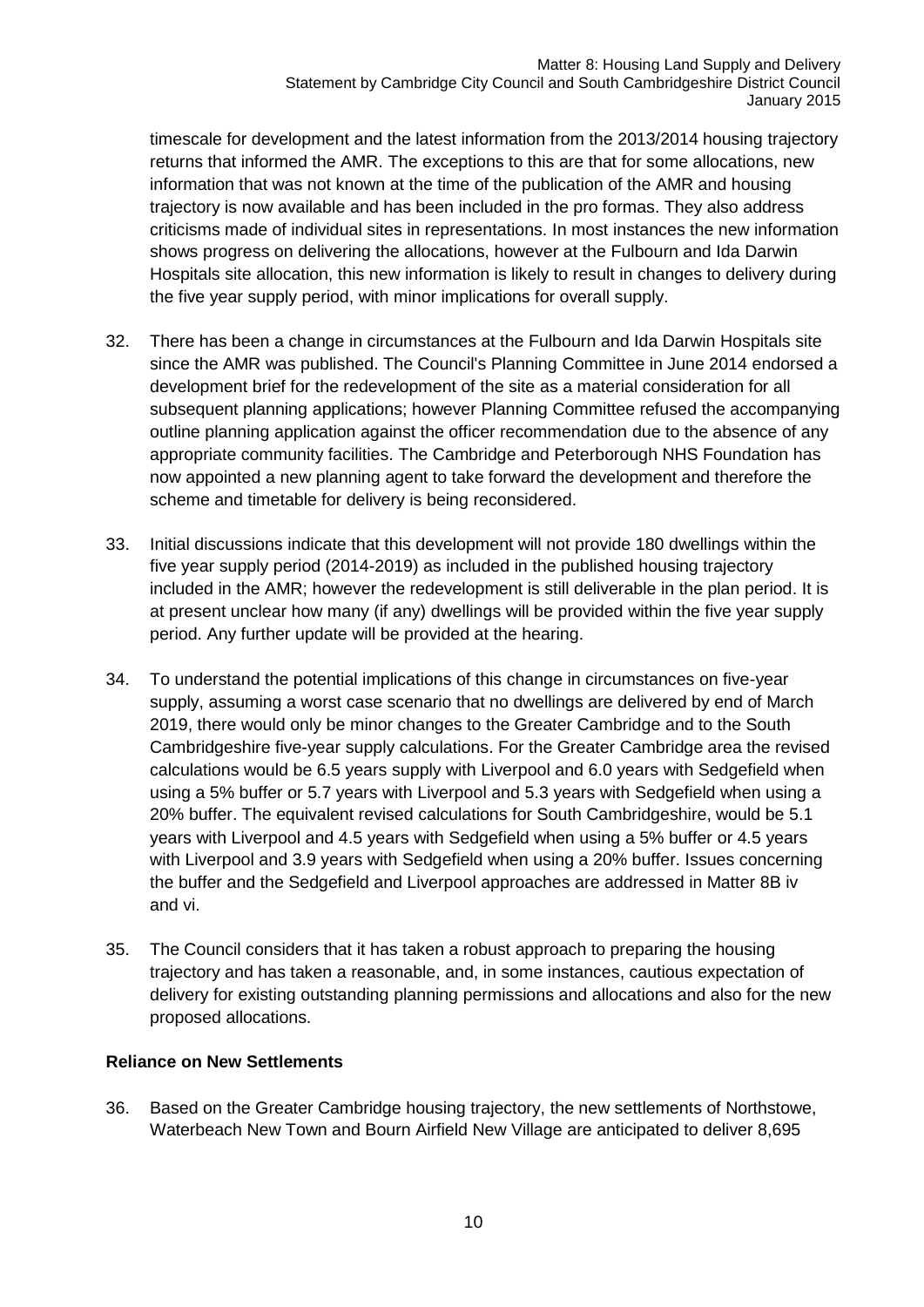dwellings in the next 17 years (2014-2031) $34$ . This is just over 25% of the objectively assessed need of 33,000 dwellings for the Greater Cambridge area, and just over 45% of the 19,000 dwelling requirement for South Cambridgeshire. Whilst this is a significant level of housing, it forms part of a strategy that includes also significant levels of housing on the edge of Cambridge and some housing in more sustainable villages to provide a flexible strategy that can respond to any changing circumstances. Reliance on new settlements is consistent with the development strategy in the Local Plans, and the reasons for this development strategy are set out in the Councils' Matter 2 statement<sup>35</sup>.

- 37. The first new settlement in the area was developed at Bar Hill in the 1970s. The 1989 Structure Plan<sup>36</sup> required the provision of two new settlements on the A10 and A428, which eventually resulted, after a major public inquiry concerning competing sites, in a new village on the A428 at 'Cambourne', which was granted planning permission in 1994. Regional Planning Guidance 6 in 2000 $^{37}$  required the development of a new town close to Cambridge, and the 2003 Structure Plan required that this be sited north west of Cambridge on a new guided busway and resulted in 'Northstowe'. No other part of the country has such a concentration of new settlements which reflects the unique constraints and pressures on the area apparent from Council hearing statements for matters 2-8, and the acceptance by a succession of plan examinations that new settlements have an important role to play in housing supply in the Cambridge context.
- 38. As outlined in the Draft Final Sustainability Appraisal<sup>38</sup>, South Cambridgeshire District Council is proposing that there will be a phased delivery of the new settlements now planned across the plan period so that all the new settlements are not delivering at the same time and therefore competing with each other.
- 39. The District Council's approach in the housing trajectory to predicted lead-in time and completions for the proposed new settlements is based on experience of delivering Cambourne and Northstowe<sup>39</sup>. Experience of delivering these sites demonstrates that there are longer lead-in times for new settlements and therefore the delivery timetables included in the housing trajectory take a sensible, cautious and realistic approach for the delivery of the proposed new settlements. This particularly responds to experience with Northstowe where reliance on what proved to be an optimistic start date in the adopted plan that was not delivered due to the recession. Construction is about to start on site in Northstowe, some 11 years or so after the Structure Plan was adopted in October 2003 first identifying the location for the new town. A similar lead-in time has been included in the trajectory for Waterbeach new town. It is not anticipated that such a long lead-in time is necessary for Bourn Airfield given the difference in scale and nature of the proposal. Taking

 $\overline{1}$  $34$  South Cambridgeshire Annual Monitoring Report (Part 1) 2013-2014 (published in November 2014)  $(RD/AD/370) -$  figure 4.10

 $35<sup>5</sup>$ M2 – CCC & SCDC – Cambridge City Council and South Cambridgeshire District Council Matter Statement for Matter 2.

Cambridgeshire Structure Plan 1989, Policies P5/2 and P20/2 (RD/AD/401).

<sup>37</sup> RD/NP/131 policy 25

 $38$  South Cambridgeshire Draft Final Sustainability Appraisal (March 2014) – Annex A: Audit Trail – 2: Spatial Strategy (pages A212-A213)

<sup>39</sup> South Cambridgeshire Draft Final Sustainability Appraisal (March 2014) – Annex A: Audit Trail – 2: Spatial Strategy (page A212)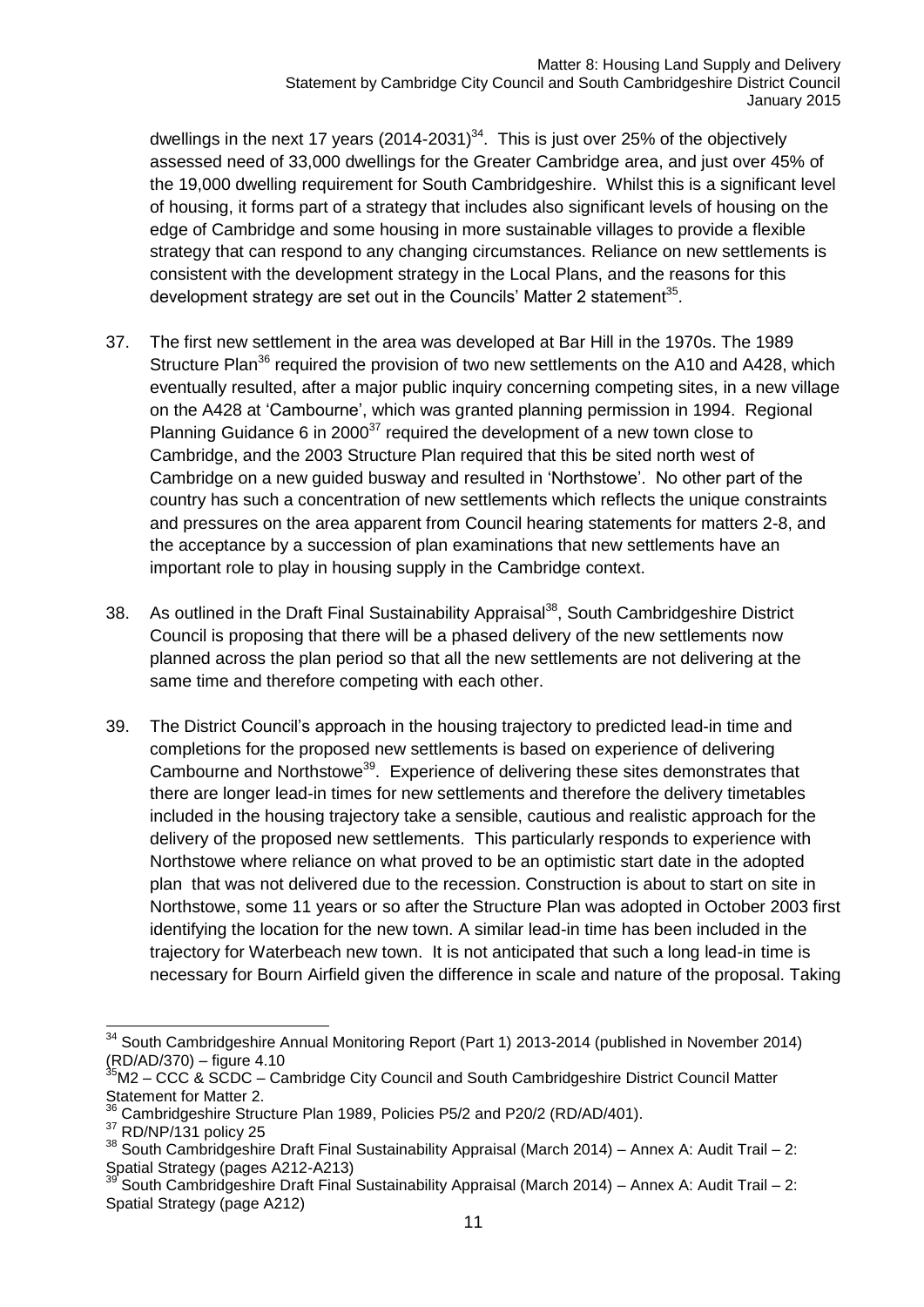a more cautious approach should safeguard against an undersupply arising in the plan period.

- 40. Delivery of Northstowe is now underway and the predicted housing completions in the housing trajectory therefore have a realistic prospect of being delivered. The Council has put in place officer and member arrangements to ensure an efficient process for dealing with applications and delivery at Northstowe (see Appendix 13). South Cambridgeshire District Council and its partners have considerable experience of delivering new settlements and have drawn on that experience in putting in place effective arrangements for determining planning applications for Northstowe efficiently within a wider context of bringing forward quality development. That experience has informed the assumptions in the housing trajectory and the Council has taken a positive but cautious approach to delivery rates. Outline planning permission for the first phase including 1,500 dwellings was granted in April 2014, and planning applications to discharge conditions and for reserved matters have been submitted. Development is due to start on site imminently. An application for the second phase of development was submitted in August 2014 and is anticipated to be considered by the Northstowe Development Control Committee in March 2015 on an accelerated timetable. The housing trajectory assumes that Northstowe will deliver a maximum of 400 dwellings per year. 400 per year is considered to be reasonable given the size of the site and that it is anticipated that several developers would be constructing and completing houses in several places on site simultaneously.
- 41. This is a lower annual delivery rate than the rates that were previously assumed for Northstowe. The Northstowe Area Action Plan 2007 included a trajectory with annual completions increasing up to 850 homes. Indeed, the Inspectors' Report said: *"we are optimistic that there can be a build up to high numbers of completions rather quickly … on the basis of a slow start but fast build up to 600+ per annum. This is the sort of level that must be aimed for, and we would not set a lower target."<sup>40</sup>* This reflects that Northstowe will effectively have the characteristics of several large sites grouped together, and if construction takes place on different parts of the overall site, it is reasonable that it may be able to achieve on each part of the site that is under construction, the sort of rate that is typically achieved on a strategic site of say 1,000 homes or more. This was part of the Council's case considered and endorsed by the Core Strategy Inspectors. This was before the recession and the Council has taken a more conservative estimate in the latest trajectory in consultation with the promoters. There are no controls in the plan on the rate of delivery so if a higher level of delivery is possible then there are no policy barriers to that happening. Indeed, recent Government announcements in the Autumn Statement<sup>41</sup> (and repeated in the National Infrastructure Plan 2014<sup>42</sup>) on Northstowe give increased confidence about the delivery rates included in the trajectory and there is potential for delivery to be accelerated (see Matter 8A ii, paragraph 61). Northstowe also benefits from the Guided Busway already operating successfully, with patronage above anticipate levels

<sup>-</sup><sup>40</sup> Northstowe Area Action Plan Inspector's Report, paragraph 4.2 (RD/AD/190)

<sup>41</sup> See Autumn Statement by HM Treasury: [https://www.gov.uk/government/topical-events/autumn](https://www.gov.uk/government/topical-events/autumn-statement-2014)[statement-2014,](https://www.gov.uk/government/topical-events/autumn-statement-2014) paragraph 1.136

<sup>42</sup>https://www.gov.uk/government/uploads/system/uploads/attachment\_data/file/381884/2902895\_Nationall [nfrastructurePlan2014\\_acc.pdf,](https://www.gov.uk/government/uploads/system/uploads/attachment_data/file/381884/2902895_NationalInfrastructurePlan2014_acc.pdf) paragraph 2.16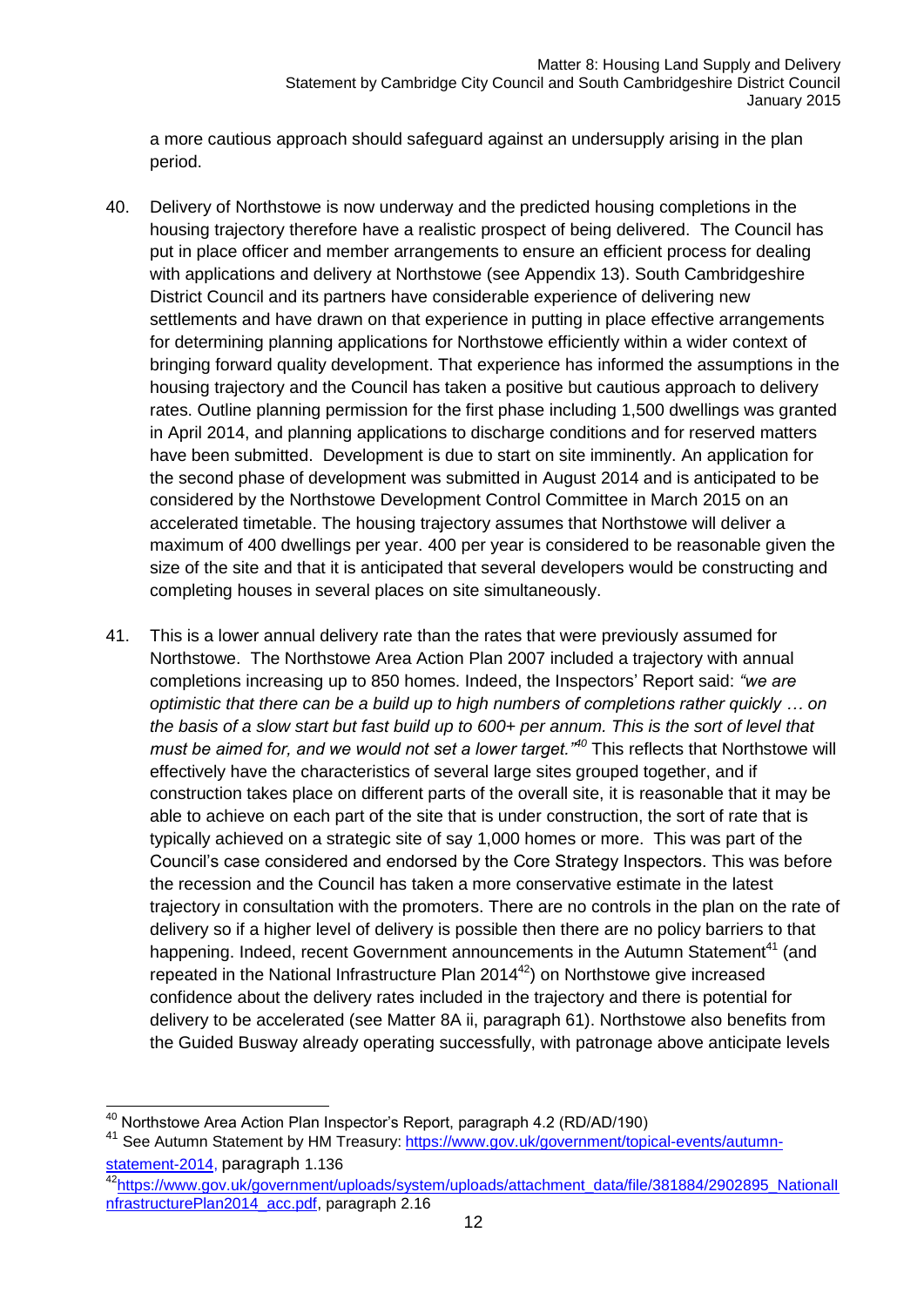for this stage, which will help make it an attractive place to live, and in turn has potential to help boost demand and support delivery.

- 42. The trajectory does not anticipate Waterbeach New Town to be delivered until towards the end of the plan period as this allows sufficient lead-in time to prepare an Area Action Plan and for the masterplanning and planning application process to be undertaken and early infrastructure provision needed to support the new settlement. However, as outlined at paragraph 62 (see Matter 8A ii), the landowners/developers have indicated that development could start on site considerably earlier than anticipated by the District Council.
- 43. As part of the phasing strategy for new settlements, the District Council has proposed that the first housing completions at Bourn Airfield New Village should not be delivered before 2022. This start date is a year later than the District Council considers the site could be delivered. The Council took this approach for a number of reasons. In order to provide an element of early housing supply and flexibility in the Plan, as well as an element of local choice and to include some housing in the southern part of the district close to a number of rural business parks, the Council included a number of site allocations at larger villages. Taken with the anticipated delivery at the fringe sites and at Northstowe and Cambourne, the Council had already identified land to meet its 19,000 home objectively assessed need. In order to provide some flexibility and land that could come forward to meet an early shortfall in five-year supply, the Council decided to hold back delivery at Bourn Airfield<sup>43</sup>. However, as for Waterbeach New Town, the developers and landowners propose that the site could start delivering earlier (see Matter 8A ii, paragraph 63).
- 44. The development strategy takes an appropriate balance between providing development at the top of the development sequence in and on the edge of Cambridge, as far as is possible without fundamental harm to Green Belt purposes, and development at new settlements that are well connected to Cambridge by sustainable transport modes. New settlements form an appropriate part of the sustainable development strategy (see Councils' statements to Matters 2, 6 and 7). South Cambridgeshire District Council has considerable experience of delivering new settlements and has drawn on that to put in place appropriate officer and member processes and arrangements to enable delivery of places that are of high quality and are well connected to Cambridge and has taken a robust approach to delivery in the housing trajectory.

#### **ii. Is there sufficient flexibility to deal with changing circumstances and/or uncertainty over when allocations will come forward for development?**

#### **Overview of the Councils' position**

45. The Councils have worked closely together to ensure sufficient flexibility within the Joint Housing Trajectory for Greater Cambridge to deal with changing circumstances and/or uncertainty over the delivery of allocations. The joint trajectory shows that there is currently more than a five-year housing land supply for the period 2018/19, due to the delivery of the urban extensions, and that the surplus above five years will increase with each rolling

<sup>-</sup> $43$  South Cambridgeshire SA – Audit Trail page A244 and A245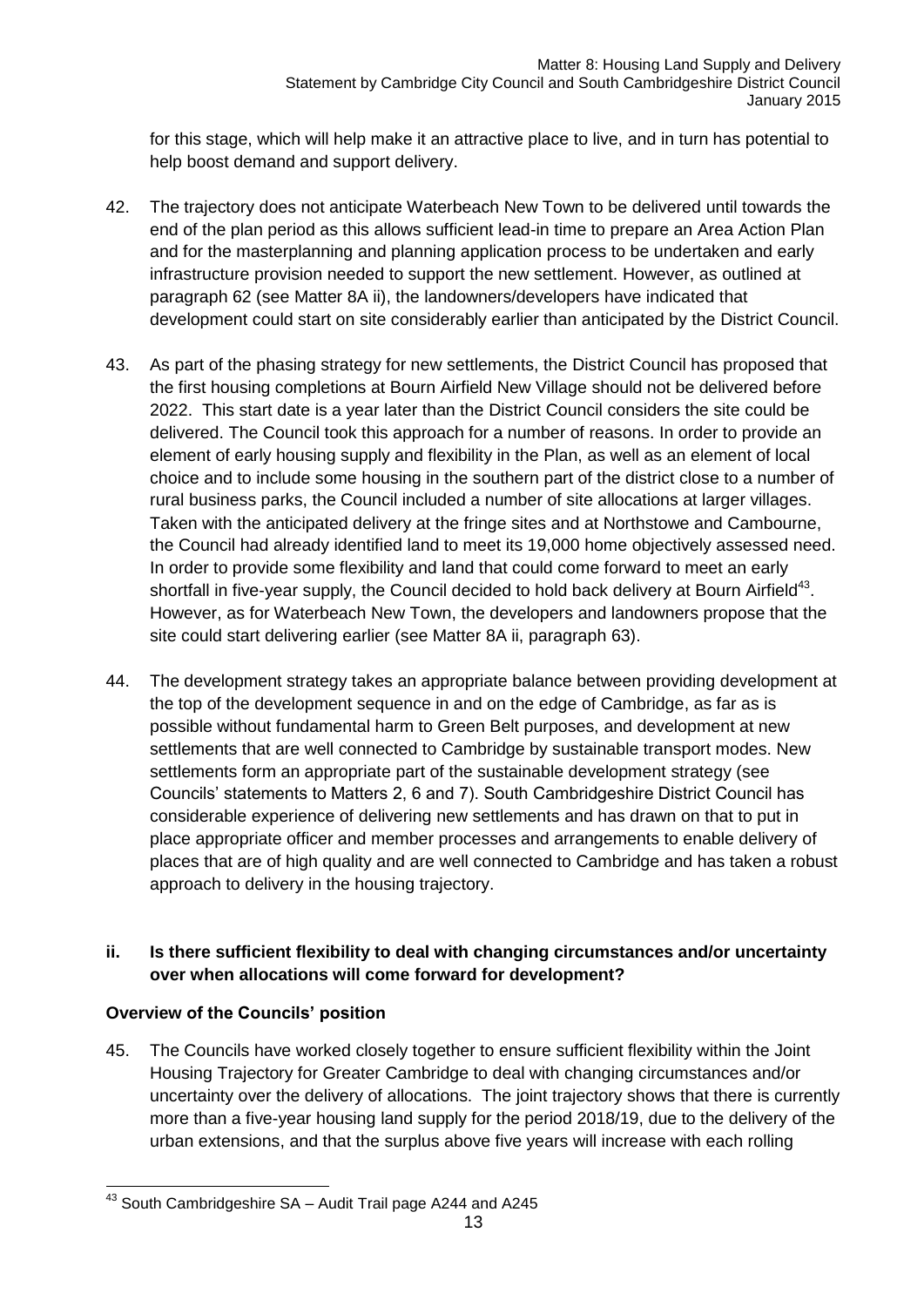five-year period as the new settlements also start to deliver providing flexibility (see Matter 8B).

- 46. Over the plan period, the housing targets for Cambridge and South Cambridgeshire are 14,000 and 19,000 respectively. The Councils have identified land for the provision of housing over and above the 33,000 combined figure for objectively assessed need. When the two housing trajectories are combined into the Joint Housing Trajectory for Greater Cambridge, it is anticipated that 36,389 dwellings will be provided within the plan period (2011-2031). This is a 10% (3,389 dwellings) surplus, which provides flexibility to respond to changing conditions<sup>44</sup>.
- 47. Additional flexibility is provided by a number of sources that can be summarised as follows:
	- Potential acceleration of delivery at Northstowe following the Government announcement in the Autumn Statement
	- Additional 1,000 homes on rural exception sites as part of the Greater Cambridge City Deal
	- Potential for additional housing provision at Cambridge Northern Fringe East through preparation of an Area Action Plan
	- Potential for additional housing at Cambridge East on land north of Cherry Hinton that is already allocated in the Cambridge East Area Action Plan.
	- Potential for development to be brought forward at Bourn Airfield and Waterbeach New Settlements if needed for five-year supply purposes – note objectors seek removal of the policy restriction on earlier development under other circumstances, which if successful could create further flexibility
	- The Councils are committed through City Deal to reviewing the Local Plans and preparing a joint Local Plan commencing by 2019.
- 48. Since the submission of the Local Plans, the Councils along with Cambridgeshire County Council, the University of Cambridge and the Greater Cambridge Greater Peterborough Local Enterprise Partnership signed a City Deal in June 2014<sup>45</sup>. As part of the Greater Cambridge City Deal, the partners have committed to delivering an additional 1,000 new homes on rural exception sites by 2031. These additional dwellings have not been included in the Joint Housing Trajectory for Greater Cambridge<sup>46</sup>although there is a note under the trajectory referring to this additional supply, but this additional source of supply will provide extra flexibility to deal with changing circumstances (see also Matter 8B vii).

### **Cambridge**

49. The housing trajectory<sup>47</sup> demonstrates that 6,225 residential units will have been built in Cambridge between 2014/15 and 2018/19 (the five year supply period). This is noted in

<sup>-</sup><sup>44</sup> Surplus of 102 in Cambridge and 3,287 in South Cambridgeshire. See Appendix D, page 114, RD/AD/360 and page 39, RD/AD/370.

<sup>45</sup> RD/Strat/300.

<sup>46</sup> See Appendix D, page 114, RD/AD/360 and page 39, RD/AD/370.

<sup>&</sup>lt;sup>47</sup> Appendix D, page 90 onwards, RD/AD/360.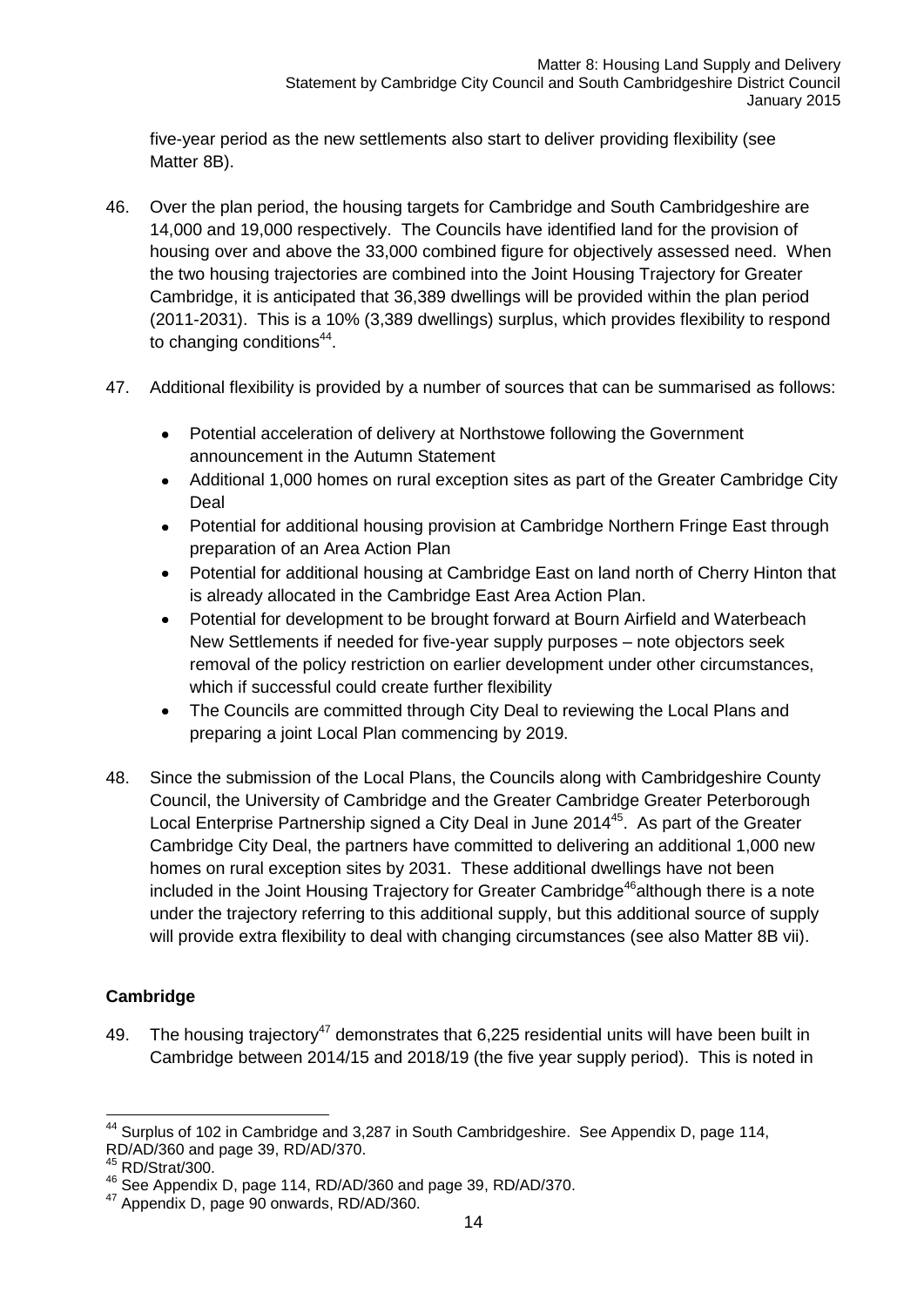the Council's AMR 2014<sup>48</sup>. Adding this figure to actual completions of 2,132 between 2011/12 to 2013/14 indicates that 8,357 residential units will be built by 31 March 2019 (over the first eight years of the plan).

- 50. The annualised average requirement needed in Cambridge to meet the target number of dwellings is 700 per annum. Over eight years, this requirement would amount to 5,600 units. The trajectory indicates that after the first eight years of the plan period, Cambridge will have exceeded its housing target by 2,757 units, providing the Council with 3.94 years of sufficient flexibility to deal with changing circumstances and uncertainty.
- 51. The Council believes that a surplus is highly likely. The housing trajectory<sup>49</sup> demonstrates that over the five-year supply period, 4,420 of the 6,225 units predicted to be completed will be delivered through the urban extensions (most of which are already under construction) and 1,037 units will be delivered through sites currently allocated in the Cambridge Local Plan 2006<sup>50</sup> and through large and small unallocated sites which have planning permission. Additionally, 95 units will be delivered on Site M3<sup>51</sup> which has planning permission. A total of 5,552 units are therefore to be provided in the five year period from these sources.
- 52. The remaining 673 units are reliant on sites GB1 and 2 where early delivery starting within the five-year supply has been confirmed by the landowner/agents, site  $R42c^{52}$  and windfall completions which have been previously justified through the SHLAA 2013 $53$ .
- 53. There are a number of other sources of flexibility as identified in paragraph 47 and elaborated on below.
- 54. A number of allocated sites in the Cambridge Local Plan are estimated to come forward towards the middle or end of the plan period, allowing for significant flexibility to deal with site-specific issues if they do arise. Furthermore, the City Deal agreement commits the Councils to an early review of their Local Plans starting in 2019, which coincides with the end of the five year period. This will allow for the reassessment of housing provision in the Greater Cambridge area and in particular for the latter part of the plan period and beyond.
- 55. Further flexibility could be provided through Cambridge East and Cambridge Northern Fringe East. In terms of Cambridge East, site R40 is coming forward earlier in the plan period than originally anticipated. In the light of this change in circumstances, including better information on constraints around Cambridge Airport, the Councils are exploring potential for an extension to the allocation, which would simply mean carrying forward a larger part of the allocation in the adopted Cambridge East Area Action Plan<sup>54</sup>, rather than changing it to safeguarded land through the Local Plan that could only come forward through a plan review. Current indications are that this which could provide around 400

-

 $53$  Pages  $69 - 72$ , RD/Strat/140.

<sup>54</sup> RD/AD/280

<sup>&</sup>lt;sup>48</sup> Page 17, RD/AD/360.

<sup>49</sup> Appendix D, page 90 onwards, RD/AD/360.

<sup>50</sup> RD/AD/300.

<sup>51</sup> M3 Michael Young Centre, Purbeck Road, Appendix B, page 248, RD/Sub/C/010.

<sup>&</sup>lt;sup>52</sup> Site R42c Glebe Farm 2, Appendix B, page 246, RD/Sub/C/010. The planning application 14/1792/FUL for residential development of 30 new mixed tenure dwellings with associated open space, landscaping, car parking and infrastructure has been submitted.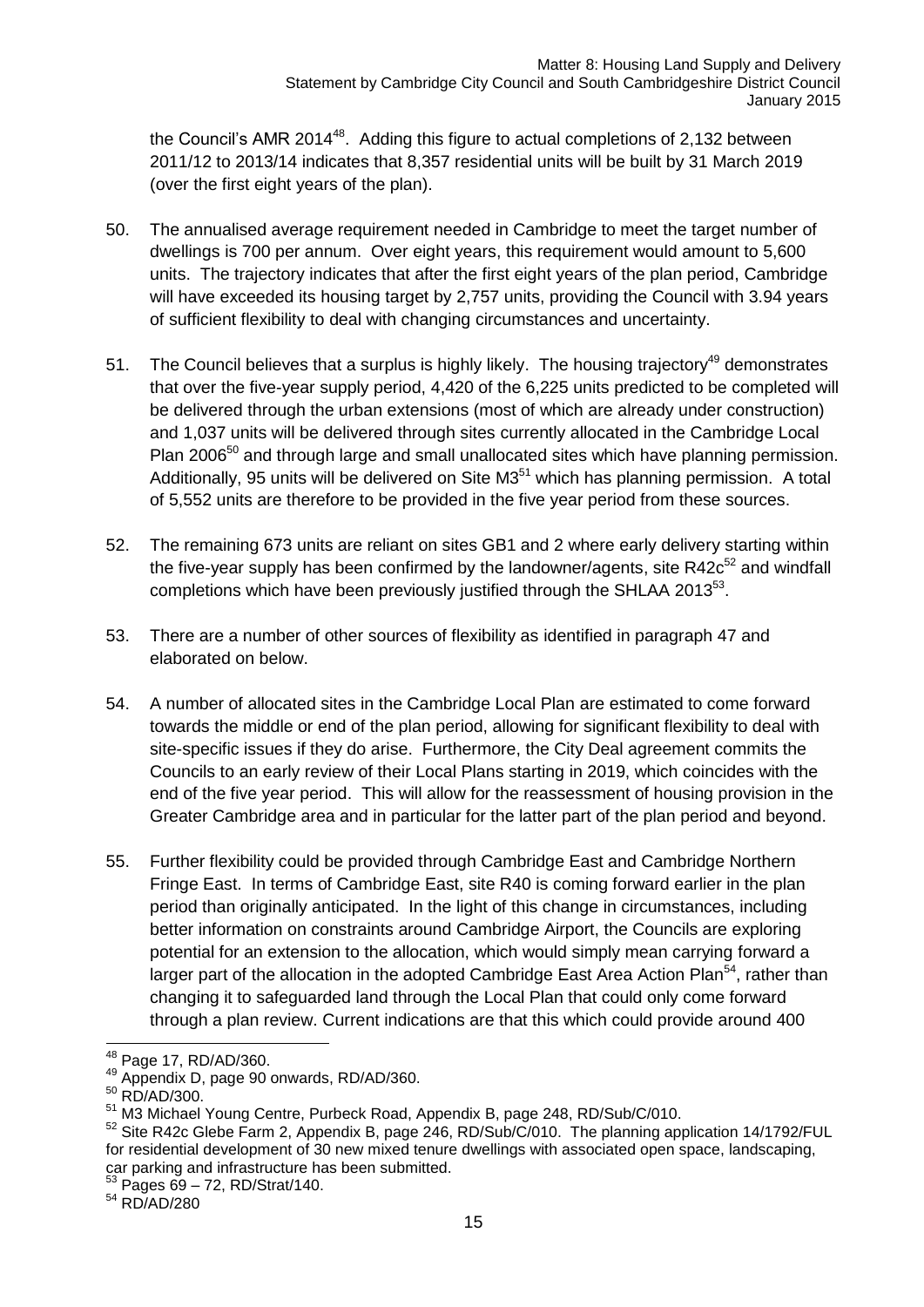additional residential units. This is subject to further discussions and technical work with Marshall. The Councils consider this to be a pragmatic approach in order to avoid unnecessary sterilisation of land within the plan period. Detailed discussion of Cambridge East is a matter for a later hearing session.

- 56. The Cambridge Northern Fringe East Area Action Plan: Issues and Options report<sup>55</sup> sets out options for the area, some of which include residential development potentially in the order of 140-630 homes. The consultation document also asks whether more residential development should be included. The quantum of residential development that may or may not be included in the Area Action Plan for land within Cambridge is not yet known, but could contribute to overall flexibility in the plan period. Work to provide that clarification is at Issues and Options stage and is being progressed as a matter of urgency through the parallel development of the Area Action Plan.
- 57. The NPPG<sup>56</sup> allows student accommodation to be considered as part of the overall housing requirement, if it can be demonstrated that it will free up market housing. The Cambridge Local Plan policies are generally supportive of student accommodation. There is increasing interest in providing student accommodation within and close to Cambridge. By way of example, there is student housing planned at Cambridge North West within the City that has the benefit of outline planning permission (see Appendix 10, and also within South Cambridgeshire, see paragraph 67). Student housing has not been included in housing land supply calculations in the housing trajectory or five-year supply.
- 58. Taking account of all these factors, it is considered that there is good flexibility to deal with changing circumstances and/or uncertainty over when allocations will come forward for development.

#### **South Cambridgeshire**

- 59. The supply of housing in South Cambridgeshire to meet its objectively assessed need is made up of a range of types and sizes of sites in a variety of locations. This provides flexibility to deal with changing circumstances.
- 60. In South Cambridgeshire, the latest housing trajectory anticipates that 22,287 dwellings will be provided within the plan period 2011-2031. This is 15% (3,287 dwellings) above the Council's objectively assessed need of 19,000 dwellings, and therefore provides flexibility to respond to changing conditions as required by the NPPF $57$ . There are a number of other sources of flexibility as identified in paragraph 47 and elaborated on below.
- 61. The Government announced in December 2014 as part of its Autumn Statement<sup>58</sup> that it: *"will take forward the development of Northstowe. The government will trial a new delivery*

<sup>-</sup><sup>55</sup> Options 2 and 3, and Question 14, RD/LP/320.

<sup>56</sup> Reference ID: 3-038-20140306, NPPG, RD/NP/020.

<sup>57</sup> Paragraph 14, NPPF, RD/NP/010.

<sup>58</sup> See Autumn Statement by HM Treasury: [https://www.gov.uk/government/topical-events/autumn](https://www.gov.uk/government/topical-events/autumn-statement-2014)[statement-2014,](https://www.gov.uk/government/topical-events/autumn-statement-2014) paragraph 1.136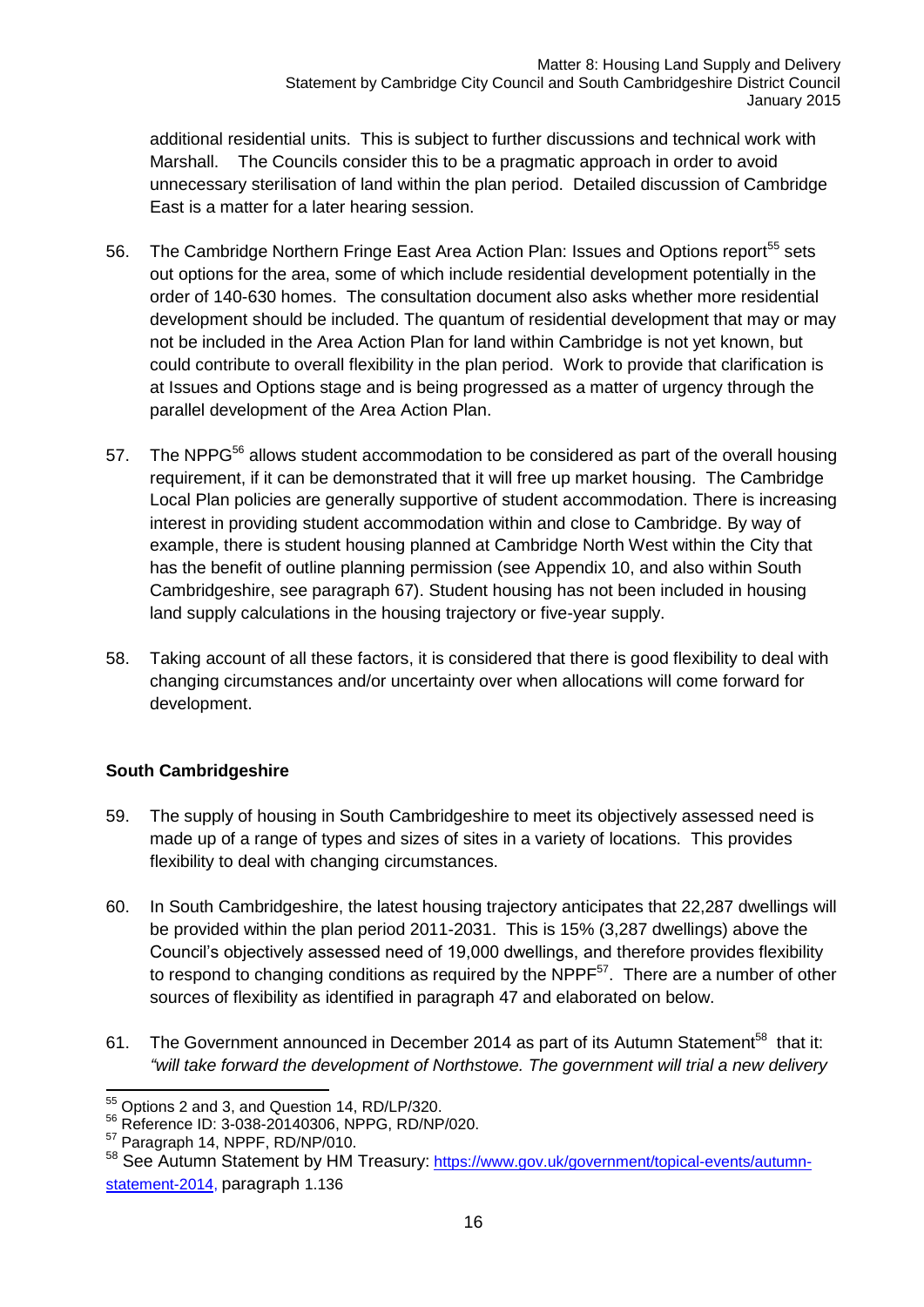*model on the site, with the Homes and Communities Agency (HCA) taking the lead on*  delivery, including through master-planning and commissioning. This will support the *construction of up to 10,000 new homes, up to twice as fast as conventional development*  routes. The government will undertake an evaluation of the Northstowe development, and *of the feasibility and economic impacts of pursuing this model on a larger scale. The government will report by Budget 2015 on the delivery vehicle, governance and investment in the site."* If this pilot project is successful, there is potential for a significant number of additional homes at Northstowe to be delivered in the plan period. At this stage, the Council is not proposing any change to the housing trajectory and any acceleration of delivery would provide additional flexibility for the Plan. It also helps give additional confidence about the delivery of the numbers included in the trajectory.

- 62. South Cambridgeshire's Local Plan includes flexibility in the form of Policy S/12 (part 1) which allows for the new settlements of Waterbeach New Town and Bourn Airfield to be brought forward should they be needed to ensure that the Council can deliver a five year housing land supply. This would also result in additional supply from these sites within the plan period, as both new settlements will continue delivery beyond 2031. The promoters of both these sites propose that the sites can be delivered earlier than anticipated by the Council in the housing trajectory. Any changes to the Council's anticipated delivery timetable for these sites will need to be explored in the relevant later site-specific hearings.
- 63. For Bourn Airfield, the Council has been clear that it has phased the development later to provide flexibility. A Statement of Common Ground has been agreed with the landowners and promoters of the development which includes an identification of the earliest reasonable start date for completions on the site if there were no policy restriction, that would see development start 3 years earlier than in the latest trajectory. If the Inspector concludes that the policy restriction is not appropriate, this would provide flexibility for provision above that assumed in the trajectory, or the trajectory could be changed to reflect the agreed earlier start date.
- 64. For Waterbeach, the joint promoters say they can deliver considerably earlier than the trajectory assumes. The merits of any early phase of delivery would need to be considered in the context of ensuring comprehensive planning and delivery of the new settlement Any changes to the Council's anticipated delivery timetable for these sites will need to be explored in the relevant later site specific hearings. If the Inspector concludes that the policy restriction on the start date is not appropriate, this would provide flexibility for provision above that assumed in the trajectory if it proves appropriate and deliverable. This will be a matter for the future site specific hearing.
- 65. The joint Cambridge Northern Fringe East Area Action Plan: Issues and Options report sets out four options for the area, some of which include residential development within South Cambridgeshire potentially in the order of 300 homes. The consultation document also asks whether more residential development should be included. The quantum of residential development that may or may not be included in the Area Action Plan for land within South Cambridgeshire is not yet known, but could contribute to overall flexibility in the plan period.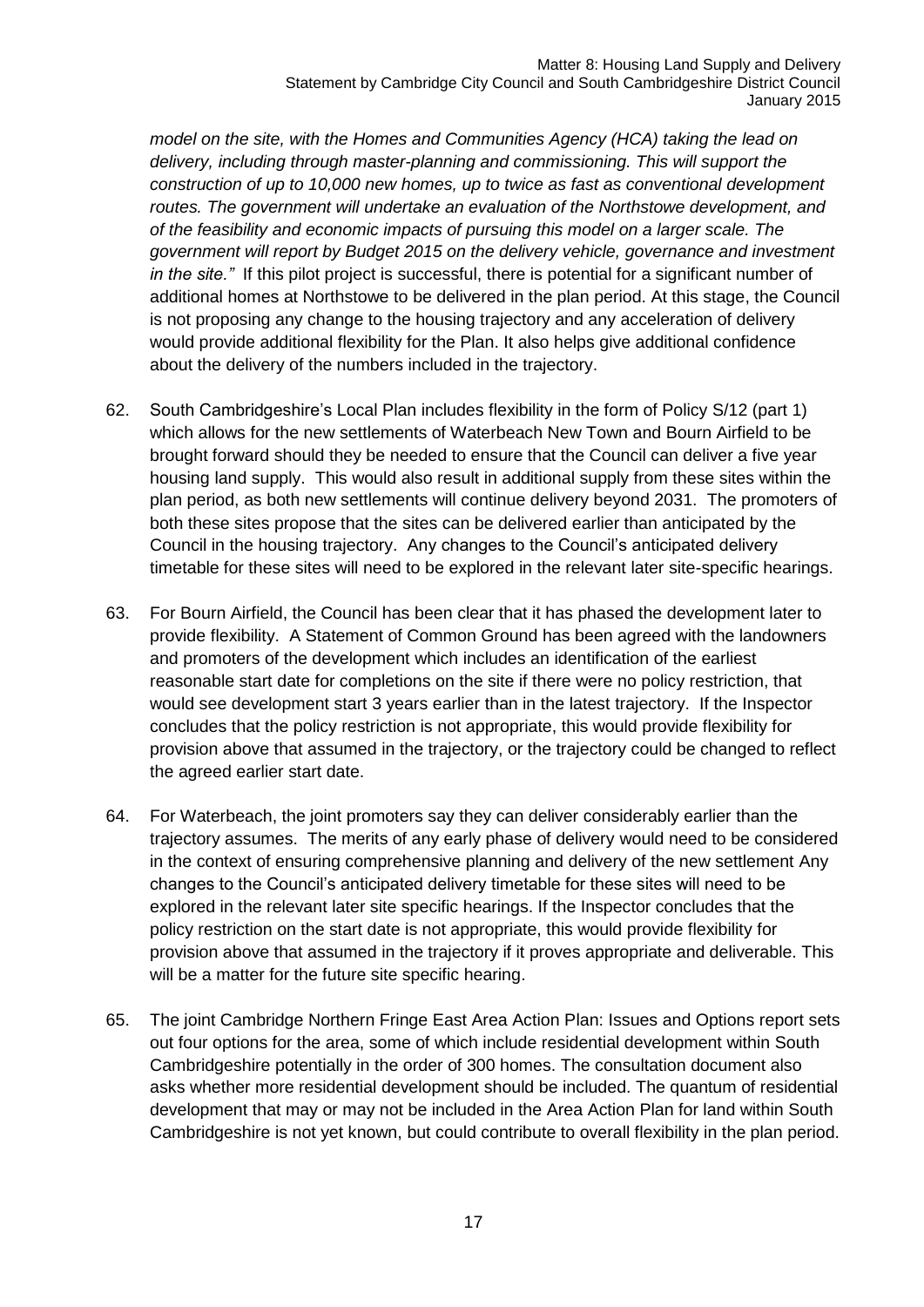- 66. South Cambridgeshire District Council is one of the pilot authorities for the Government's Right to Build Vanguard<sup>59</sup>, an initiative to promote self build housing and potential for commissioning of smaller builders to play a part of delivering the growth agenda. The Council has secured £50,000 of government funding. There is a current application for 40 dwellings on the Orchard Park development on the Cambridge Northern Fringe, on land owned by Cambridge City Council but within South Cambridgeshire. Whilst numbers may not be large, it is also anticipated that self build or self commissioning will form part of delivery at major sites and will therefore provide flexibility and mean delivery is not only reliant on major housebuilders.
- 67. The NPPG allows student accommodation to be considered as part of the overall housing requirement, if it can be demonstrated that it will free up market housing. There is increasing interest in providing student accommodation within and close to Cambridge. By way of example, there is student housing planned at Cambridge North West within the district that has the benefit of outline planning permission (see Appendix 10, and also within Cambridge, see paragraph 57). Student housing has not been included in housing land supply calculations in the housing trajectory or five-year supply.
- 68. Windfall sites will provide an additional element of flexibility. The Council has compelling evidence that windfalls have been delivered at an average of 200 dwellings a year for the period 2006-2014, and there is no reason to suppose that this will decline over the plan period<sup>60</sup>. See Matter 8B v.
- 69. In addition, as outlined below (Matter 8B v), it is possible that delivery from windfall sites will increase while the District Council is unable to demonstrate a five-year housing land supply, given that planning appeals in June 2014 relating to two sites in Waterbeach that concluded that the Council cannot currently demonstrate a five year housing land supply. A number of planning applications for large windfall sites have been submitted that are contrary to the Council's adopted planning policies and also are not included in the submitted Local Plan, but which the promoters argue will help the Council to deliver its five year supply. These will be determined on their merits and may or may not be granted planning permission. Any permissions that are granted due to the five-year supply situation will be included in a separate row in the trajectory. Once the Council is able to demonstrate a five-year supply, it is anticipated that windfalls will return to the 200 homes a year supported by evidence.
- 70. Nearly 40% of the Council's objectively assessed need of 19,000 dwellings will be provided on sites included in the housing trajectory that already have planning permission or a resolution to grant planning permission.
- 71. In addition to all the above, the City Deal agreement commits the Councils to an early review of their Local Plans starting in 2019, which coincides with the end of the five year period. This will allow for the reassessment of housing provision in the Greater Cambridge area.

<sup>-</sup><sup>59</sup> https://www.gov.uk/government/news/new-right-to-build-areas-at-forefront-of-helping-aspiring-selfbuilders

<sup>60</sup> RD/Sub/SC/060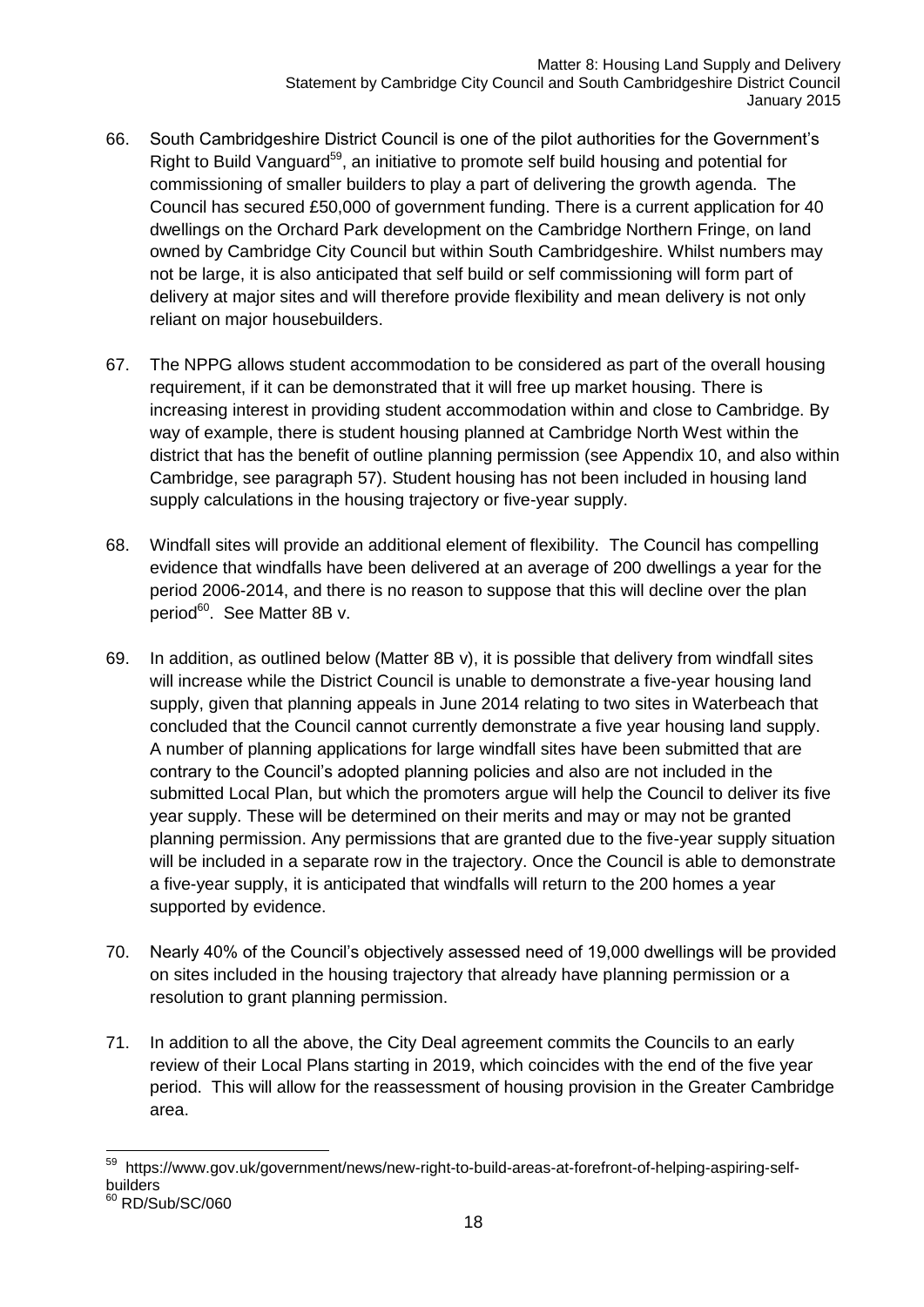72. Taking account of all these factors, it is considered that there is good flexibility to deal with changing circumstances and/or uncertainty over when allocations will come forward for development.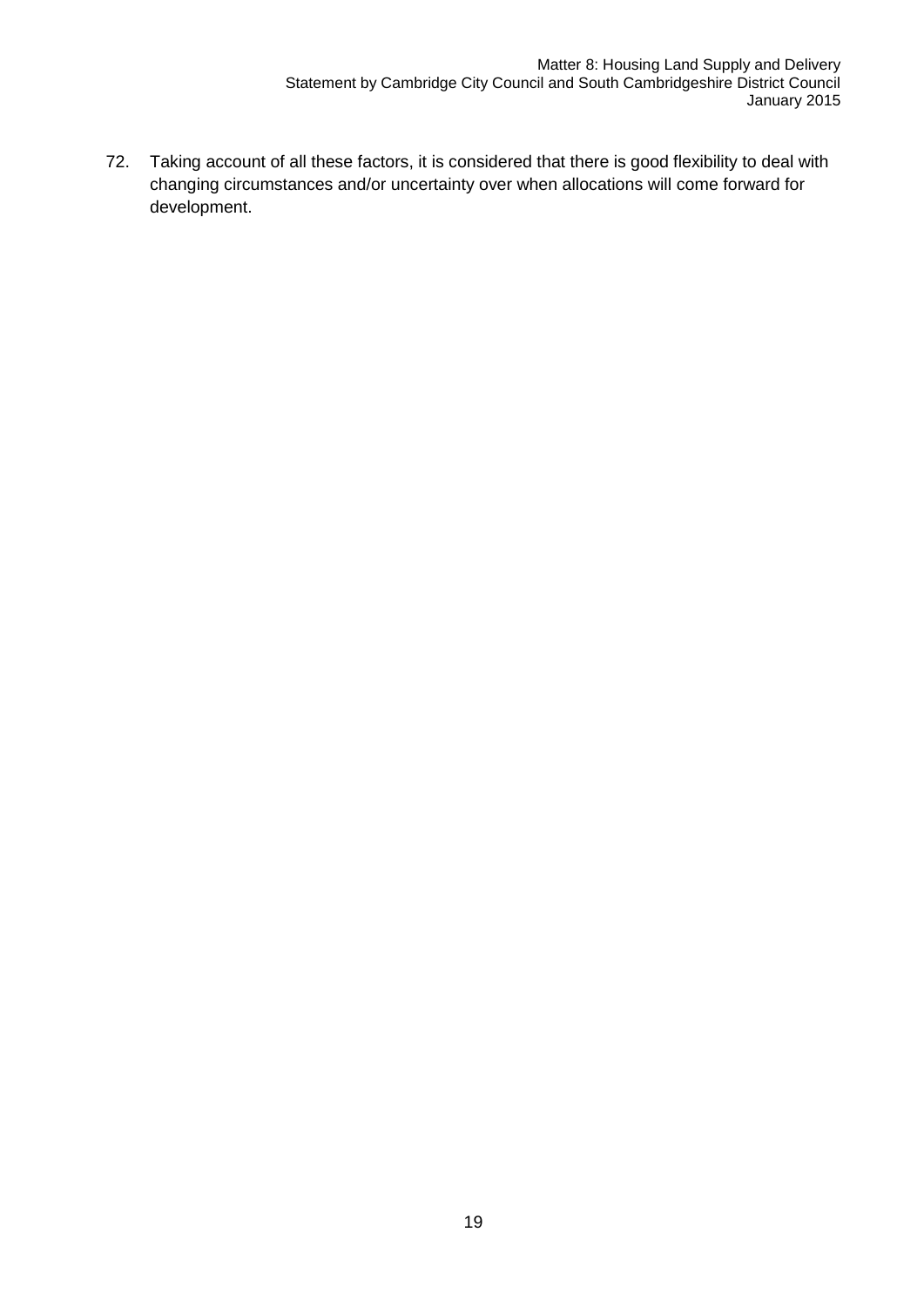#### **Matter 8B: Will the Plans ensure a rolling five year supply of specific deliverable sites in accordance with paragraph 47 of the Framework?**

#### **Overview of the Councils' Position**

- 73. The Councils submitted their Local Plans on the basis that taking the Plans separately would ensure a rolling five year supply of specific deliverable sites, assuming for both a 5% buffer and that five-year supply was calculated using the Liverpool methodology.
- 74. Nevertheless, the Councils' Joint Working and Development Strategy Topic Paper<sup>61</sup> submitted with the Local Plans stated that *"there is a logic in considering housing supply and delivery for both areas together to ensure that the government's overall*  sustainability *objectives set out in the NPPF are not undermined. The recent Government announcement of a City Deal for Cambridge and South Cambridgeshire districts is founded on the strength of the relationship between the two areas and further supports a joined up consideration in housing supply terms. For these reasons it is appropriate to consider housing supply and in particular, the 5-year supply situation jointly across both districts"* (paragraph 5.2). This reflects *"the close functional relationship between the two areas and the nature of the development strategy and development sequence, it is also relevant to consider the issue of housing supply jointly. The delivery of the sustainable development strategy involves more development in Cambridge early in the plan period with many of the sites at the top of the search sequence now being well advanced, while the new settlements with their longer lead-in periods come forward later."* (paragraph 5.1). The Topic Paper showed that even under a worst case scenario of a 20% buffer and Sedgefield method of making up any early shortfall, there is a five-year supply of housing land in the Greater Cambridge<sup>62</sup> area (Table 1). The joint housing trajectory has been updated in the Council's AMRs but confirms the same situation.
- 75. In September 2014, the Councils agreed a Memorandum of Understanding: Greater Cambridge Joint Housing Trajectory<sup>63</sup>, which deals specifically with the phasing of development across the two areas. The Memorandum of Understanding (MoU) supplements the earlier Cambridgeshire and Peterborough Memorandum of Cooperation: Supporting the Spatial Approach 2011-2031 of May  $2013<sup>64</sup>$ , under which the Councils have committed to meeting in full their objectively assessed needs within their respective areas, as required by the NPPF.
- 76. The MoU of September 2014, whereby the Councils agree to a joint housing trajectory, responds to, and is justified by, four changes in circumstances since the Local Plans were

<sup>-</sup> $61$  RD/Top/010, paragraphs 5.1 and 5.2, page 16

<sup>&</sup>lt;sup>62</sup> Greater Cambridge is the term used in the City Deal for Cambridge and South Cambridgeshire (RD/Strat/300)

<sup>&</sup>lt;sup>63</sup> Memorandum of Understanding between Cambridge City Council and South Cambridgeshire District Council: Greater Cambridge Joint Housing Trajectory. September 2014 (RD/Strat/350)

 $64$  Cambridgeshire and Peterborough Memorandum of Co-operation: Supporting the Spatial Approach 2011-2031 (RD/Strat/100)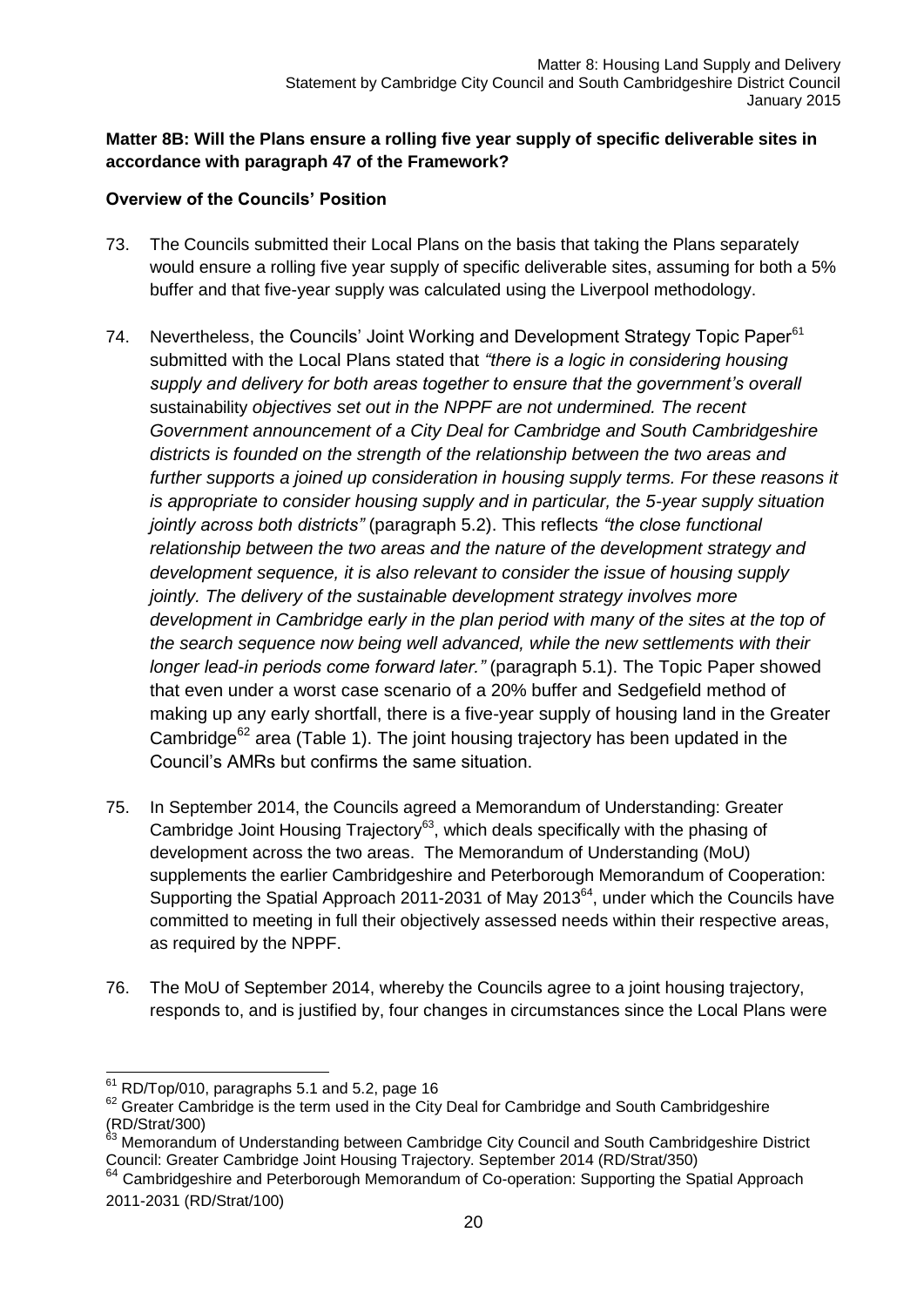submitted on 28 March 2014. These can be summarised as follows (for more detail see Appendix 15, paragraph 34 and the MoU, paragraph 6):

- i. The signing of the Greater Cambridge City Deal<sup> $65$ </sup> on 19 June 2014, which defines the area covered by the two districts as 'Greater Cambridge' and recognises the strong inter-relationship between the two areas. The Councils have agreed to prepare a joint Local Plan and Transport Strategy starting in 2019. The joint housing trajectory is a logical response to the City Deal covering the two areas and a step towards the next joint Local Plan.
- ii. The NPPG was published too late to influence the submitted Local Plans but provides for the circumstances that where a local planning authority cannot demonstrate a five-year housing land supply that it can seek agreement with its neighbours under the Duty to Co-operate to meet that shortfall. This recent guidance justifies the joint trajectory approach, in the circumstances where South Cambridgeshire may not be able to demonstrate a five-year supply of housing land, depending how it is calculated.
- iii. Two Section 78 planning application appeals allowed on 25 June 2014 $^{66}$  for sites in Waterbeach in South Cambridgeshire on the basis that the Inspector concluded that the Council was not able to satisfactorily demonstrate a 5-year supply of housing land as required by the NPPF. He commented that the approach of a joint trajectory is 'without precedent' and also concluded that there was no sound basis for taking the Greater Cambridge City Deal into account in the current 5-year housing land supply, which was at that time still to be signed. The City Deal has now been signed and good progress has been made on this significant initiative. The NPPG provides for agreement to be reached under duty to cooperate to address any shortfall in five-year supply. The MoU addresses the appeal Inspector's concerns by formalising the agreement between the Councils for a joint housing trajectory
- iv. The East Cambridgeshire Local Plan Inspector has endorsed the 2013 Memorandum of Co-operation in his interim conclusions of 14 July 2014 $^{67}$ , including the approach to part of East Cambridgeshire's objectively assessed needs being met in Peterborough under the Duty to Co-operate, commenting that the approach is consistent with the principles of localism and national planning policy. Whilst not directly comparable, the agreement made under duty to cooperate affecting East Cambridgeshire is more significant than the MoU for a joint housing trajectory, in that it is dealing with where part of the objectively assessed need of East Cambridgeshire is met. The approach the Councils have taken here in the MoU is not about where part of their respective objectively assessed needs should be met, and simply about the phasing of sites to meet their respective needs in a sustainable way, taking account of the joint development strategy and sequence.

<sup>-</sup> $65$  RD/Strat/300

<sup>&</sup>lt;sup>66</sup> Appeal Decision: APP/W0530/A/13/2207961 Land to the west of Cody Road, Waterbeach, Cambridge, CB25 9LS. June 2014 (RD/Strat/330) and Appeal Decision: APP/W0530/A/13/2209166 Land north of Bannold Road, Waterbeach, Cambridgeshire. June 2014 (RD/Strat/340)

<sup>67</sup> East Cambridgeshire Local Examination Inspector's Interim Conclusions – 14 July 2014 (RD/Strat/310)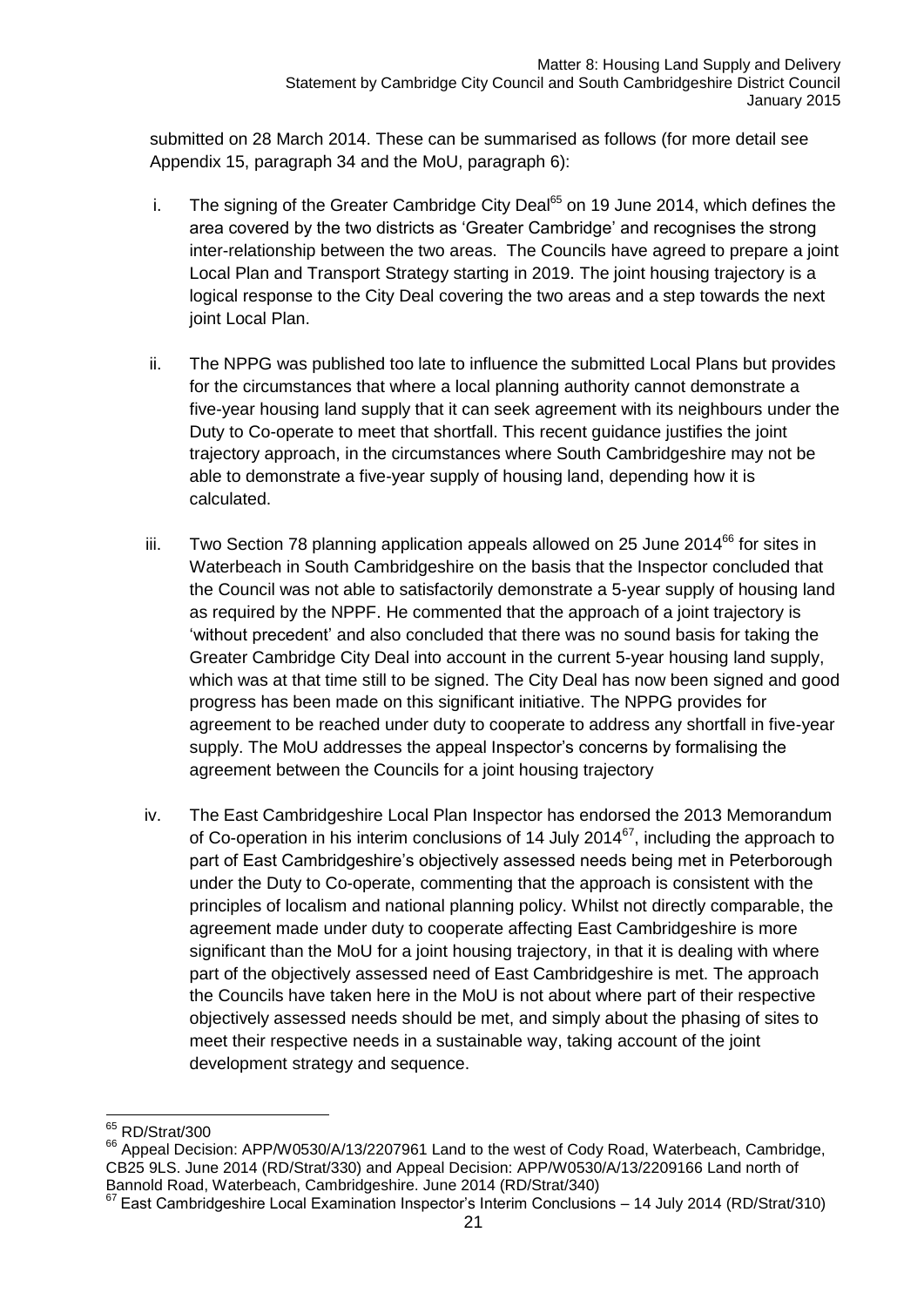- 77. The MoU supports the joint development strategy and sequence and is specifically about the phasing of the delivery of housing to meet objectively assessed needs in the Greater Cambridge area during the plan period. It is about when (not where) the identified objectively assessed needs will be met in the Greater Cambridge area during the plan period. It formalises the development strategy contained in the submitted Local Plans, demonstrates that the plans are sound and that there has been appropriate and on-going collaboration in planning across the Greater Cambridge area, reflecting the duty to cooperate during the plan preparation stage. It will also ensure that both Councils can demonstrate a continuous 5 year housing land supply as required by the paragraph 47 of the NPPF on whatever basis it is calculated. As recognised in the MoU, consequential modifications to both Local Plans are required to make clear in policy that the housing trajectories, as updated each year in the AMR, will be considered together for the purposes of phasing of housing delivery, including for calculating 5-year housing land supply for planmaking and decision-taking. Proposed main modifications to both Plans were included in the Councils' Matter 1 statement $68$  and are included as Appendix 16 of this statement for convenience.
- 78. The Councils are firmly of the view that the MoU is soundly based and consistent with national policy. Both Plans are consistent with NPPF paragraph 47, first bullet, in ensuring that the full objectively assessed needs of the housing market area are met. The Memorandum of Cooperation between all the authorities comprising the Cambridge Sub Region Housing Market area and Peterborough confirms where the full identified needs will be met. Cambridge and South Cambridgeshire have committed in that agreement to meeting their identified needs in full within their respective areas. In terms of identifying a five year supply, there is nothing in the second bullet of NPPF paragraph 47 to say that a local planning authority must meet its five-year requirement within its area. It is perfectly within the scope of the wording of the NPPF and the duty to cooperate, and the rationale behind them, to have a joint housing trajectory approach.
- 79. Indeed the NPPG specifically provides for a local authority to take the approach adopted in the MoU<sup>69</sup>, saying that: *"Local planning authorities should aim to deal with any undersupply within the first 5 years of the plan period where possible. Where this cannot be met in the*  first 5 years, local planning authorities will need to work with neighbouring authorities under *the ['Duty to Cooperate'](http://planningguidance.planningportal.gov.uk/blog/guidance/duty-to-cooperate/)."* In view of the joint development strategy for the Greater Cambridge area and the way that it is being delivered, it is entirely appropriate for a joint approach to be taken to the housing trajectory. The  $M_0U^{70}$  demonstrates that Cambridge is delivering housing within the urban area and urban fringe sites in the early and middle parts of the plan period, and consequently well above a five-year supply, with South Cambridgeshire delivering housing in the urban fringe sites and at new settlements, with an emphasis on the middle and latter parts of the plan period, but with an element of village housing allocations to provide some early delivery, yet nonetheless potentially unable to show a five-year supply depending how it is calculated.

<sup>—&</sup>lt;br>68 • M1 – CCC & SCDC – Cambridge City Council and South Cambridgeshire District Council Matter Statement for Matter 1.

<sup>69</sup> Reference ID: 3-035-20140306 (RD/NP/020)

 $70$  Paragraphs 9 – 11 (RD/Strat/350)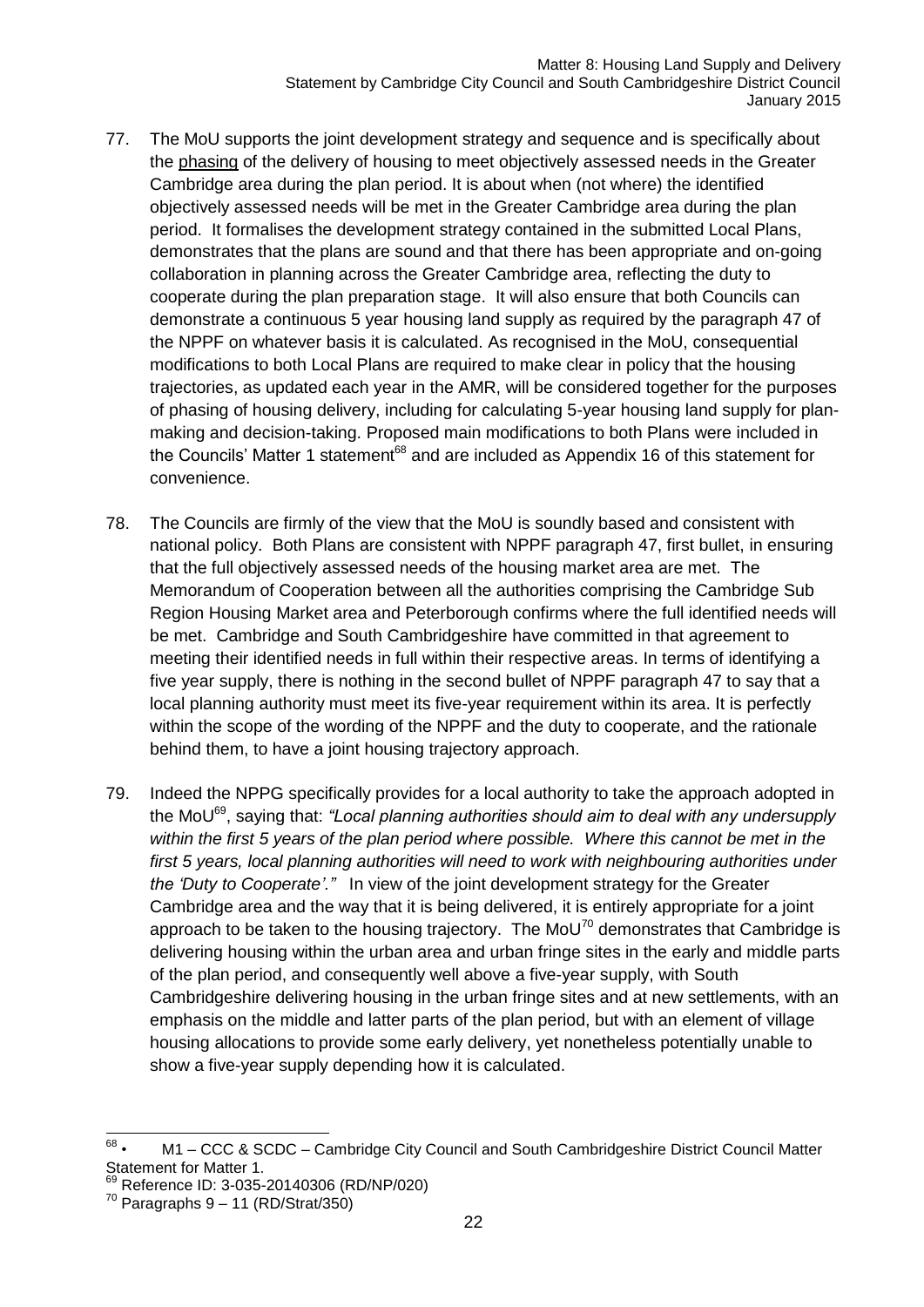- 80. The way the development strategy is being delivered on the ground is a logical and appropriate way of delivering sites that meet the combined housing need across the Greater Cambridge area while ensuring sustainable development. It reflects the unique circumstances of Cambridge and South Cambridgeshire as the only case in the country where a rural district entirely and tightly encircles an urban area. Cambridge is a major centre providing employment and services for the surrounding area and is home to the highly successful Cambridge economy as addressed in Matter  $4^{71}$ . The delivery of the development strategy is demonstrated at the large scale fringe sites that were released from the Green Belt in the last round of plan-making are now well underway and delivering new homes, jobs and associated infrastructure on the ground.
- 81. The number and scale of the edge of Cambridge sites in the Local Plans illustrate a need for cooperation and joint working due to the cross-boundary nature of these developments. In total, these sites account for the provision of 8,792 homes across the two authorities (see table below). To ensure the coordinated development of these sites it is logical to combine the trajectories in order to illustrate the phasing and progress of development across these sites<sup>72</sup>. (This is in line with NPPF paragraph 181 which states that "*Cooperation should be a continuous process from initial thinking through to implementation*…".)

| <b>Site</b>                | <b>Authority</b>     | <b>Number of homes</b> |
|----------------------------|----------------------|------------------------|
| Cambridge East             | Cambridge            | 408                    |
|                            | South Cambridgeshire | 1,410                  |
| <b>Trumpington Meadows</b> | Cambridge            | 600                    |
|                            | South Cambridgeshire | 589                    |
| NIAB/Darwin Green          | Cambridge            | 1,780                  |
|                            | South Cambridgeshire | 1,000                  |
| North West Cambridge       | Cambridge            | 1,850                  |
|                            | South Cambridgeshire | 1,155                  |
| Total                      |                      | 8,792                  |

#### **Table 4: Joint Strategic Sites**

82. These cross-boundary sites are logically building out from the edge of the existing built-up area. This is good planning and ensures an emphasis on place making, community development and integration with the existing urban area. The result is that more homes are being built in Cambridge in the early part of the plan period and then moving into South Cambridgeshire later on as demonstrated graphically in Appendix B to the MoU<sup>73</sup>. One only has to visit the Trumpington Meadows site on the Cambridge Southern Fringe to see this happening on the ground. It would be illogical and contrary to the sustainable development strategy to say that due to the way a large site towards the top of the development sequence is being delivered on the ground, an alternative, additional site should be provided at the bottom of the development sequence in a village simply so that South Cambridgeshire could count it towards its five-year supply calculation. Taking this

<sup>-</sup> $71$  M4 – CCC & SCDC – Cambridge City Council and South Cambridgeshire District Council Matter Statement for Matter 4;

<sup>72</sup> RD/AD/360 and 370

<sup>73</sup> RD/Strat/350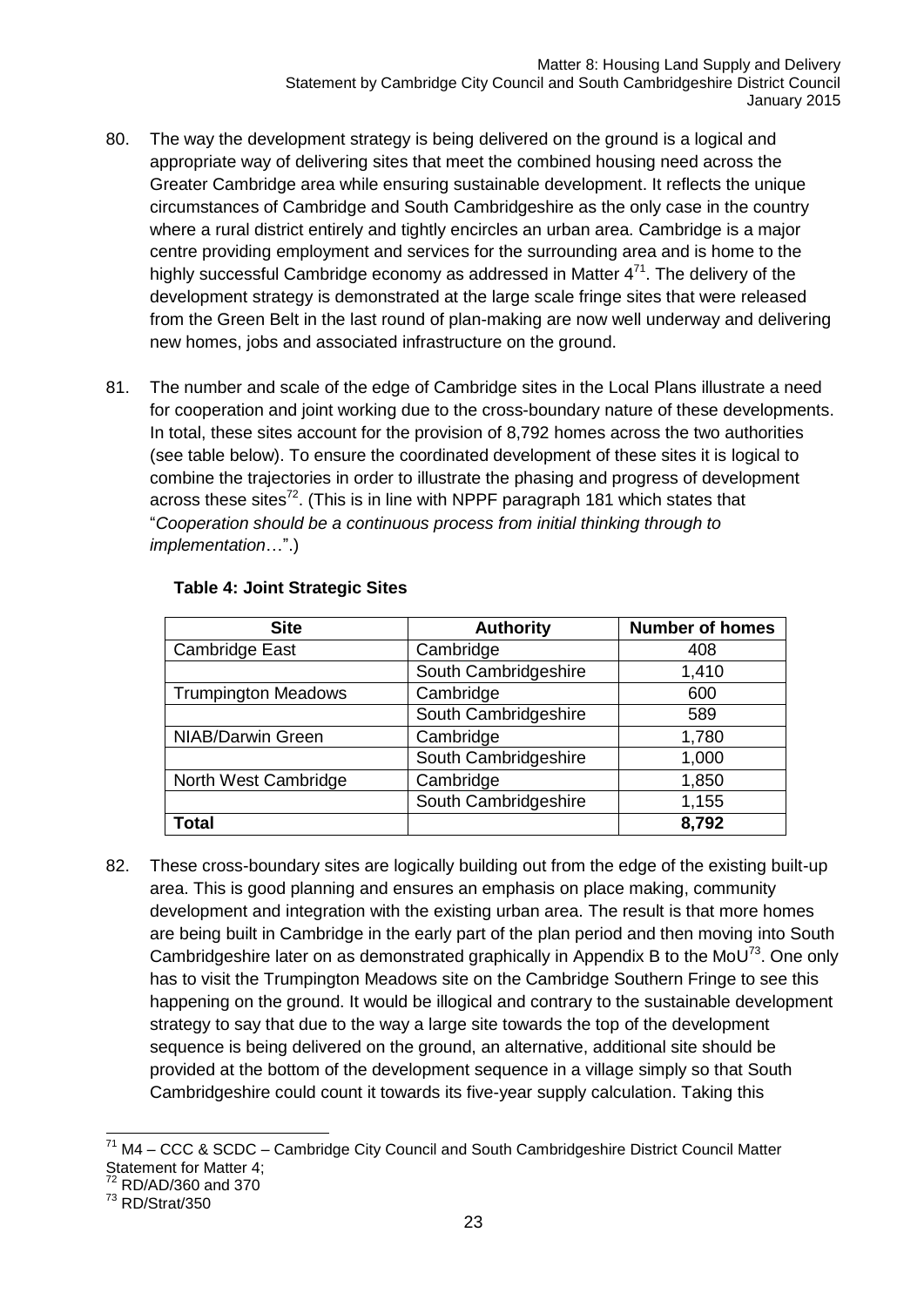approach, South Cambridgeshire could seek development to artificially start in its area simply to show a five-year supply on its own.

- 83. The planning system provides for local planning authorities to come to agreements under the duty to cooperate, which is precisely what the Councils have done. It is relevant to take account of the East Cambridgeshire Local Plan Inspector's interim conclusions<sup>74</sup> in which he comments in respect of the approach to part of East Cambridgeshire's objectively assessed needs being met in Peterborough under the duty to cooperate, that he has *"seen no* substantive *evidence that providing an element of the Cambridge HMA's needs within Peterborough would conflict with the Framework's sustainable development objectives. Indeed, given Peterborough's accessibility, infrastructure availability and range of service provision, the intended arrangement would broadly accord with general sustainable development principles"* (paragraph 23) and that *"furthermore, given that the intended apportionment of development has been agreed by local authorities working in co-operation as required by the legal duty already discussed, it seems to me that the approach that is now proposed is consistent with the principles of localism. National planning policy allows for circumstances where development requirements from one local authority area will be met in another"* (paragraph 24). Whilst not directly comparable, the agreement made under duty to cooperate affecting East Cambridgeshire is more significant than the MoU for a joint housing trajectory, in that it is dealing with where part of the objectively assessed need of East Cambridgeshire is met. The approach the Councils have taken here in the MoU is not about where part of their respective objectively assessed needs should be met, and simply about the phasing of sites to meet their respective needs in a sustainable way, taking account of the joint development strategy and sequence.
- 84. The Councils are mindful that the Inspector for the Waterbeach appeals concluded, before the City Deal was signed and before the MoU was agreed, that the joint trajectory approach for the purposes of calculating five-year supply was *"without precedent"* and he concluded it was not the right approach to take. That decision was made in the context of a Section 78 appeal on the basis of the scope of evidence before the Inspector and was prior to both the signing of the City Deal, with its commitment to prepare a joint Local Plan, and the formal agreement in the MoU between the two Councils under the duty to cooperate. It also preceded the East Cambridgeshire Local Plan Inspector's preliminary conclusions. The Councils do not consider that the Waterbeach appeal decisions set a precedent for the decisions as to the soundness of the approach to be taken through the Local Plan examinations. Nevertheless, there are a number of significant changes in circumstances since those decisions, as set out at paragraph 76. The Councils urge that a decision on the merits of the joint housing trajectory is made taking account of all the relevant circumstances to Cambridge and South Cambridgeshire and reach a decision based on those factors.
- 85. The MoU is partly about ensuring that both Councils can demonstrate a five-year housing land supply, whatever buffer or method of calculation is used. However, even if the Inspector concludes that South Cambridgeshire can demonstrate a five-year supply alone, the Councils are of the view that the housing trajectories should be considered together as part of testing the soundness of the Local Plans and in future calculations of five-year

<sup>-</sup><sup>74</sup> RD/Strat/310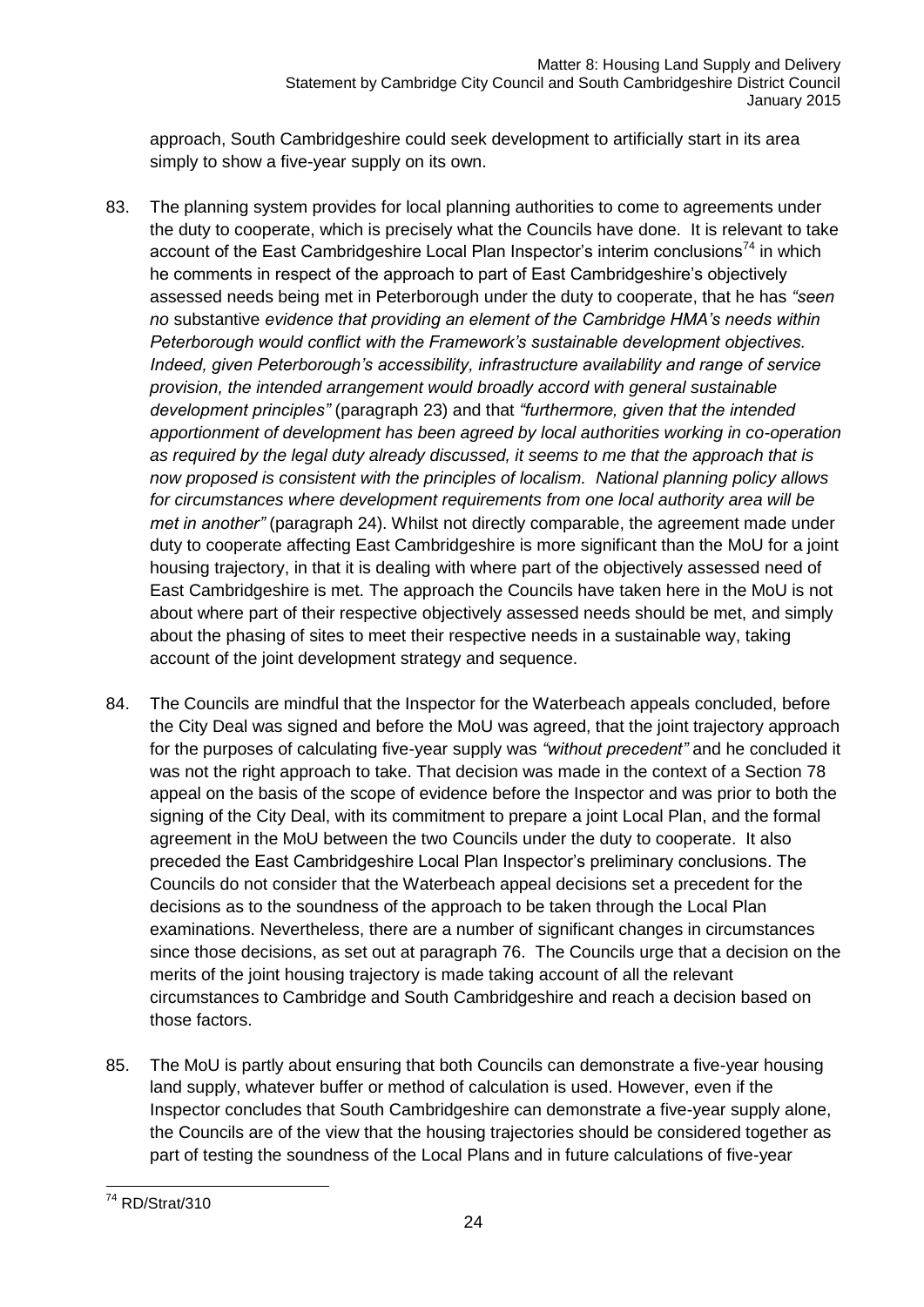housing land supply in AMRs and also in decisions on planning applications. This is a logical step towards the joint Local Plan that the Councils have committed to preparing under the City Deal, with work to start by 2019 $75$ .

86. The Councils' respective 2014 AMRs<sup>76</sup> which have been agreed recently both include a joint housing trajectory for the Greater Cambridge area, updated in the light of up to date advice from developers and landowners for sites allocated or with planning permission. The joint trajectory shows that for the five-year period 2014-2019, there is at least a full rolling five-year housing land supply for the Greater Cambridge area under all scenarios (5% or 20% buffer and Liverpool or Sedgefield methodology), ranging from 5.4 years (20% buffer and Sedgefield method) to 6.6 years (5% buffer and Liverpool method). Appendix 17 provides a table showing that the Greater Cambridge area has a rolling five-year supply throughout the plan period and that the supply increases quickly as more of the strategic sites come forward and delivery continues at a high level throughout the plan period.

**Matter 8B iii: Does the Memorandum of Understanding (RD/Strat/350) reflect an acceptance that, individually, the two plans will not provide a rolling five year supply across the plan period? If so, will the planned MMs (Appendix 3 of the Councils' statement to Matter 1), which would rely on a combined housing trajectory for Greater Cambridge, ensure compliance with paragraph 47 of the Framework? Bearing in mind the Inspector's rejection of this approach in the Waterbeach appeals, are the Councils able to draw my attention to any cases where such an approach has been supported (other than where joint plans have been prepared)? Would it be a better approach, if supported by the evidence, to have a 'stepped approach' (see, for example, West Lancashire Local Plan) to identifying the five year housing land supply for each Council on an individual basis?**

#### **Memorandum of Understanding**

- 87. As stated above, the Councils submitted their Local Plans on the basis that taking the Plans separately would ensure a rolling five year supply of specific deliverable sites, assuming for both a 5% buffer and that five-year supply was calculated using the Liverpool methodology, which on the basis of the latest housing trajectory in the 2014 AMRs, gives 8.5 years for Cambridge and 5.3 years for South Cambridgeshire.
- 88. Cambridge's AMR 2014<sup>77</sup> shows that Cambridge has a five-year housing land supply even under the circumstances of a 20% buffer and Sedgefield method<sup>78</sup>, at 7.5 years. There is no shortfall from the earlier part of the plan period, due to a high number of completions in 2013-14 as shown in at Matter 8B vi, paragraph 122.
- 89. South Cambridgeshire's AMR (Part 1) 2014<sup>79</sup> shows that South Cambridgeshire alone would not have a five-year supply with either a 20% buffer (4.6 years with Liverpool and

<sup>77</sup> RD/AD/360, Appendix D

<sup>-</sup> $75$  RD/Strat/300.

<sup>76</sup> Cambridge - RD/AD/360, South Cambridgeshire - RD/AD/370

 $78$  Figure 4, page 17, RD/AD/360.

 $79$  RD/AD/370, paragraph 4.22 and table below it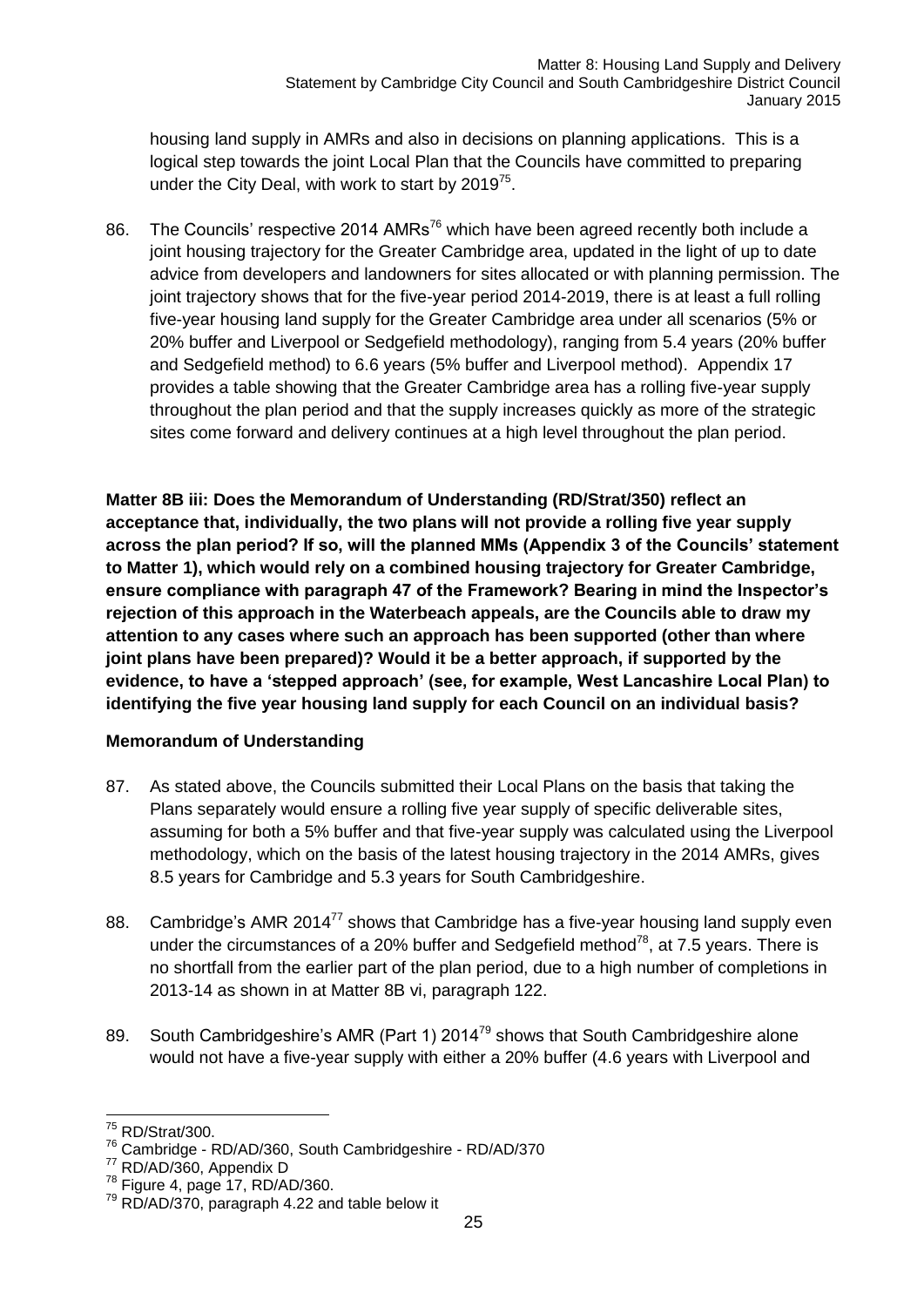4.1 years with Sedgefield) or using the Sedgefield methodology (4.7 years with 5% buffer and 4.1 years with 20% buffer).

- 90. The appropriate buffer to be applied is addressed at Matter 8B iv and the method of calculation is addressed at Matter 8B vi.
- 91. The MoU ensures that the Councils can demonstrate a five-year supply whatever buffer and methodology is used and is also a logical step towards the next joint Local Plan.
- 92. The Major Modifications proposed in the Councils' Matter 1 statement, and contained in Appendix 16 for convenience, will ensure compliance with paragraph 47 of the NPPF, as set out in paragraph 77.
- 93. The merits of the approach adopted by the Councils is addressed above and a particular parallel with the East Cambridgeshire Local Plan as endorsed by the Inspector's Interim Conclusions<sup>80</sup> is identified in paragraph 83 of this statement. Furthermore, the Councils set out their firmly held view that there are particular local circumstances that justify the approach contained in the MoU, that are consistent with national policy and the duty to cooperate contained in the Localism Act<sup>81</sup>.
- 94. The Inspector asks if there are other cases where such an approach has been supported. The approach proposed is actually not new for Cambridge and South Cambridgeshire. The Cambridgeshire and Peterborough Structure Plan 2003 housing distribution policy bracketed together the figures for the two areas for the urban area of Cambridge and the edge of Cambridge sites subject to a review of the Green Belt  $^{82}$ . The policy explained that: *"The figures for Cambridge City and South Cambridgeshire are shown combined because these local planning authorities will work together to determine the most appropriate form*  and phasing of development on the edge of Cambridge, in order to meet the overall *requirement for housing within Cambridge and in locations which are subject to Green Belt review"*. The Structure Plan Panel Report stated that<sup>83</sup>: "we welcome the extent of joint *working and consultation between Cambridge City Council and South Cambridgeshire District Council on cross-boundary planning issues affecting Cambridge. This will assume greater importance in future because of the need for careful phasing and management of land releases on the edge of the city, not least because some of the strategic sites straddle the boundary between the two authorities. We have sought to introduce a degree of flexibility into the housing figures in order to reflect this.".* This demonstrates that the approach agreed through the MoU has precedent and reflects an historic understanding of the close relationship between the two areas and the sensitivity that exists between the areas in terms of the identification and build out the fringe sites
- 95. The consequences of not endorsing the joint Greater Cambridge housing trajectory despite the MoU agreed under the duty to cooperate could be significant. If the Inspector concludes that the South Cambridgeshire Local Plan must be considered alone for the purposes of calculating five-year supply and if she concludes that either the 5% buffer or Liverpool

 $\overline{a}$ 

<sup>&</sup>lt;sup>80</sup> RD/Strat/310

<sup>81</sup> RD/Gov/040

<sup>82</sup> Policy P9/1 (RD/AD/010)

<sup>83</sup> Paragraph 1.15 (RD/AD/011)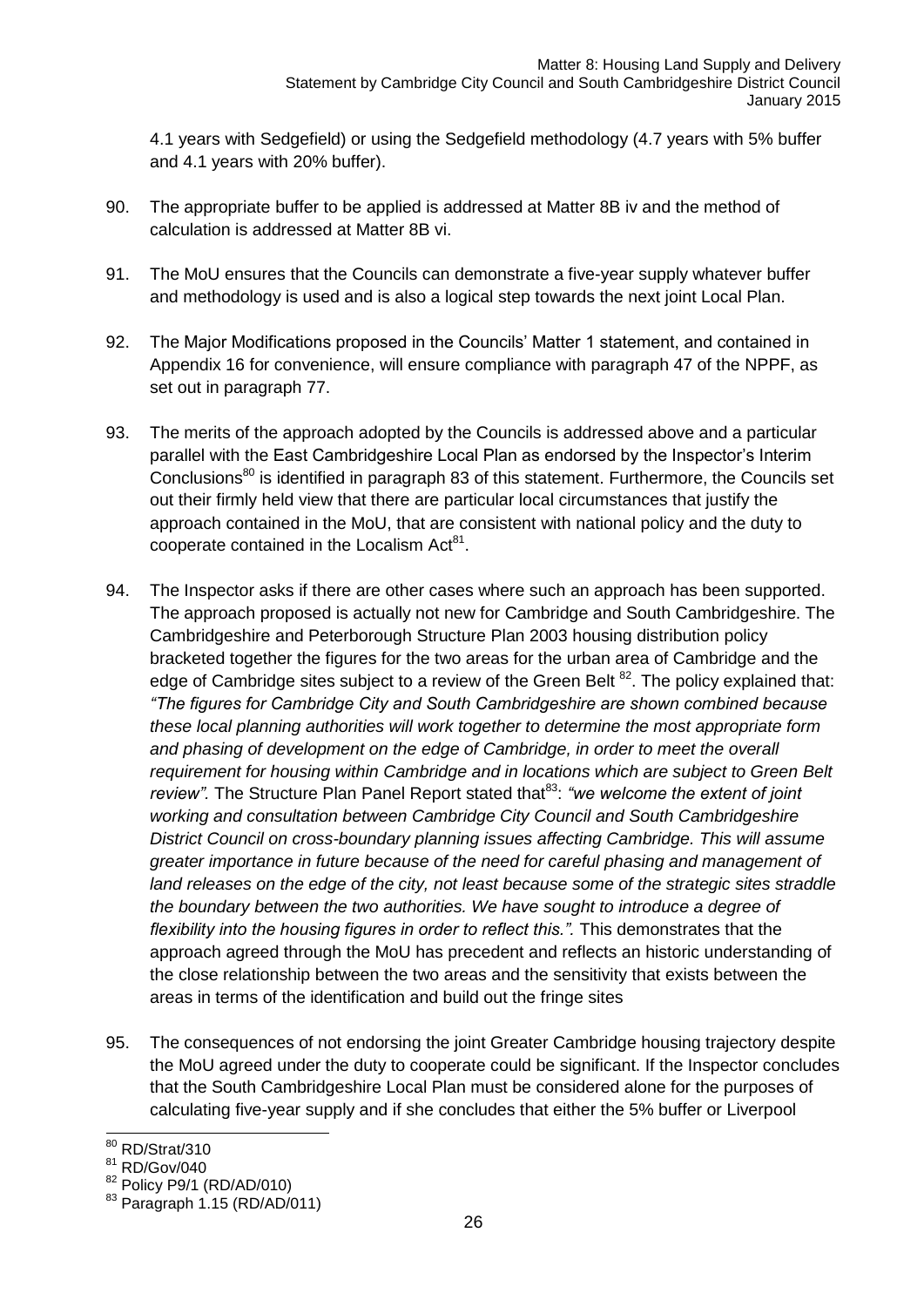method of calculating five-year supply are not appropriate, that the Council would be unable to demonstrate a full five-year supply. In the circumstances of South Cambridgeshire, that would be likely to result in further development at villages, which are the locations where development is most likely to be capable of being delivered earlier on to contribute towards five-year supply. This would be contrary to the sustainable development strategy of the plan and would be additional development at the bottom of the search sequence over and above the total housing requirement, purely to make up a technical shortfall due to completions on the fringe sites being the Cambridge side of the administrative boundary for the next few years, creating an oversupply for Cambridge.

#### **'Stepped approach'**

- 96. The Councils have considered the 'stepped approach' identified by the Inspector and compared it with the situation here to assess whether this approach would be supported by local evidence. It appears that the approach taken by the West Lancashire Local Plan Inspector's Report $^{84}$  was a result of specific circumstances which arose in that District, in particular:
	- the continuing effects of the post-2008 recession on delivery on anticipated rates of  $\bullet$ delivery for the early part of the plan period;
	- waste water treatment infrastructure constraints in the early years of the plan  $\bullet$ period;
	- the lead-in time required for allocations to be released from the Green Belt;
	- the interim household projection figures that suggest a reduced demand for housing compared with the pre-2008 period will continue, at least in the first few years of the plan period.
- 97. The Inspector concluded that account must be taken of the fact that some allocations were currently Green Belt and had a long lead-in time *"in order not to set targets that are impossible for the Plan to meet"* (paragraph 60). He concluded that *"bearing these factors in mind, my view is that in the first five years of the Plan period, the Plan should seek to meet the average requirement derived from the 2011-based interim housing projections"*  (paragraph 61)*.* He also concluded that there was a shortfall from the earlier plan period that should be made up in the new Plan by being evenly spread throughout the plan period. The Council was therefore able to demonstrate adequate land supply to meet the lower target for the early years of the plan period. As such, the housing target was capable of being met.
- 98. The Inspector was particularly concerned about a shortfall in supply in the early part of the plan period due to a number of specific circumstances, but the Council was nevertheless able to demonstrate that their housing supply would meet demand as identified through the household projections.
- 99. It is considered that the circumstances in West Lancashire are not readily transferable to Cambridge and South Cambridgeshire and we doubt the collective considerations are

<sup>-</sup><sup>84</sup> West Lancashire Local Plan Inspector's Report - September 2013, RD/AD/430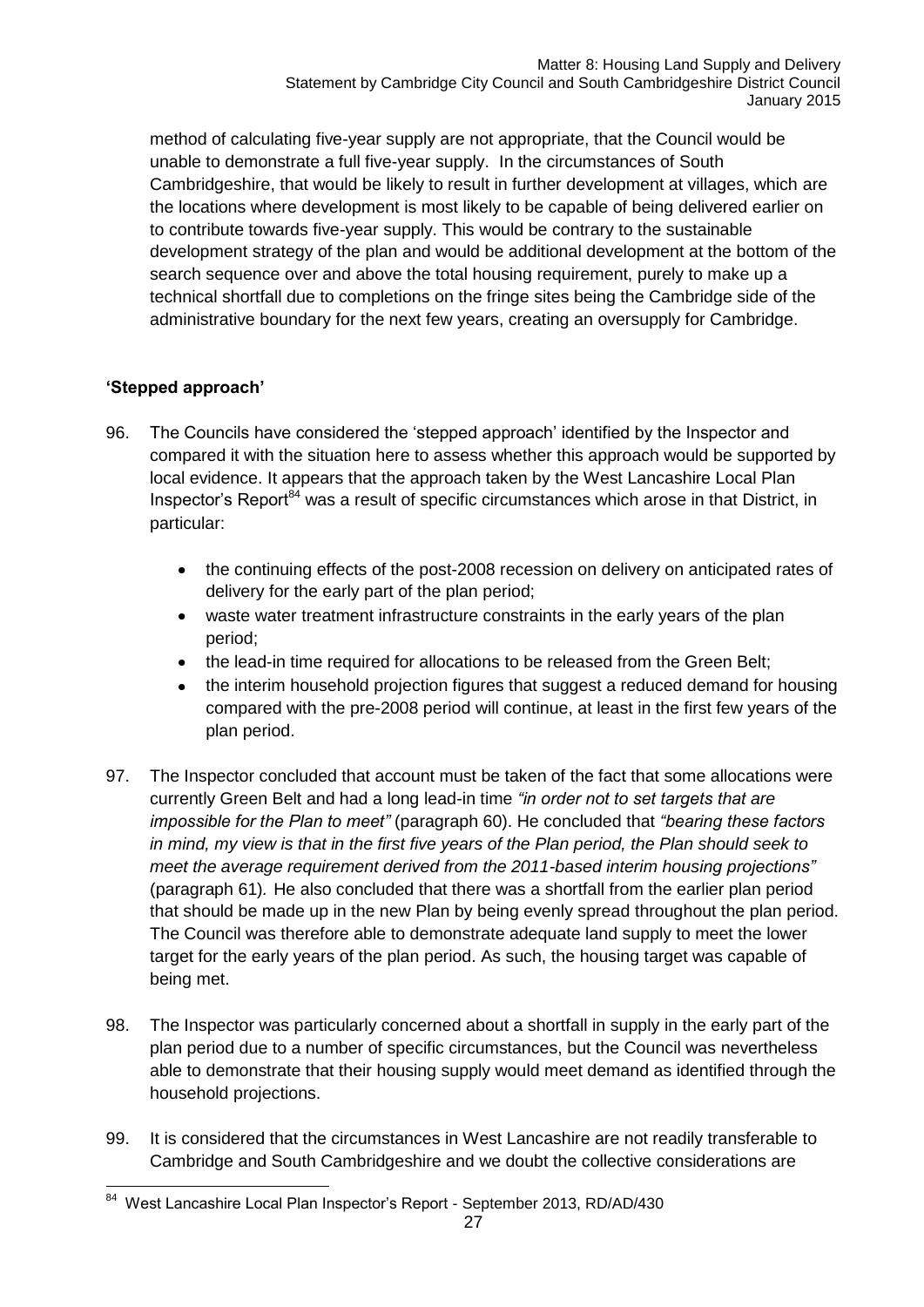directly comparable. Whilst the recession had a direct impact on delivery in Cambridge and South Cambridgeshire, there is no evidence to suggest that these effects are continuing or will continue into the future. There are some major infrastructure requirements of the proposed housing developments, in particular the new settlements, but it is a different type of infrastructure consideration to West Lancashire and these have been taken into account in phasing and in delivery within the South Cambridgeshire Plan and the joint trajectory. There are proposed allocations at villages that rely on land being released from the Green Belt, and that also has been factored into the housing trajectory. In addition, the Inspector concluded that none of West Lancashire's neighbouring authorities were capable of meeting any of the need arising within West Lancashire. There is nothing to suggest that the phasing approach adopted by Cambridge and South Cambridgeshire would have been possible in West Lancashire.

- 100. A key factor in West Lancashire appears to be that the Council was able to show early delivery that met at least the lower level of their need using the CLG household projections plus a proportion of unmet need from the previous plan period. As addressed at Matter 3: Housing Needs<sup>85</sup>, the methodology used in the Cambridge Sub Region Strategic Housing Market Assessment (SHMA) was not based on household projections but on population, using the 2011 Census as a baseline. There was no backlog from prior to 2011 to make up. The SHMA does not profile the overall objectively assessed need across the plan period. Whilst a stepped approach with a lower earlier target would fit with the development strategy and sequence and the five-year supply in South Cambridgeshire in the early part of the plan period, there is no straightforward directly comparable way of identifying whether it would necessarily meet the identified needs of the district.
- 101. The Councils remain of the view that there are particular local circumstances that justify and support the approach contained in the MoU. Specifically, there is a joint development strategy and sequence across the two areas that is being delivered in a sustainable way consistent with national policy. We consider that the considerations that arose in West Lancashire are not directly transferrable to the considerations that arise in the Greater Cambridge area.

#### **Matter 8B iv: Does the evidence on past delivery, (which I have taken to be paragraphs 3.18 - 3.19 of RD/Top/070 for CCC and Table 3 of RD/Top/050 for SCDC) justify the use of a 5%, rather than 20% buffer?**

102. The submitted Plans are on the basis of applying a 5% buffer. The plan period for the adopted plans started in 1999. However, those plans were not adopted until 2006 for the Cambridge Local Plan<sup>86</sup> and over the period 2007 to 2010 for the South Cambridgeshire Local Development Framework $87$  documents. The adopted plans were put in place as soon as possible following the adoption of the Cambridgeshire and Peterborough Structure Plan in 2003<sup>88</sup>. The Structure Plan proposed a step change in the level of housing delivery in

<sup>-</sup><sup>85</sup> M3 – CCC & SCDC – Cambridge City Council and South Cambridgeshire District Council Matter Statement for Matter 3

<sup>86</sup> RD/AD/300

<sup>87</sup> RD/AD/100, RD/AD/110, RD/AD/120, RD/AD/130, RD/AD/140, RD/AD/280, RD/AD/290

<sup>88</sup> RD/AD/010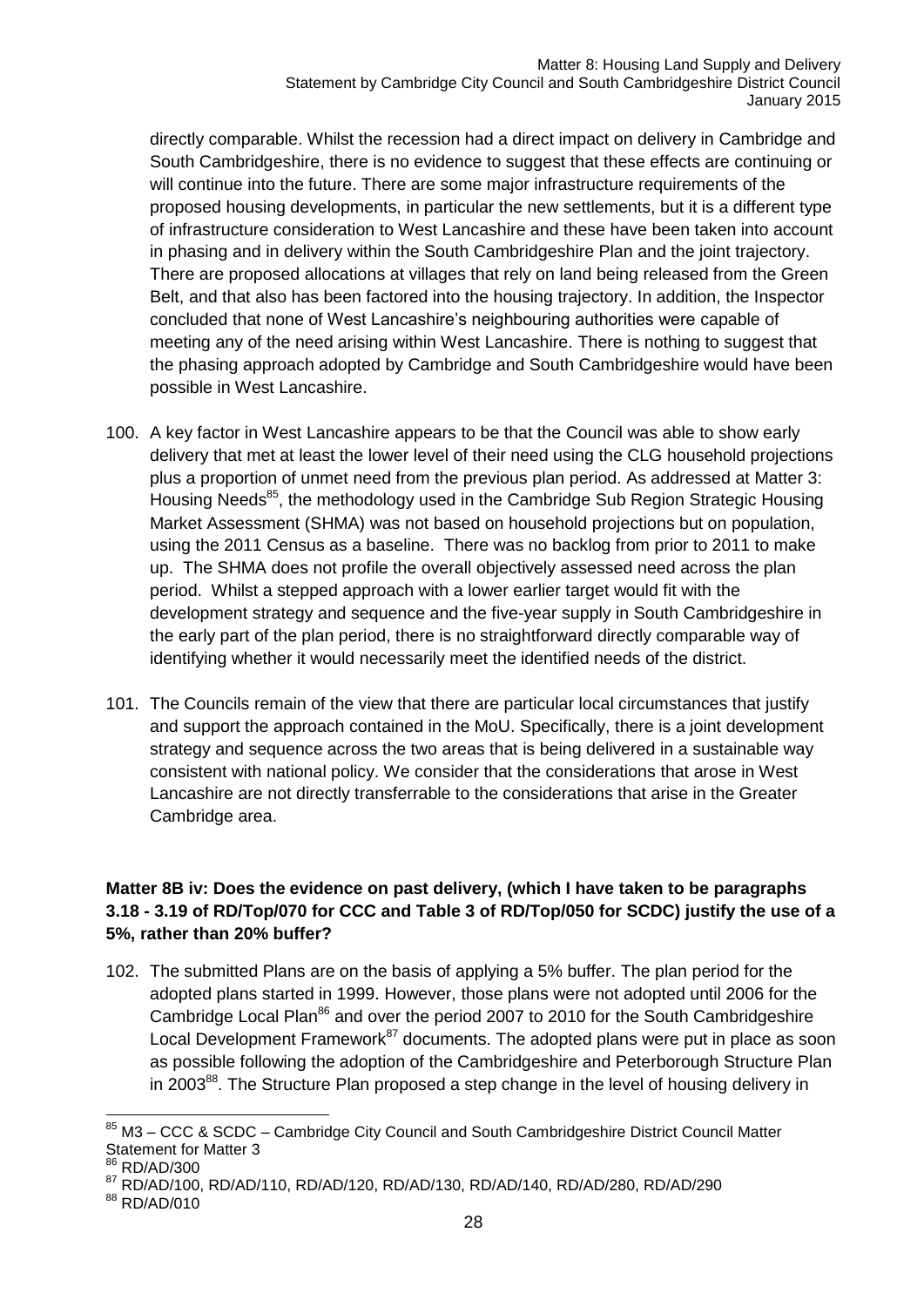Cambridge and South Cambridgeshire as a move away from a dispersed strategy, with more development in the surrounding market towns outside the Greater Cambridge area as part of a sustainable development strategy. Given the extent of change introduced by the Structure Plan it was clearly not possible for either district to deliver against the higher target until its adopted plans were in place, particularly as a new development strategy needed to be put in place with significant emphasis on major Green Belt releases on the edge of Cambridge and on the new settlement of Northstowe, in all cases requiring specific sites to be allocated through local plans prepared by the City and District Council. It would not have been realistically possible or desirable for planning applications to be determined ahead of adoption of those plans and there is also a longer lead-in times for such major developments in any event.

- 103. Appendix 18 provides tables showing housing completions in Cambridge and South Cambridgeshire between 1999/2000, being the beginning of the plan period of the adopted plans, and 2013/2014. It compares those with the annualised housing targets for all relevant plans covering that period. Where figures are shaded, this indicates years before the plan was adopted and therefore where it did not have full weight in decision making. It shows the low housing targets in Cambridge and the higher targets in South Cambridgeshire applicable before adoption of the Cambridgeshire and Peterborough Structure Plan 2003<sup>89</sup>. It demonstrates the major step change in housing delivery for both Cambridge and South Cambridgeshire planned by the 2003 Structure Plan which reduced housing targets elsewhere in Cambridgeshire. The table shows:
	- for Cambridge there was a steady rise in completions above the adopted target from 2002-2003 to 2005-2006. The adoption of the 2006 Local Plan included the higher targets but not surprisingly the target was not immediately met due to a time lag between land being released from the Green Belt and completions on the ground. The recession starting in 2008-2009 resulted in those major developments being delayed and completions dropped. Completions jumped dramatically in 2013-2014 as the fringe sites started to deliver in Cambridge, and shown in the housing trajectory to continue at a high level for some years.
	- for South Cambridgeshire the adopted target was exceeded in five of the eight years between 1999-2000 and 2006-2007 and that in 2007-2008 completions exceeded even the step change in delivery. In addition, whilst the Core Strategy was adopted in 2007, the sites allocating land for development were included in the subsequent Area Action Plans for Northstowe (2007), Cambridge Southern Fringe (2008), Cambridge East (2008) and North West Cambridge (2009) and the Site Specific Policies DPD (2010). The table shows the positive benefits to housing completions of development at Cambourne since 1998 and the shortfalls seen since 2008 which have arisen primarily due to the economic recession and the delayed start of the Northstowe development and the urban extensions to Cambridge. The positive effect of housing completions in the urban extensions to Cambridge are currently benefiting Cambridge but will later benefit South Cambridgeshire as can be seen in the tables, graphs and maps attached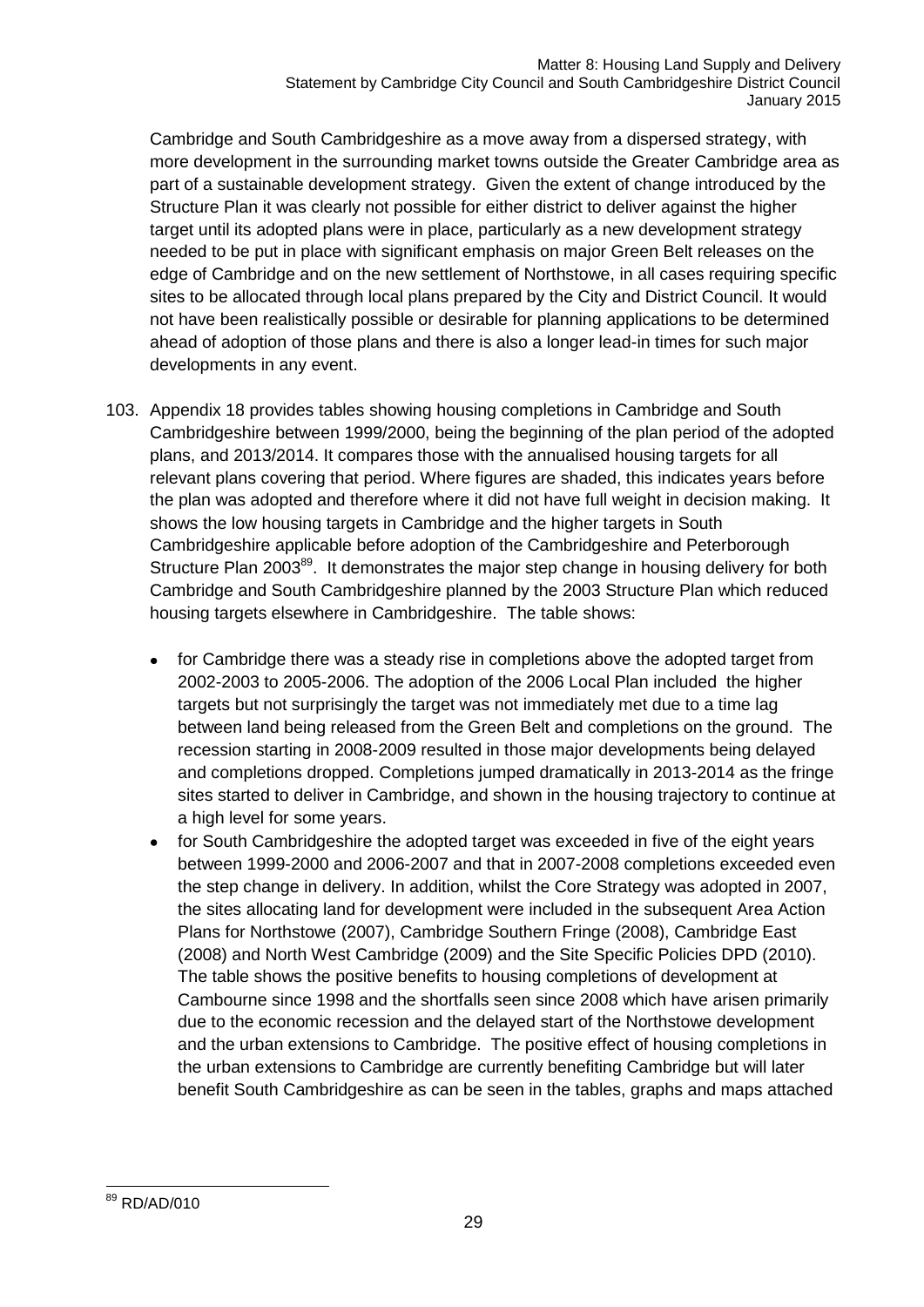to the Memorandum of Understanding between the Councils<sup>90</sup>, and in the latest Cambridge Annual Monitoring Report<sup>91</sup>.

- 104. It was always recognised, for example in the Structure Plan (see paragraph 92), that the adopted development strategy would see delivery increase in the second part of the plan period. For South Cambridgeshire, there was a marked increase in completions in 2007-2008 above the average annual figure. For Cambridge, there was a steady upward increase in completions from 2003-2004 up until 2009-2010. The Councils would have expected that completions would have remained high had it not been for the recession. With the recession, completions halved in a year (2009-2010) and remained low for both Councils until 2013-2014 when completions increased significantly in Cambridge to 1,299 homes due to major progress in delivery on the fringe sites, notably Cambridge Southern Fringe. South Cambridgeshire has not yet seen an increase, with delivery of the fringe sites on the Cambridge side of the administrative boundary before extending into South Cambridgeshire. With the strengthening market conditions, the joint housing trajectory shows that Cambridge expects delivery to remain high of a number of years as the urban and fringe sites build out and South Cambridgeshire's numbers start to rise quickly once the fringe sites progress across the administrative boundary and as Northstowe starts to deliver homes.
- 105. Both Councils have always taken their plan making responsibilities seriously and regularly updated their plans. In particular both Councils put plans in place very quickly after the 2003 Structure Plan was adopted. Inspectors considering the soundness of the adopted and past plans have always found the plans to include appropriate development strategies and suitable site allocations to meet the housing requirements. Nevertheless, factors outside the Councils' control have meant that plan targets have not often been met. The Councils have put in place a wide range of officer and member structures and have streamlined their processes to help speed up the decision making process, particularly for the major sites (see Appendices 11 and 13).
- 106. The Councils note that the Brighton and Hove Local Plan Inspector's initial conclusions in December 2013 $92$  give weight to the recession as a factor outside the Council's control, saying *"The lower rate of delivery in recent years is related to poor market conditions. In the circumstances, I consider there is not a record of persistent under delivery and therefore the appropriate buffer, in accordance with the Framework, is 5%."*
- 107. The NPPF states that the purpose of applying a 20% buffer where there has been persistent under delivery is to provide a realistic prospect of achieving the planned supply and to ensure choice and competition in the market for land $93$ . Appendix 18 shows that there has not been a persistent under delivery against the relevant adopted plan target for either area. In addition, the joint housing trajectory (Appendix 2) shows that now that the major sites are coming forward, there is a strong prospect of delivering the planned supply on a continuous basis throughout the plan period, as well as providing choice and

<sup>-</sup><sup>90</sup> RD/CR/460-RD/CR/480

<sup>&</sup>lt;sup>91</sup> RD/AD/360

<sup>92</sup> At section on five-year supply [\(http://www.brighton-hove.gov.uk/content/planning/local-development](http://www.brighton-hove.gov.uk/content/planning/local-development-framework/city-plan-part-one-examination)[framework/city-plan-part-one-examination](http://www.brighton-hove.gov.uk/content/planning/local-development-framework/city-plan-part-one-examination) (RD/H/730)

<sup>93</sup> Paragraph 47, second bullet (RD/NP/010)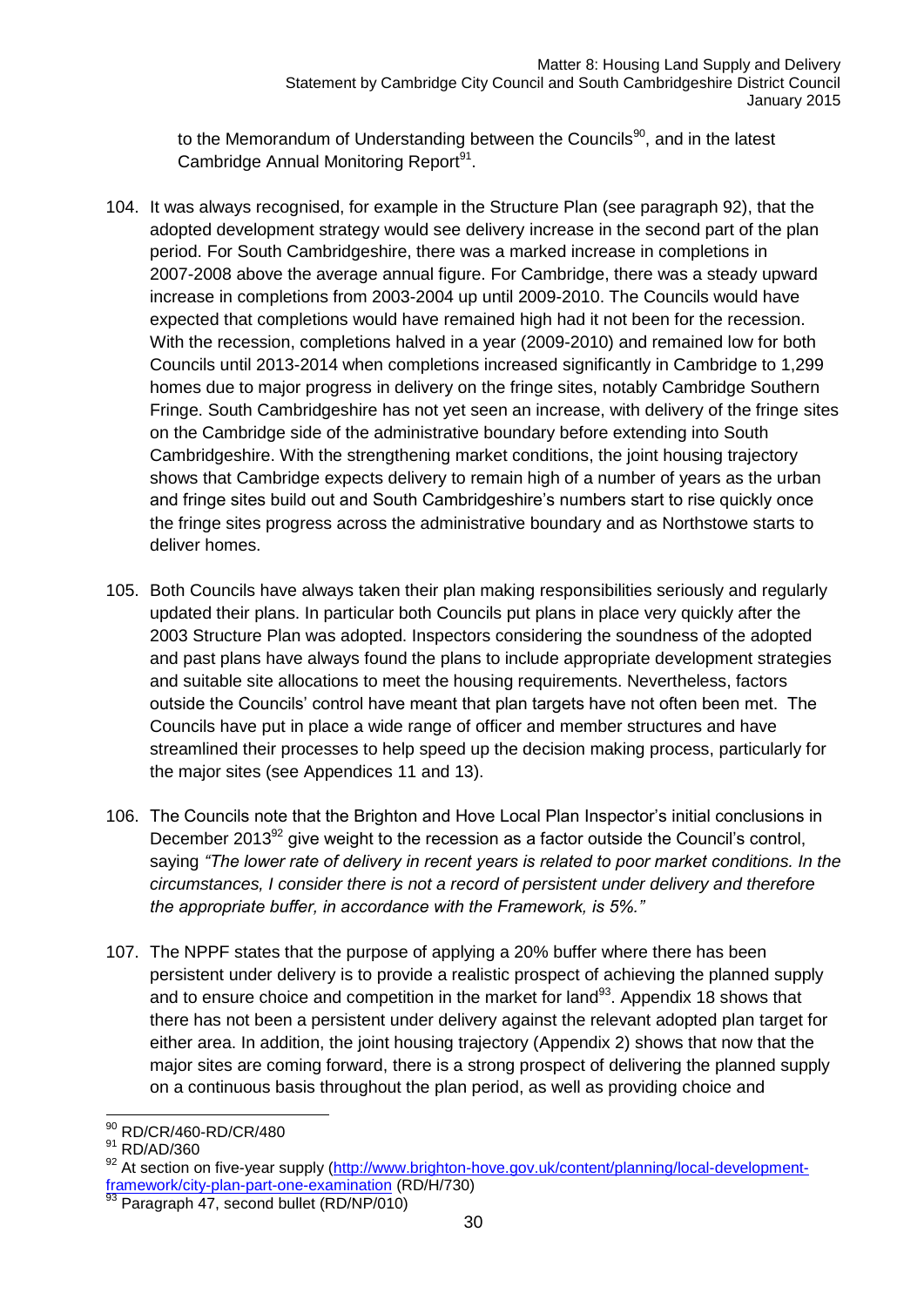competition for the market. This will provide for the objectively assessed needs of the Great Cambridge area in a sustainable way. Indeed, the trajectory shows over delivery across the Greater Cambridge area during the majority of the plan period.

#### **Matter 8B v: Is there compelling evidence with reference to historic delivery rates and expected future trends, as required by paragraph 48 of the Framework, that windfalls will contribute to the five year supply? For South Cambs Local Plan, are paragraphs 2.65 and 2.66 consistent with part 2 of Policy S/12?**

108. For both Councils, analysis of historic housing completions on 'identified' windfall sites demonstrates that windfalls will contribute to the five year supply.

### **Cambridge**

- 109. Cambridge City Council has taken a measured and robust approach to windfall calculations. Paragraph 48 of the NPPF allows local planning authorities to make allowance for windfall sites in their five-year supply, if there is compelling evidence that such sites have consistently become available in the local area and will continue to provide a reliable source of supply. Any allowance should have regard to the SHLAA, historic windfall delivery rates and expected future trends, and should not include residential gardens. In line with paragraph 48 of the NPPF, the approach taken by the Council excluded garden land, allocated land and any development on sites over 0.5 hectares from the windfall calculations<sup>94</sup>. In terms of the approach taken to windfalls as the SHLAA was developed, the advice available at the time of the SHLAA's commencement was in Planning Policy Statement 3<sup>95</sup>. This document at paragraph 59 advised that "allowances for windfalls *should not be included in the first ten years of land supply unless local planning authorities can provide robust evidence of genuine local circumstances that prevent specific sites from being identified."* Based on the Planning Advisory Service's advice<sup>96</sup>, the SHLAA 2012<sup>97</sup> identified small sites (9 dwellings or less and 0.25 hectares or under in broad locations. These broad locations were identified in lieu of windfall and included in Annex 2 of the 2012 SHLAA. Following the publication of the NPPF, reflecting the requirements of paragraph 48, the Council produced the SHLAA 2013<sup>98</sup> which focussed on strategic sites of 0.5ha or more and undertook detailed research on small windfall sites (up to 0.5 hectares).
- 110. The methodology for calculating a realistic windfall allowance is set out in the Council's Housing Land Supply Topic Paper<sup>99</sup>. In summary, the identification of past windfall completions resulted in the following figures:

 $\overline{a}$ 

<sup>&</sup>lt;sup>94</sup> Cambridge 2013 SHLAA (RD/Strat/140)

<sup>95</sup> Planning Policy Statement 3: Housing RD/NP/170

<sup>96</sup> Planning Advisory Service, Strategic Housing Land Availability Assessment and Development Plan Documents, July 2008.

RD/Strat/130

<sup>98</sup> RD/Strat/140

<sup>99</sup> RD/Top/070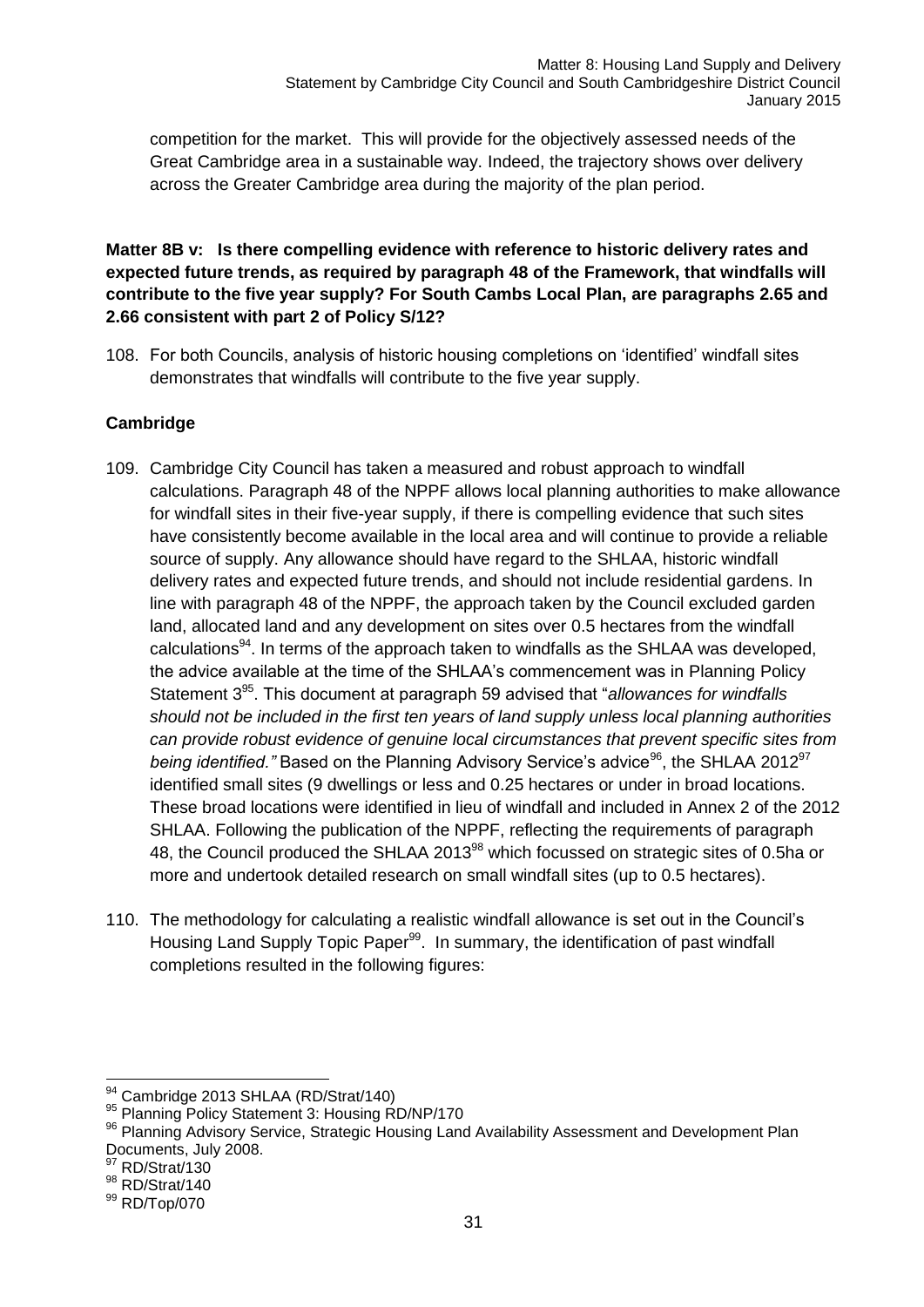| Year              | <b>Completions</b> |
|-------------------|--------------------|
| March 2002        | 93                 |
| <b>March 2003</b> | 83                 |
| March 2004        | 163                |
| <b>March 2005</b> | 141                |
| March 2006        | 268                |
| March 2007        | 117                |
| March 2008        | 257                |
| March 2009        | 138                |
| March 2010        | 59                 |
| March 2011        | 92                 |
| <b>March 2012</b> | 119                |
| Total             | 1,530              |

#### **Table 5: Past Trends in Windfalls in Cambridge**

These results demonstrate a consistently high number of windfall completions over the course of eleven years. The figures in this table result in an annualised average of 139 dwellings per annum. To err on the side of caution, the two highest and lowest years of data were removed to allow for any potential anomalies in the data<sup>100</sup>. This resulted in an annualised windfall figure of 123.3 residential units per annum.

- 111. The Council has performed a 'health check' on these calculations. As per the SHLAA methodology, the two highest and lowest years of data were removed to allow for any potential anomalies. The final annualised windfall allowance resulted in al figure of 122.44 residential units per annum. This very small variation is 0.86 units less than the original calculation (123.3). This highlights that the trend for windfall calculations is still consistently available in line with paragraph 48 of the NPPF.
- 112. Due to the highly built up nature of the city, the strength of the housing market and the continuing demand for housing, and scope for intensification of sites, the Council considers that windfall sites remain a significant and continuing component of housing supply. In line with paragraph 48 of the NPPF, this provides compelling evidence that such sites become consistently available.
- 113. The NPPF and NPPG allow for the inclusion of a windfall allowance in the five-year supply and in later years of the Plan. The Council has included this in the Plan, based on a robust evidence base.

### **South Cambridgeshire**

114. South Cambridgeshire District Council has taken a robust approach to identifying a windfall allowance. The Draft Final SA Audit Trail (March 2014)<sup>101</sup> sets out the analysis of historic windfall completions. At the Issues and Options stage, the period 1999 - 2010 was

 $\overline{1}$  $100$  As set out in paragraphs 3.6 to 3.8, RD/Top/070.

<sup>101</sup> South Cambridgeshire Draft Final Sustainability Appraisal (March 2014) – Annex A: Audit Trail, Chapter 2, pages A88-A94 (RD/Sub/SC/060)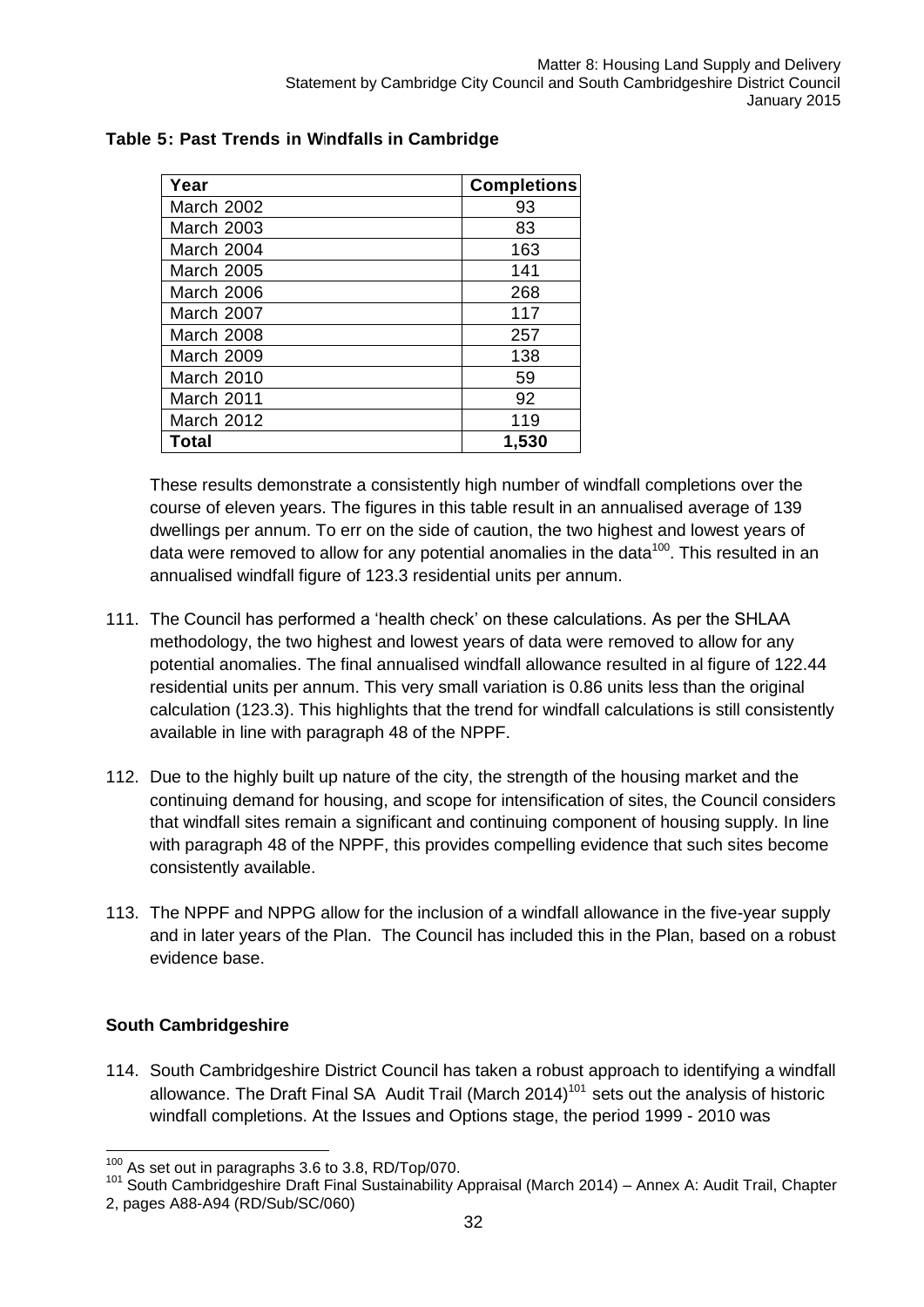considered, showing an average of 250 homes a year over the period, although this included garden land. Subsequently, the period 2006-2012 was assessed in more detail prior to the submission of the South Cambridgeshire Local Plan. This analysis is compliant with the NPPF<sup>102</sup> in that it excludes any windfalls completed on garden land. It concluded that windfalls have delivered an average of 208 dwellings per year. The Council assumed that no more than 200 dwellings will be completed a year on 'unidentified' windfall sites.

- 115. A further two years of completions data is now available and therefore an analysis of historic windfall completions for 2006-2014 has been undertaken (see Appendix 19). This analysis follows the same methodology and concludes that windfalls have delivered an average of 203 dwellings per year, confirming that the Council's assumption of no more than 200 dwellings on 'unidentified' windfall sites a year is a realistic allowance.
- 116. The housing trajectory shows a continuing supply of housing on windfall sites. 'Identified' windfall sites, in other words unallocated sites with planning permission, for the first three years of the five year period (2014-2019) are anticipated to deliver over 200 dwellings a year (note: this does not take account of whether the sites are garden land or not). The trajectory does not include an allowance for unidentified windfall sites for the first 3 years of the five-year supply period and then a gradual building up of numbers, on the basis that identified windfalls with permission will be being built and that unidentified windfalls will not deliver houses on the ground until the planning application process has been completed, resulting in a time lag. This ensures no double counting. Within the five year period (2014 2019), 'identified' windfall sites are expected to deliver 1,089 dwellings, which accounts for nearly 20% of the dwellings anticipated to be delivered in this period, as shown in the table below, demonstrating that windfalls are an important element of future housing supply in South Cambridgeshire.

|                                                                     | $2014 -$ | $2015 -$ | $2016 -$ | $2017 -$ | $2018 -$ | <b>TOTAL</b> |
|---------------------------------------------------------------------|----------|----------|----------|----------|----------|--------------|
|                                                                     | 2015     | 2016     | 2017     | 2018     | 2019     | 2014-2019    |
| Windfalls sites with permission                                     | 355      | 298      | 176      | 76       | 34       | 939          |
| Windfall allowance                                                  | 0        | 0        | 0        | 100      | 150      | 250          |
| Windfalls granted due to lack of a<br>five-year housing land supply | 0        | 75       | 75       | 0        | 0        | 150          |
| <b>Total</b>                                                        | 355      | 373      | 251      | 176      | 184      | 1,339        |

#### **Table 6: Delivery within five-year period from windfall sites in South Cambridgeshire**

117. It is likely that delivery from windfall sites will increase in the next few years in South Cambridgeshire, reflecting the lack of a five-year housing land supply pending examination of the Local Plan. Planning appeals allowed in June 2014 relating to two sites in Waterbeach concluded that the Council cannot currently demonstrate a five year housing land supply. The Council's Planning Committee in November 2014 approved a further planning application for 36 dwellings in Waterbeach, having considered the Council's

<sup>-</sup> $102$  NPPF, paragraph 48 (RD/NP/010)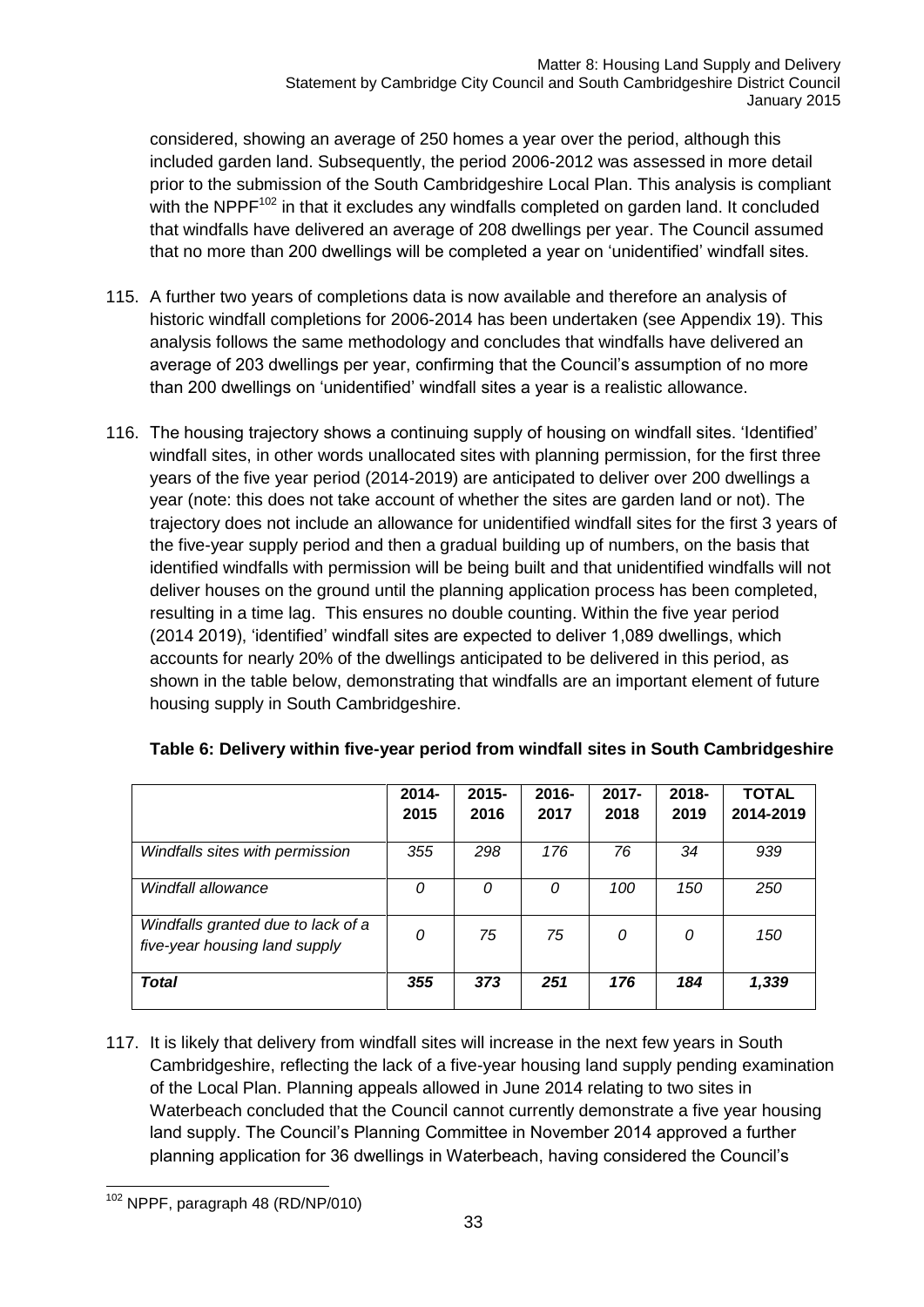housing land supply position. A number of planning applications for large windfall sites have been submitted that are contrary to the Council's adopted planning policies but which the promoters argue will help the Council to deliver its five-year supply. It is anticipated that some of these planning applications will be considered at the Council's Planning Committee in February 2015.

- 118. Paragraphs 2.65 and 2.66 of the South Cambridgeshire Local Plan are consistent with Policy S/12 (2)<sup>103</sup>. The policy wording states that the Council will provide a 5% buffer as part of its 5-year housing land supply, which will be met mainly through windfalls. Paragraphs 2.65 and 2.66 explain that the Council has fully allocated land to deliver its housing requirement Indeed, the latest housing trajectory shows that the Council has provided for 19,678 homes through permissions and allocations against the 19,000 home requirement, a surplus of 678 homes. The Council has not relied on windfall sites to deliver its housing requirement even though it is confident that there will be a continuing supply of housing from windfall sites. This is in order to provide greater certainty for meeting the objectively assessed needs. A further 2,600 homes are shown to come forward under the windfall allowance, providing an overall supply of 22,287 homes during the plan period. The windfall supply is expected to be relatively constant during the plan period and therefore can be available to contribute towards the buffer throughout the plan period. Both allocations and windfalls are considered to be reliable sources of supply over the plan period.
- 119. The trajectory notes that as part of the City Deal, the Councils have committed to delivering an additional 1,000 homes on rural exception sites. These are not included in the trajectory calculations, coming after the submission of the Plans. At this stage, the Councils cannot demonstrate specific deliverable sites or history of delivery to justify including an further windfall allowance for these additional homes. They will be included in the trajectory once specific sites can be identified or planning permissions are granted and homes completed.
- 120. Paragraph 2.66 $104$  also explains that there are a number of sites, including the new village at Bourn Airfield, that could be brought forward if needed to respond to rapid change. In view of its overall housing supply, the Council proposes that delivery of Bourn Airfield New Village is held back (see Policy S/12, part 1) even though the site could be delivered earlier; which will provide flexibility. This is addressed at Matter 8A ii.
- 121. Policy  $S/12^{105}$  therefore states that the 5% buffer will be mainly met through windfalls because the windfall allowance effectively acts as the Council's buffer for the purposes of five-year housing supply, the Council having fully allocated land to meet its 19,000 home requirement.

 $\overline{1}$ <sup>103</sup> Page 36, RD/Sub/SC/010.

<sup>104</sup> Page 38, RD/Sub/SC/010.

<sup>105</sup> Page 36, RD/Sub/SC/010.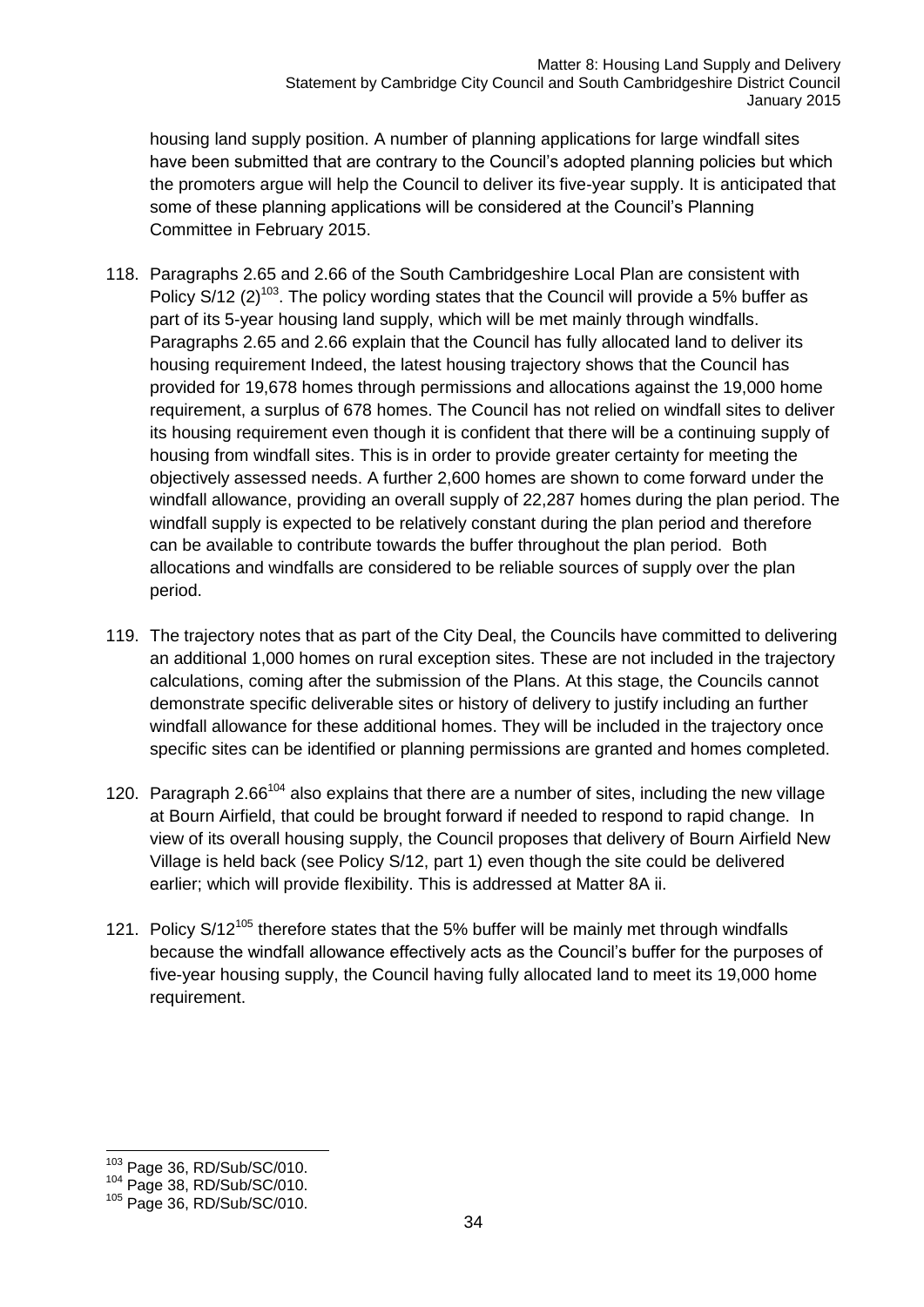**Matter 8B vi: For each Council what, if any, is the shortfall in delivery from the early years of the Plan period which needs to be accounted for and can this be made up in the first five years, which is the preferred method in Planning Practice Guidance? If not, what are the local circumstances which justify using a longer period (i.e not the economic recession).**

- 122. For Cambridge alone, there is no shortfall in delivery from the beginning of the plan period. The AMR 2014<sup>106</sup> shows completions of 2,132 between 2011/2012 and 2013/2014 resulting in a surplus of 32 homes.
- 123. For South Cambridgeshire alone, the AMR 2014 $107$  shows completions of 1,873 homes between 2011/2012 and 2013/2014 resulting in a shortfall of 977 units.
- 124. The joint housing trajectory shows an initial deficit of 945 residential units across Greater Cambridge from the period 2011/2012 to 2013/2014 (see Appendix 20). This is swiftly made up by 2016/2017 providing a surplus of 321 units. The NPPG $^{108}$  says that local planning authorities should aim to deal with any undersupply within the first five years of the plan period where possible. This has been referred to as the Sedgefield method.
- 125. At the time the Plans were prepared, there was no national planning policy about how any early shortfall should be made up. The only national guidance had been as part of the previous Housing Delivery Grant where the Government's methodology had been to make up any early shortfall evenly over the remainder of the plan period, now known as the Liverpool method. This is the approach taken in both Local Plans, consistent with many others in the local area.
- 126. Appendix 20 shows that the identified undersupply across Greater Cambridge is estimated to be rectified in year six of the plan period (2016/17). This equates to it being made up within two years of the current monitoring year. This will therefore be addressed in full as part of the current five-year housing land supply. The reason for the lower level of provision in the early years of the Local Plans is mainly due to the phasing of the urban extensions as discussed previously. These sites span the local authority boundaries of both Councils and due to the nature of these developments, development on these sites begin in Cambridge developing outwards towards South Cambridgeshire to ensure comprehensive and coordinated development. Development in Northstowe was also held up by the recession (see response to 8B iii) resulting in a delay in delivery but work is due to start on site imminently and housing completions are expected to start in 2015/16.
- 127. The identified undersupply for South Cambridgeshire alone (absent the joint trajectory) is not estimated to be rectified until year 9 of the plan period (2019/20). This is 5 years from the current monitoring year. The reasons for this are as set out above for the Greater Cambridge area, but compounded for South Cambridgeshire, reflecting the development strategy, that the fringe sites are building out from Cambridge and not reach South

 $\overline{1}$  $106$  Cambridge AMR – Appendix D, page 114 (RD/AD/360)

<sup>107</sup> RD/AD/370

<sup>108</sup> NPPG, Housing and economic land availability assessment, paragraph 35 ref id: 3-035-20140306 (RD/NP/020)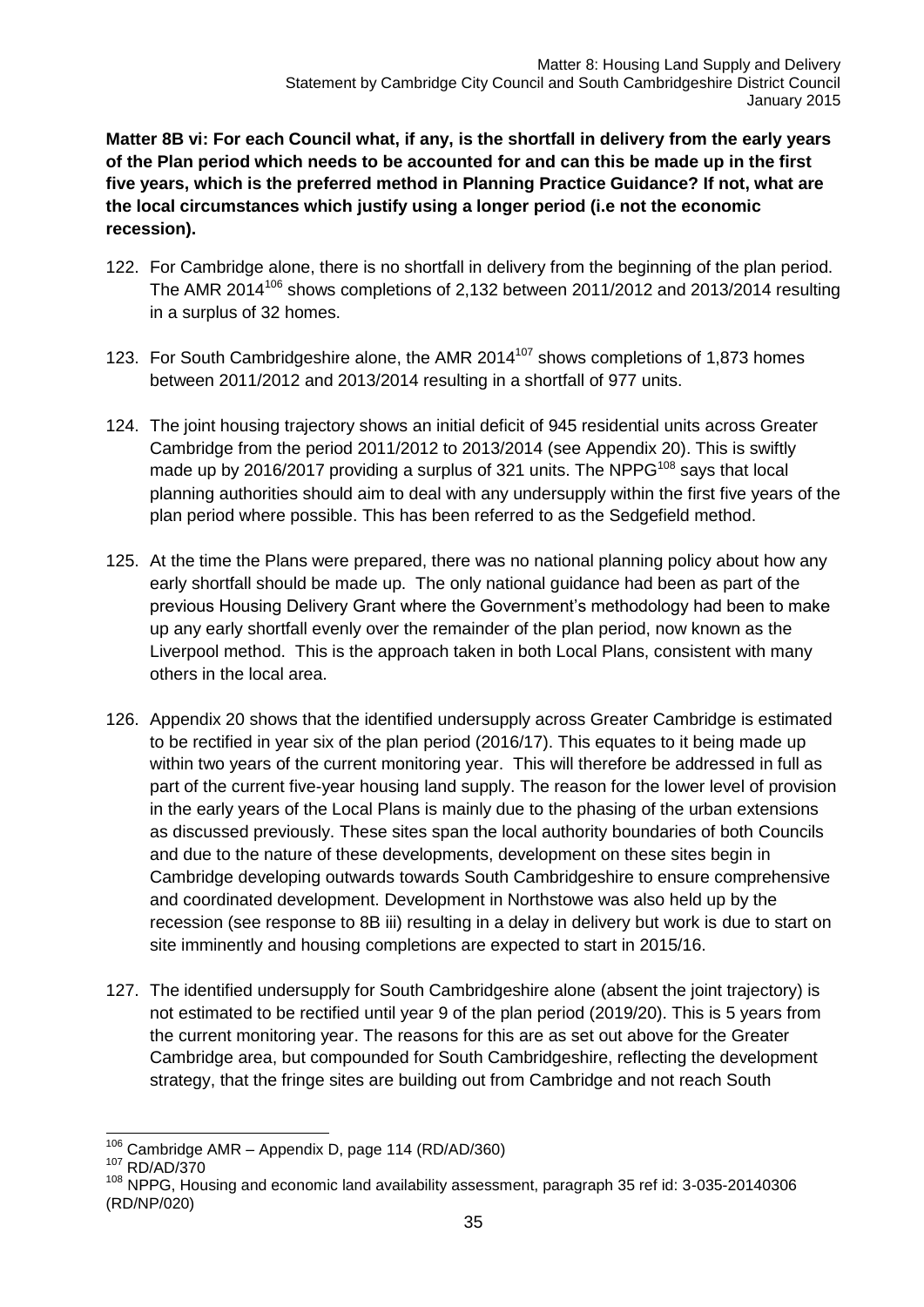Cambridgeshire until the middle part of the plan period, and the lead-in time to deliver new settlements.

128. If the Inspector were not to accept the Councils' case for a joint housing trajectory, South Cambridgeshire District Council considers that the particular circumstances applying to the district justify use of the Liverpool method. In particular, the development strategy and sequence mean that to deliver sustainable development in South Cambridgeshire results in a focus on strategic scale developments on the edge of Cambridge at the top of the development sequence in the district and then at new settlements. These have a longer lead-in time that means they do not deliver early in the plan period but once they start delivering, they will provide significant levels of housing throughout the rest of the plan period. Allocations for 900 homes in villages provides some flexibility and early delivery. It is only the next few years that South Cambridgeshire on its own may not be able to demonstrate a five-year supply. The use of the NPPG (Sedgefield) method would require additional development beyond the housing requirement in less sustainable locations contrary to the sustainable development strategy.

### **Matter 8B vii: How will the extra 1,000 new homes on rural exception sites to be delivered as part of the City Deal be reflected in the housing trajectory / five year housing land supply?**

- 129. The submission of the Local Plans preceded the completion of the City Deal and therefore did not include the extra 1,000 homes on rural exception sites that form part of the City Deal agreement signed in June 2014.
- 130. South Cambridgeshire District Council included an element of the City Deal 1,000 additional homes in its assessment of five-year supply at the Waterbeach appeal hearings held in April and May 2014. The Waterbeach S78 appeal Inspector concluded in his reports<sup>109</sup> that it was not appropriate to take account of the additional homes through City Deal as he considered there was considerable uncertainty at that time about the City Deal scheme including resolving joint governance and level of funding. He also considered that there were no specific deliverable sites identified that gave confidence that land was available and he concluded that there was no basis for categorising them as windfalls.
- 131. The City Deal agreement had not been signed at the time of the appeals and the Council could not point to specific deliverable sites. A more cautious approach has been taken since the appeal decisions and the City Deal additional 1,000 homes have not been included in the updated housing trajectory in the AMR. However, the partners have committed to delivering the 1,000 additional homes in the plan period as part of the City Deal and a note has been put under the trajectory to this effect. This provides an element of flexibility for land supply, could deliver additional homes towards the end of the five-year period and help to meet local village housing needs. The intention is that once sites gain planning permission and are built, they would be included in the trajectory in the usual way as windfalls. As they will be in addition to the normal annual 200 windfall completions, they will be listed in a separate row, which will also assist with monitoring the City Deal.

<sup>-</sup> $109$  RD/Strat/330 - paragraphs 39 and 40 on page 9, and RD/Strat/340 - paragraphs 34 and 35 on page 8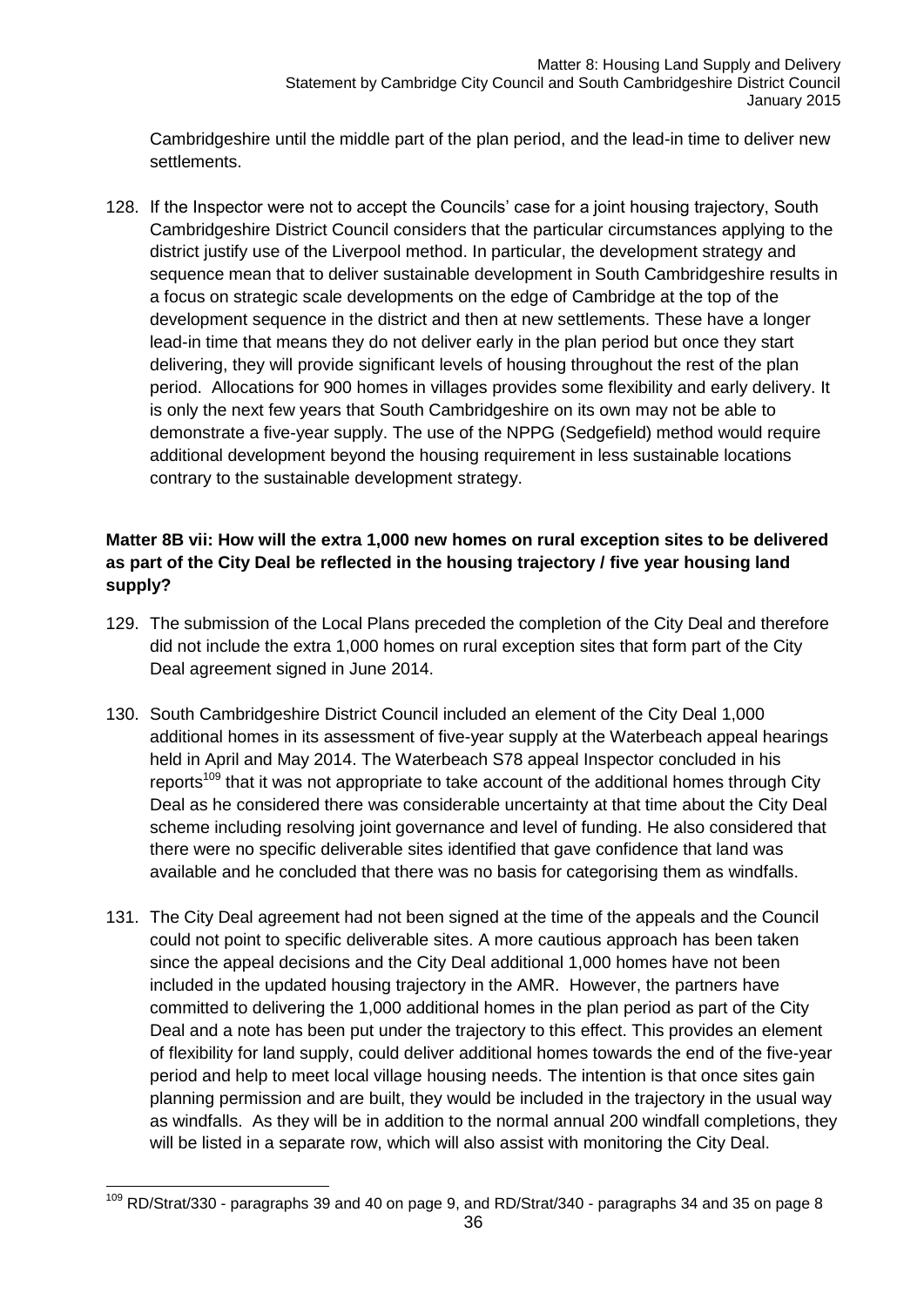Matter 8: Housing Land Supply and Delivery Statement by Cambridge City Council and South Cambridgeshire District Council January 2015

132. The City Deal has moved forward apace as discussed in Matter 7 and governance arrangements are now in place and there is expected to be greater clarity and certainty on the funding beyond the first five year phase by the end of January 2015. It is not clear what approach the Waterbeach Inspector would have taken under these circumstances. The Council has also made good progress towards putting in place the resources necessary to identify and deliver the additional 1,000 homes on exception sites with appointment of a Head of Housing Development (New Build) and the Council is proactively working with the County Council asset management team investigating potential sites that could be identified and brought forward for development. A first site has now been identified in principle in Litlington for potentially 27 homes, and has been subject to local consultation and local needs analysis with a view to preparing a planning application. It is hoped to announce a second site soon. The Council is also working closely with Parish Councils and social housing providers, and is soon to start a public call for sites through the Council's magazine. The Council also considers that given the good progress on the City Deal and greater confidence over future funding, there could now be a case for including the full 1,000 homes in the overall trajectory. Alternatively, the 1,000 additional homes could be retained as an added buffer and to provide increased flexibility as discussed in Matter 8A ii.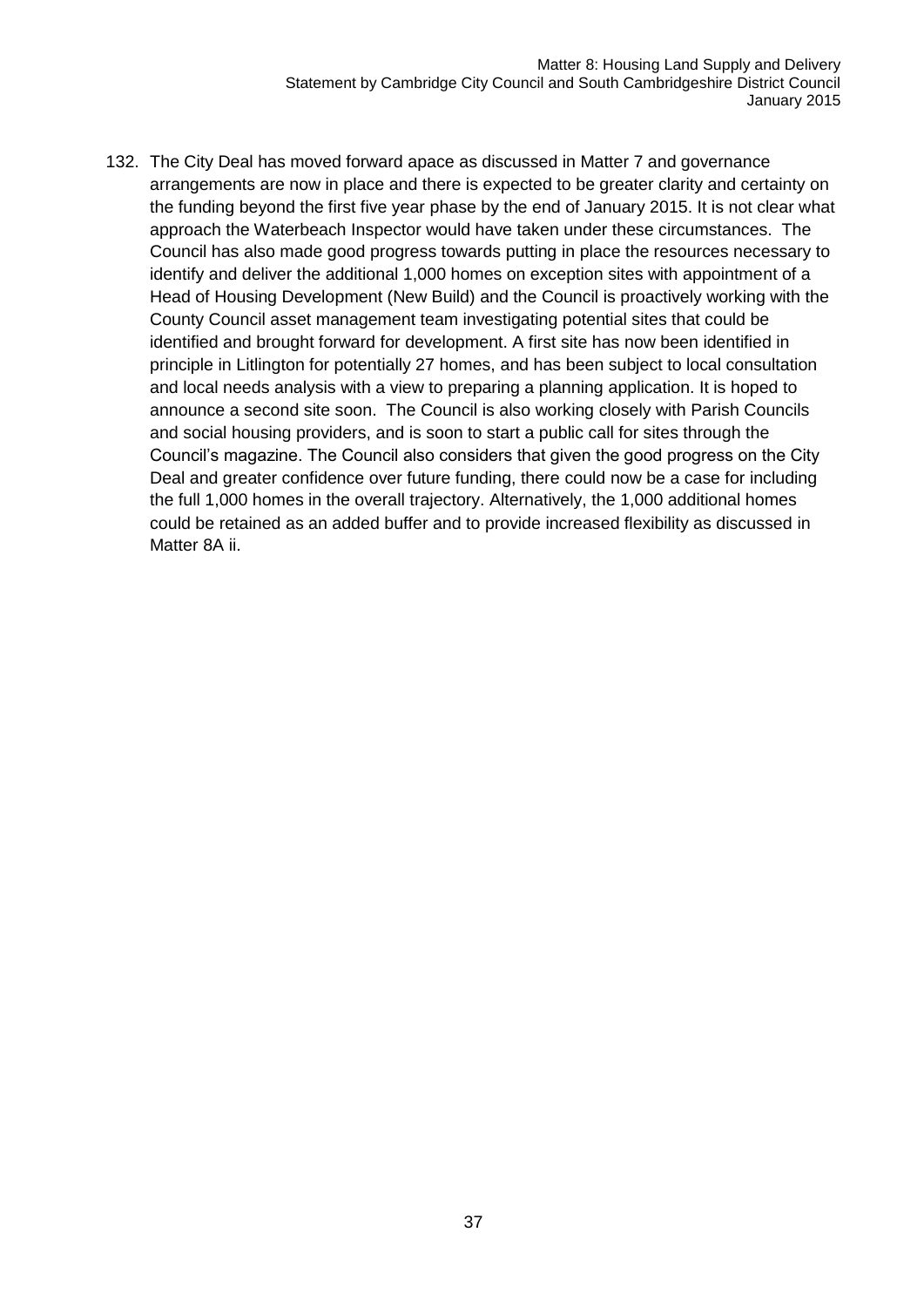#### **Matter 8C**

**Matter 8C: Should the more sustainable villages make an increased contribution to housing supply? Would this offer a more reliable contribution to land supply and delivery of new housing. (NB Specific policies for the rural areas – S/7, S/8, S/9, S/10, S/11 – will be considered in detail at a later hearing).**

#### **Should the more sustainable villages make an increased contribution to housing supply?**

- 133. The NPPF states that the purpose of planning is to help achieve sustainable development<sup>110</sup>. Relevant policies which set out what this means in practice for the planning system in South Cambridgeshire include paragraphs:
	- 30 Local Plans to support a pattern of development which facilitates the use of sustainable transport modes.
	- 34 Developments generating significant movements to be located where need to travel is minimised and use of sustainable transport modes maximised.
	- 37 Planning policies to aim for a balance of land uses to encourage people to minimise journey lengths for employment, shopping, education and other activities.
	- 38 Where practical, key facilities such as primary schools and local shops should be within walking distance of most properties.
	- 54 In rural areas plans should reflect local needs particularly for affordable housing, including through rural exception sites.
	- 55 In rural areas locate housing where it will enhance or maintain the vitality of rural communities.
- 134. The more sustainable villages in the district are defined as Rural Centres and Minor Rural Centres in the submission Local Plan<sup>111</sup>. These are the villages where development can most help to achieve sustainable development consistent with the NPPF. Evidence for the classification of villages is set out in a Village Classification Report and the proposed classification was subject to public consultation in the 2012 Issues and Options 1 document<sup>112</sup>. The Draft Final SA records the outcome of consultation<sup>113</sup>. The 2014 Village Services and Facilities Study sets out details of the services and facilities in each village, including its shops, schools, and public transport services<sup>114</sup>.
- 135. Appendix 2 of the Village Classification Report consists of a detailed results table of village sustainability. Most of the more sustainable villages lie within or on the edge of the Green Belt<sup>115</sup>. Green Belt matters are addressed in the Council's Matter 6 statement. Regarding village sites beyond the Green Belt, these are generally less sustainable than locations higher up the development sequence as considered in the Councils' Matter 2 statement. Of the two Rural Centres outside the Green Belt, the Plan already includes a major extension to Cambourne, the appropriateness of which will be considered later in the

-

 $110$  RD/NP/010 paragraph 6.

<sup>111111</sup> RD/Sub/SC/010 policies S/8 and S/9.

 $112$  RD/LP/020 question 13.

<sup>113</sup> RD/Sub/SC/060 Annex A in Chapter 2 page A185

<sup>114</sup> RD/Strat/250

<sup>&</sup>lt;sup>115</sup> Rural Centres in the Green Belt: Histon & Impington, Sawston and Great Shelford & Stapleford with 1 on the edge (Cottenham). Minor Rural Centres in the Green Belt: Girton, Milton, Fulbourn and Comberton with 1 on the edge (Waterbeach).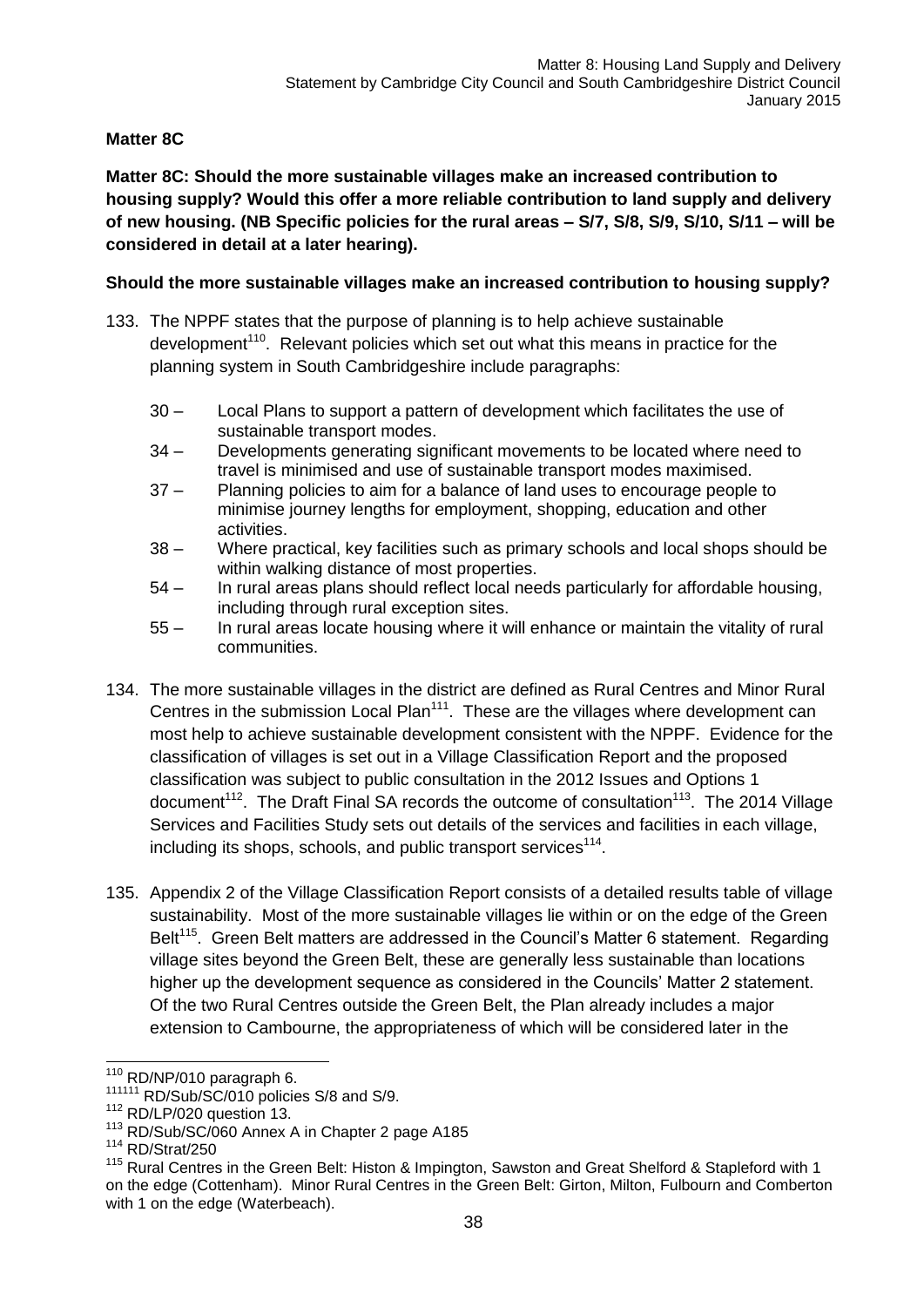examination process, and Cottenham has a constrained capacity to accommodate village scale growth due to significant capacity constraints at the landlocked primary school<sup>116</sup>. Of the Minor Rural Centres outside the Green Belt a number also have particular constraints, Linton has road safety issues<sup>117</sup>, land to the north of Waterbeach is allocated for a new town in the Local Plan, and Bar Hill is a previously planned new settlement that is tightly encircled and defined by an access road.

- 136. The Council has prepared a thorough SHLAA which includes sites proposed to the Council in a 2011 'Call for Sites', sites on the edge of Cambridge, and sites proposed in representations to Issues & Options consultations<sup>118</sup>. Over 300 sites have been assessed and these sites were also subject to  $SA^{119}$ . Site options were identified in the larger and better served villages and consulted on in the two rounds of Issues & Options consultation.
- 137. The Council has proposed that this Local Plan should include some village site housing allocations to provide flexibility and to help ensure a continuous supply of housing land over the plan period<sup>120</sup>. It has not imposed any arbitrary cap on the number or capacity of village housing site allocations in Rural Centres and Minor Rural Centres. Rather it was the findings and conclusions of the SHLAA assessments<sup>121</sup> and the outcome of Issues and Options consultation on site development options<sup>122</sup> and rejected site options<sup>123</sup> which assisted the Council in identifying the most appropriate sites for allocation in the Plan. The merits of individual allocations and omission sites will be considered under separate matters.
- 138. Notwithstanding, the Council considers that the overall capacity of village housing allocations should remain limited in the interest of achieving sustainable development. This view is consistent with that of previous plan examinations<sup>124</sup>, where the Inspectors found the plan sound with no village allocations even though there were a large number of omission sites proposed through representations. Paragraph 2.10 of the Core Strategy Examination Report states:

*"Very substantial development would be required to sustain village services. Villages in South Cambridgeshire received significant amounts of development under the previous planning strategy of dispersal, but this scale of past development does not appear to have*  led to the maintenance of services and facilities in the rural areas of the District as a *whole".* And *"There have been demographic and lifestyle changes in urban and rural areas which have a great influence on the sustainability and vitality of villages".*

 $\overline{1}$ 

<sup>123</sup> RD/Sub/SC/60 Annex A Appendix 3

 $116$  SHLAA RD/Strat/120 appendix 7i, site 003, education comments page 265

<sup>117</sup> SHLAA RD/Strat/120 appendix 7i, site 101, access comments page 968

<sup>118</sup> SHLAA RD/Strat/120

<sup>119</sup> RD/Sub/SC/060 Annex B

<sup>120</sup> RD/Sub/SC/060 Annex A, Chapter 2, pages A99-A105

<sup>&</sup>lt;sup>121</sup> SHLAA RD/Strat/, Appendices 7i, 7ii and 7iii

<sup>&</sup>lt;sup>122</sup> RD/Sub/SC/60 Annex A, Chapter 3 pages A225 - A248, and Annex A Appendix 2

<sup>&</sup>lt;sup>124</sup> RD/AD/190 Core Strategy Examination 2006, paragraphs 2.10 and 2.11 and RD/AD/210 Site Specific Policies Examination 2009 paragraphs 4.10, 4.11 and 30.1.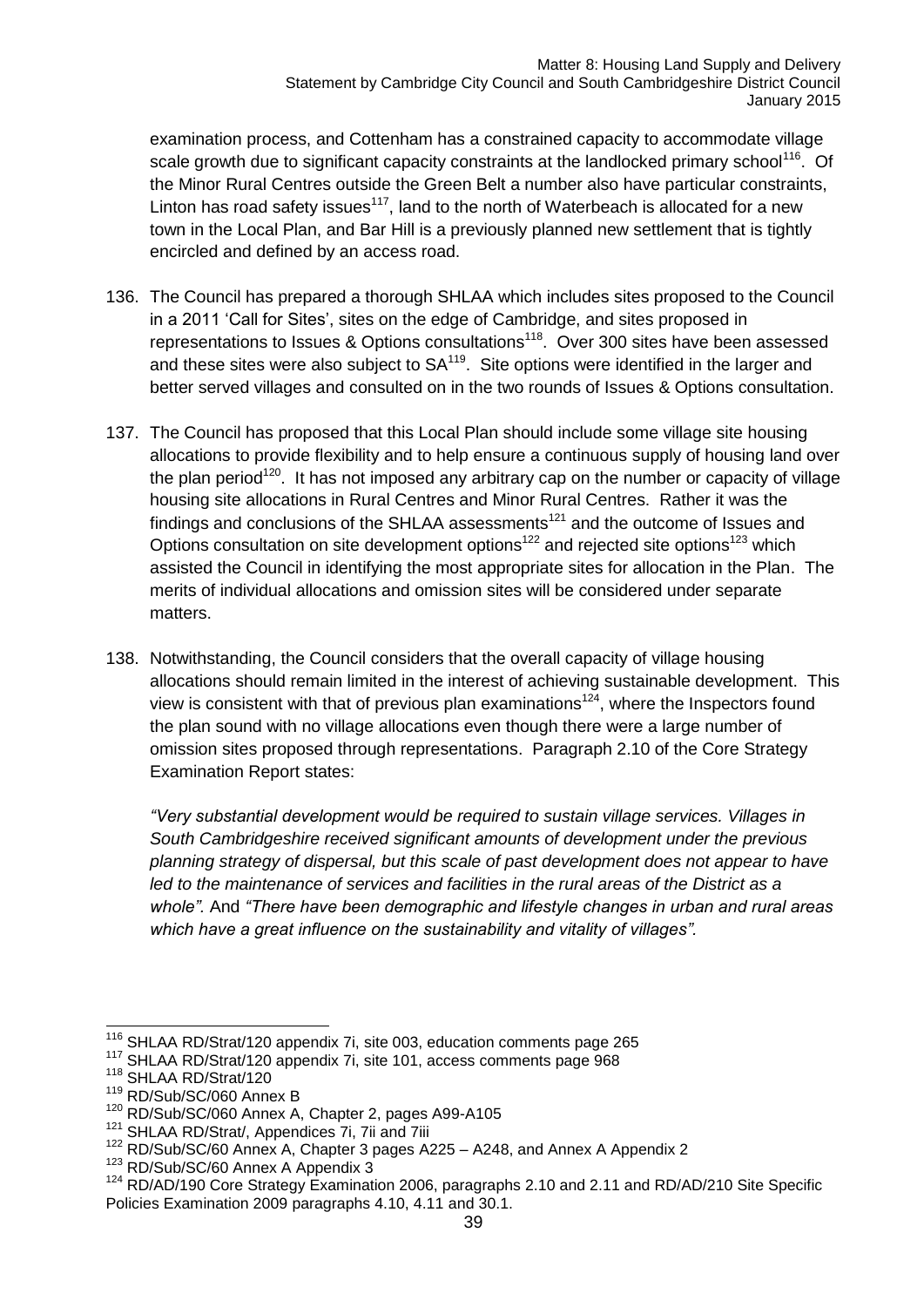Paragraph 2.11 states:

"*The plan would be unsound if it allowed for large amounts of housing through extra flexibility in the approach to villages generally*" and ".*Development in villages should be limited in order to minimise commuting for employment purposes and unsustainable car journeys to larger centres for shopping and services*".

Paragraph 4.11 of the Site Specific Policies Examination Report reinforces this point as follows:

"…*it is far more satisfactory in terms of the sequential approach and securing sustainable, low carbon development to identify a very small number of large sites, rather than spread planned development throughout the rural area".*

139. Villages are already proposed to make a substantial contribution to housing supply over the plan period. Village allocations in policy H/1 total 860 homes to which can be added the 59 homes in Great and Little Abington and Graveley included in the submitted Local Plan as proposed major modifications<sup>125</sup>, total 919 homes and when sites with planning permission are included make a total of 4,705. The plan also provides for 2,600 windfalls<sup>126</sup> over the plan period. This figure includes rural affordable housing to meet local needs which over the past 10 years have averaged 49.2 completions per year<sup>127</sup>. Table 2 shows that village homes provide for 32.8% of the total supply of 22,287 homes. Additional windfalls may also arise during the period in which the district has no five-year housing supply as detailed in this statement at paragraph 117. The Council has also committed to providing an extra 1,000 rural exception site affordable homes as part of the Greater Cambridge City Deal by 2031 which are not included in the housing trajectory (see Matter 8B vii). In total therefore the Council expect that 4,519 homes will be delivered in village locations by 2031 to meet local needs, which amounts to 24% of the 19,000 homes objectively assessed need for the district.

### **Would this offer a more reliable contribution to land supply and delivery of new housing?**

- 140. The Councils' Matter 2 statement considers the preferred sequential approach for new development and the place of more sustainable villages in the sequence. Paragraph 17 sets out the transport implications of a village focussed pattern of development.
- 141. Spatial Planning for the Greater Cambridge Area over the last 24 years can be characterised as dispersed village growth in the early years of this period between 1991 and 1997, the period between 1998 and 2007 when dispersed village growth was complemented by increasing numbers of housing completions at Cambourne, and the period since 2007 when the policy has been to minimise village development in favour of the development of urban extensions to Cambridge on land taken out of the Green Belt, ongoing development at Cambourne and the development of a new town at Northstowe.

<sup>-</sup><sup>125</sup>. RD/Sub/SC/030 MM/7/01 and MM/7/02. Parish Council led proposals.

<sup>&</sup>lt;sup>126</sup> RD/Sub/SC/010 table page 39, Annual Monitoring Report 2013/2014- RD/AD/370 table page 35. Essentially all windfalls will be on village sites given that the district has no towns and all existing urban areas adjoining Cambridge have been built in the recent past.

 $127$  AMR – RD/AD/370 table 4.20 page 55.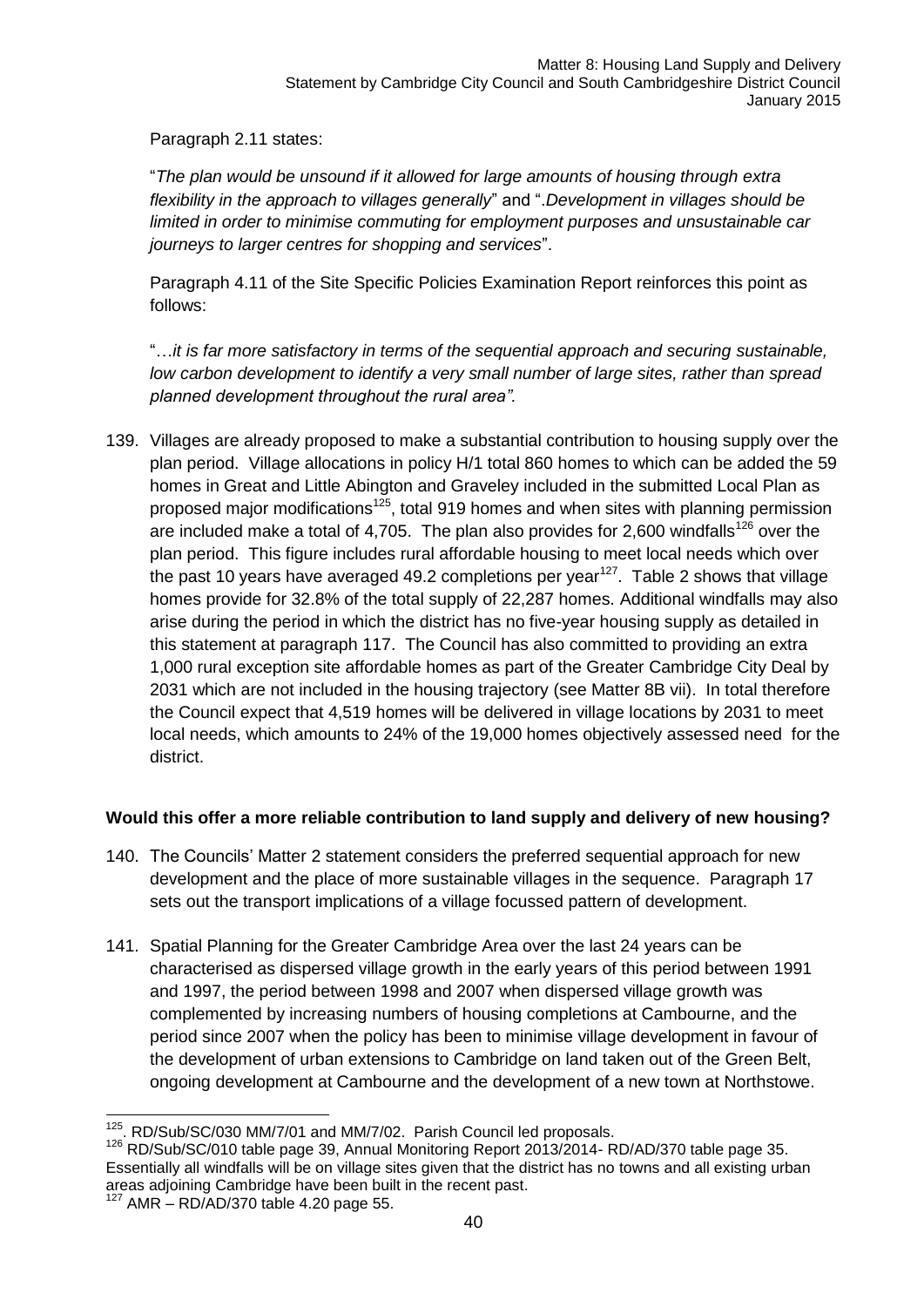- 142. The Council considers it would not be appropriate to consider a more dispersed pattern of development in the Greater Cambridge area. Regular monitoring through the AMR will assess whether the urban extensions to Cambridge are built out into South Cambridgeshire according to plan and how successful the development of Northstowe is after development commences given the commitment of Government in the Autumn Statement to speeding up its delivery<sup>128</sup>. The Councils are confident that the strategy will be delivered, particularly as there is now clear evidence of delivery at the urban fringe sites and with Northstowe to start on site imminently. They have also committed to preparing a joint Local Plan starting by 2019 which can respond as appropriate to any delivery issues that might arise.
- 143. Notwithstanding, the Council is not opposed to locally supported village developments as is demonstrated by its commitment to provide an additional 1,000 rural exception site affordable homes as part of the Greater Cambridge City Deal and by its inclusion of Parish Council led development proposals in Great Abington, Little Abington and Graveley as proposed major modifications to the Local Plan<sup>129</sup>. A number of Parish Councils are in the early stages of Neighbourhood Plan preparation and some of these may also include additional village housing developments<sup>130</sup>.

 $\overline{1}$ <sup>128</sup> See https://www.gov.uk/government/topical-events/autumn-statement-2014

<sup>129</sup> RD/Sub/SC/020, MM/7/01 and MM/7/02, pages 2-4

<sup>130</sup> Linton and Hildersham, Histon and Impington and Gamlingay have declared neighbourhood areas or are consulting on them and 5 other parishes are showing an interest in neighbourhood planning.